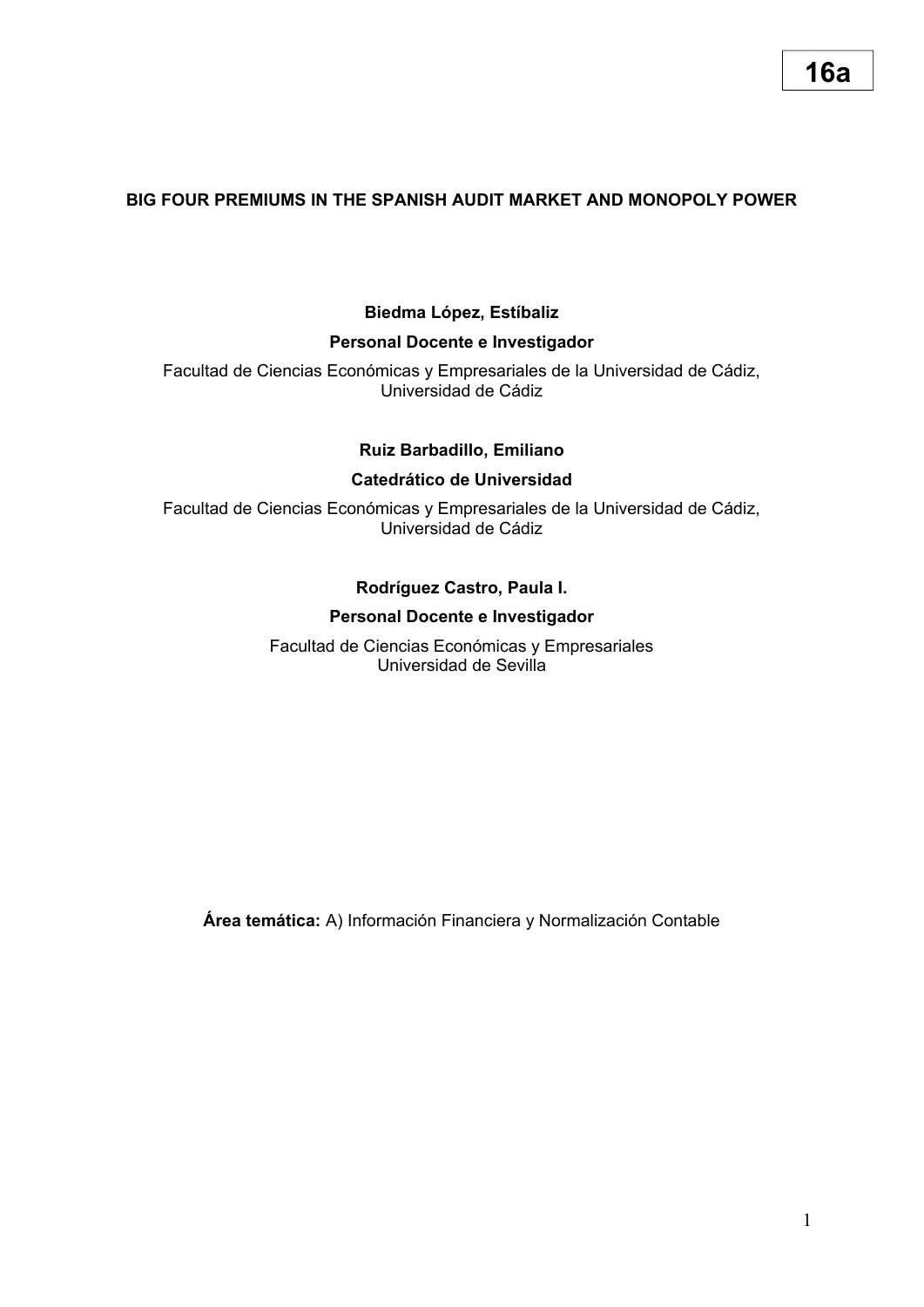#### **BIG FOUR PREMIUMS IN THE SPANISH AUDIT MARKET AND MONOPOLY POWER**

#### **ABSTRACT**

This study seeks to investigate the effect of market competition as a moderator factor of Big Four fee premiums. Unlike previous studies, we measure market competition by structural variables, such as market concentration or entry barriers, and dynamic variables of market mobility, based on variations in the market shares of audit firms. Using a sample of Spanish non-financial listed companies over the years 2003–2010, we find that Big Four premiums are not explained by the level of competition within the market. Our findings are opposed to those of academics and regulators who consider that Big Four auditors earn higher fees through the exercise of market power. These results reinforce the idea that Big Four premiums are driven by audit firms' reputation as providers of quality-differentiated audit services.

**Keywords:** audit market, fee premium, market power, competition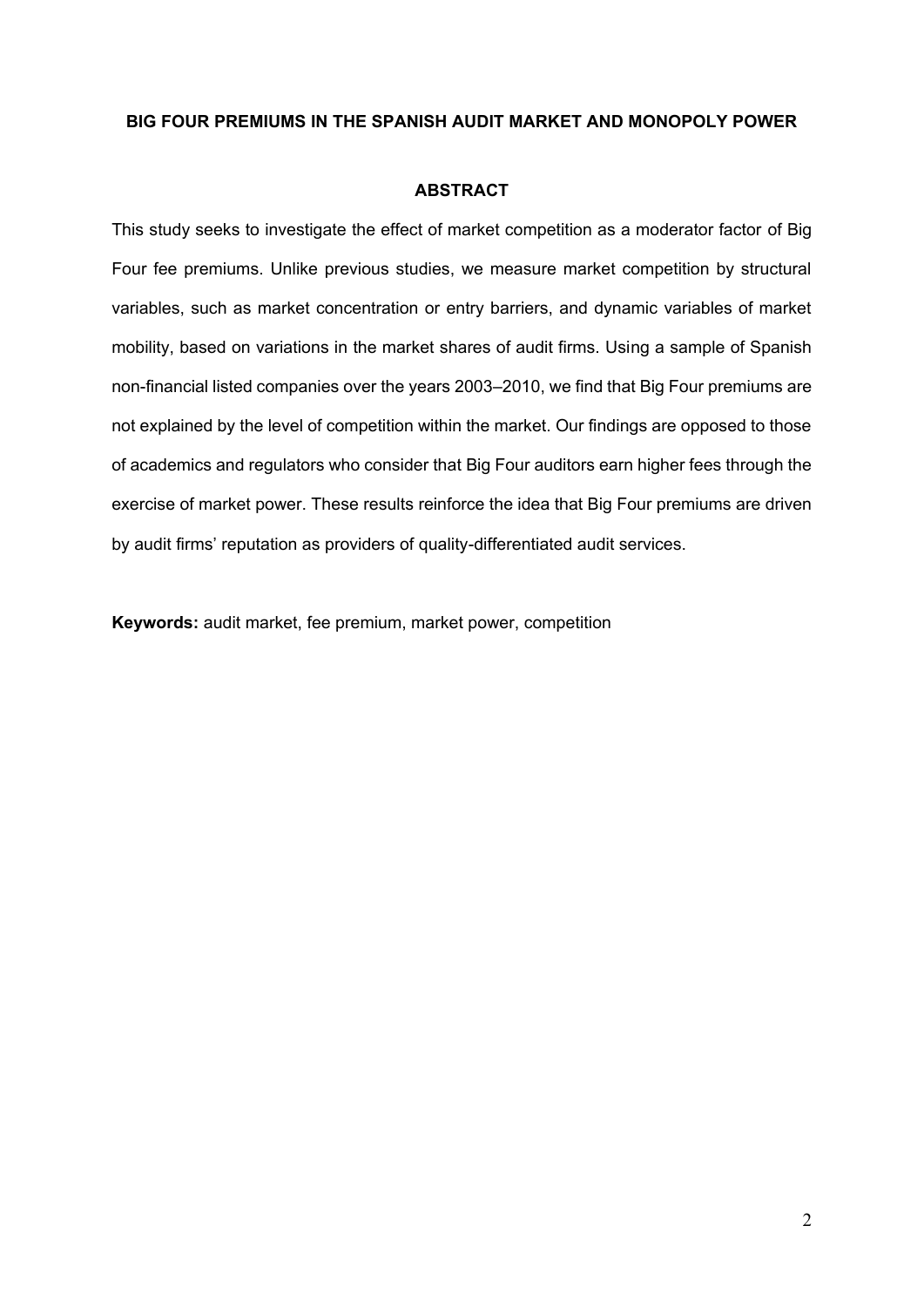#### **INTRODUCTION**

The aim of the present study is to determine whether the level of market competition affects the ability of Big Four accounting firms to obtain fee premiums. To the extent that these fee premiums vary with the level of competition, evidence will be obtained that the exercise of market power is the origin of these premiums.

As Hay and Knechel (2017) highlight, the Big N audit firm premium is an important area in auditing research because it relates to competition and audit quality that are of concern to regulators, auditors, and audit clients. In this regard, the economic theory of imperfect markets suggests that certain features of a market, such as the number of relevant suppliers, their market shares, and the existence of entry barriers, create specific conditions for the leading companies to develop certain anti-competitive behaviors. One example is pricing above competitive levels—i.e., the structure of the market enables market power.<sup>1</sup> In relation to this concern, a significant number of studies by regulatory bodies around the world (GAO, Government Accountability Office 2003, 2008; FRC, Financial Reporting Council 2009; European Commission 2010; Competition Commission 2013; European Parliament 2014a, 2014b) have highlighted the absence of competitive dynamics in the market, as well as certain possible negative effects that may occur. In particular, there is the possibility for marketleading firms to obtain monopoly rents by imposing higher prices than those that would be charged in a competitive market.

 $1$  Regarding the audit market, several studies have demonstrated the existence of high and growing concentration, and entry barriers, particularly in certain segments of the market (Dopuch and Simunic 1980; Danos and Eichenseher 1986; Pong 1999; Quick and Wolz 1999; Gramling and Stone 2001; Beattie, Goodacre, and Fearnley 2003; Francis, Richelt, and Wang 2005; Ferguson, Francis, and Stokes 2006; Hamilton, Li, and Stokes 2008; Abidin, Beattie, and Goodacre 2010). Based on the large body of evidence revealed by some of these studies, Beattie and Fearnley (1995) considered that the audit market is a narrow oligopoly, with a market structure characterized by the control exerted by multinational companies, stable market shares, and entry barriers. These aspects can adversely affect the intensity of the competition. Nevertheless, empirical evidence of the positive association between the increase in concentration and audit fees remains unclear (Evans and Schwartz 2014; Gerakos and Syverson 2015; Huang, Chang, and Chiou 2016; Eshleman and Lawson 2017; Chu, Simunic, Ye, and Zhang 2018).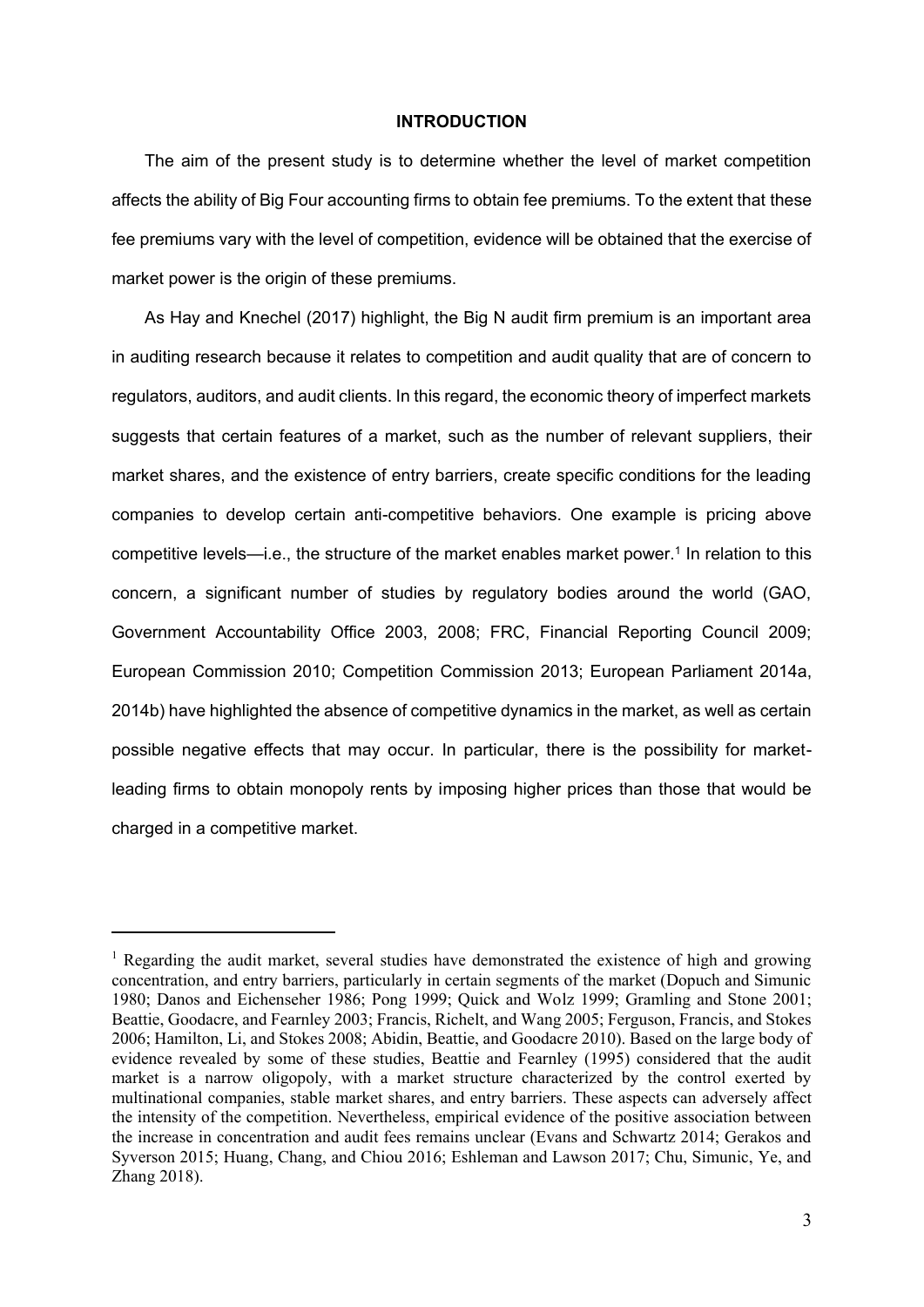However, the existence of higher prices charged by the Big Four cannot be understood as anti-competitive behavior in all cases, given that it is equally possible that market participants may not consider all service providers as perfect substitutes. That is to say, the Big Four accounting firms can be considered more reputable and able to offer differentiated audit services for which auditee companies are willing to pay higher prices to obtain better service quality (Francis 1984; Palmrose 1986; Francis and Simon 1987; Pearson and Trompeter 1994; Lee 1996; Carson, Simnett, Soo, and Wright 2012).

The implications of the two competitive arguments are different. If there is market power, there will be imperfect competition, leading to the loss of welfare in society, therefore requiring intervention by the authorities. On the other hand, if audit fee premiums are explained by the desire of audited companies to pay for higher service quality, there will be a competitive market with a differentiated demand for quality and, therefore, a different price for each quality (Simunic and Stein 1987). This way, the use of any measure to avoid high market control exerted by the Big Four accounting firms would be unnecessary, and even unjustified.

Several studies have attempted to analyze the nature of competition in the audit market of various countries; the empirical evidence regarding the existence of Big N audit firm premium was varied. While some studies concluded that the Big Four accounting firms obtained higher prices than other suppliers in the market (Francis 1984; Palmrose 1986; Pong and Whittington 1994; Ireland and Lennox 2002; McMeeking, Peasnell, and Pope 2007; Huang et al. 2016; Eshleman and Lawson 2017; Chu et al. 2018), others did not find different prices between the Big Four and non-Big Four accounting firms (Simunic 1980; Firth 1985; Simon 1985; Baber, Brooks, and Ricks 1987; Simon, Teo, and Trompeter 1992; Che-Ahmad and Houghton 1996; Ferguson and Stokes 2002; Chaney, Jeter, and Shivakumar 2004). Recently, Hay and Knechel (2017), trying to reconcile these differences by applying the metaregression technique, found that the Big N premium is primarily a private sector phenomenon, and most prevalent in more recent years.

On the other hand, with regard to those studies that found empirical evidence of the existence of higher prices obtained by the Big Four accounting firms, some of them inferred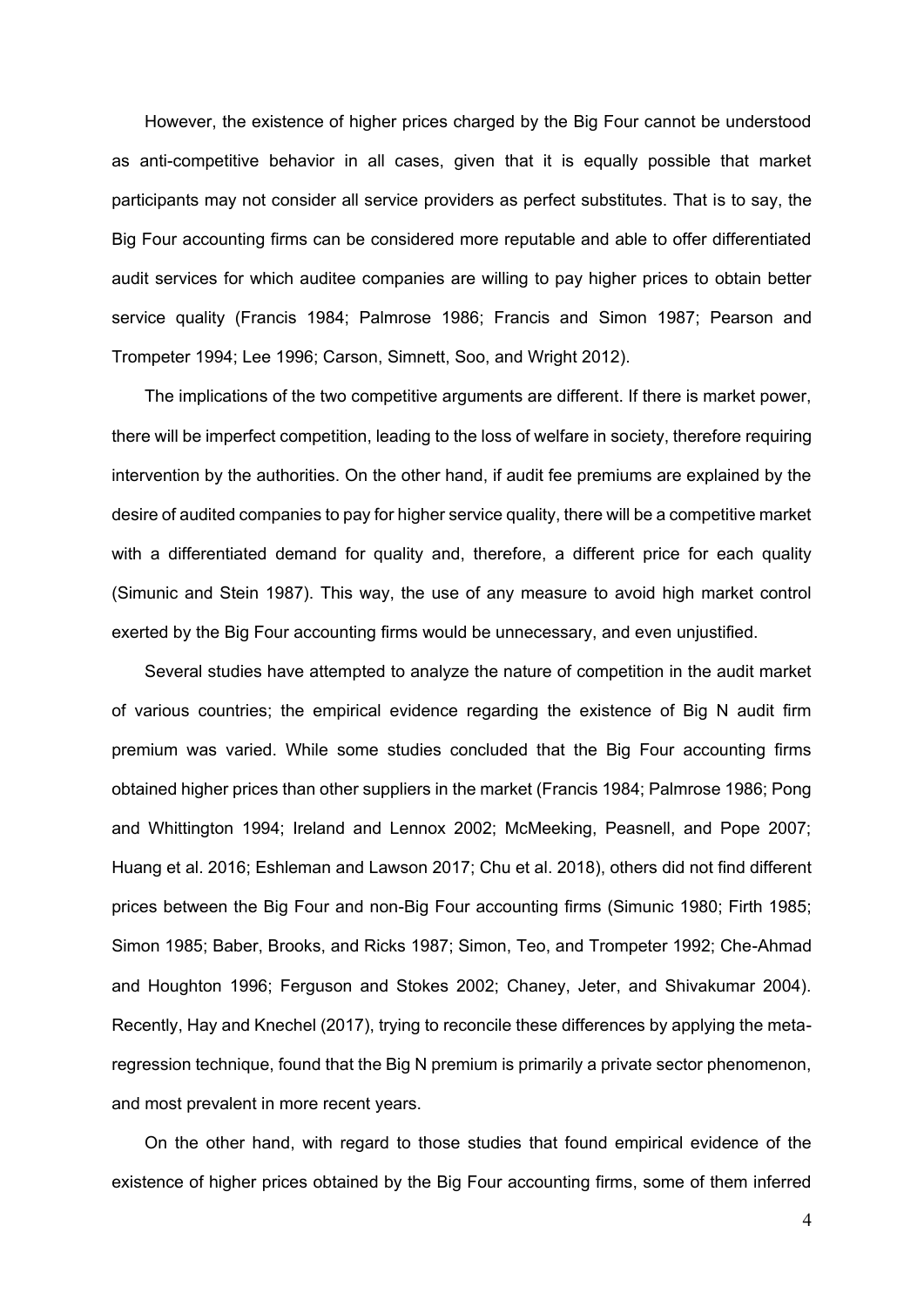that these higher prices were actually due to differentiation (Francis 1984; Francis and Stokes 1986; Carson, Fargher, Simon, and Taylor 2004; Cameran 2005; Hamilton, Li, and Stokes 2008), whereas others found that market power was the explanation for higher prices obtained by Big N audit firms (Chen, Ezzamel, and Gwilliam 1993; Johnson, Walwer, and Westergaard 1995; Chen, Su, and Wu 2007). These studies infer whether the premium is the outcome of market power by analyzing the existence of this premium in different sub-markets based on client size (Simunic 1980; Francis 1984; Francis and Stokes 1986; Chen et al. 1993; Chen et al. 2007; Johnson et al. 1995; Gul 1999; Peel and Roberts 2003; Carson et al. 2004; Cameran 2005; Hamilton et al. 2008). In doing so, the sub-market of large audited companies is considered a less competitive market, in that it is practically controlled by the Big Four accounting firms, while greater competition is attributed to the sub-market composed of smaller auditees, resulting from the presence of a greater number of active audit firms. The comparison of price behavior of the Big Four auditors in both market segments provided a basis to make inferences about the nature of price competition.<sup>2</sup> One limitation of these studies is that they assume that sub-samples of small auditees are more competitive, but they do not directly contrast the level of market competition. In addition, these works have primarily been based on samples of large companies (mostly listed companies), in which even the segment of small auditees included large companies (Peel and Roberts 2003).

Carson et al. (2012) were the first to provide a more direct approach on whether the ability of Big Four auditors to obtain audit fee premiums is affected by their ability to exercise market power. Specifically, they analyzed the impact on the premium of a reduction in the number of Big N present in the market.

<sup>&</sup>lt;sup>2</sup> For example, if Big N auditors impose higher prices than other suppliers in both market segments, it can be inferred that the origin of these prices is due to the fact that the Big N auditors offer a differentiated service, since they charge differentiation premiums regardless of the degree of control they have in both segments. On the other hand, if the prices charged by Big N accounting firms are higher than those charged by other providers in a less competitive sub-market and similar to those charged by the other providers in the most competitive sector, it may be possible to observe market power.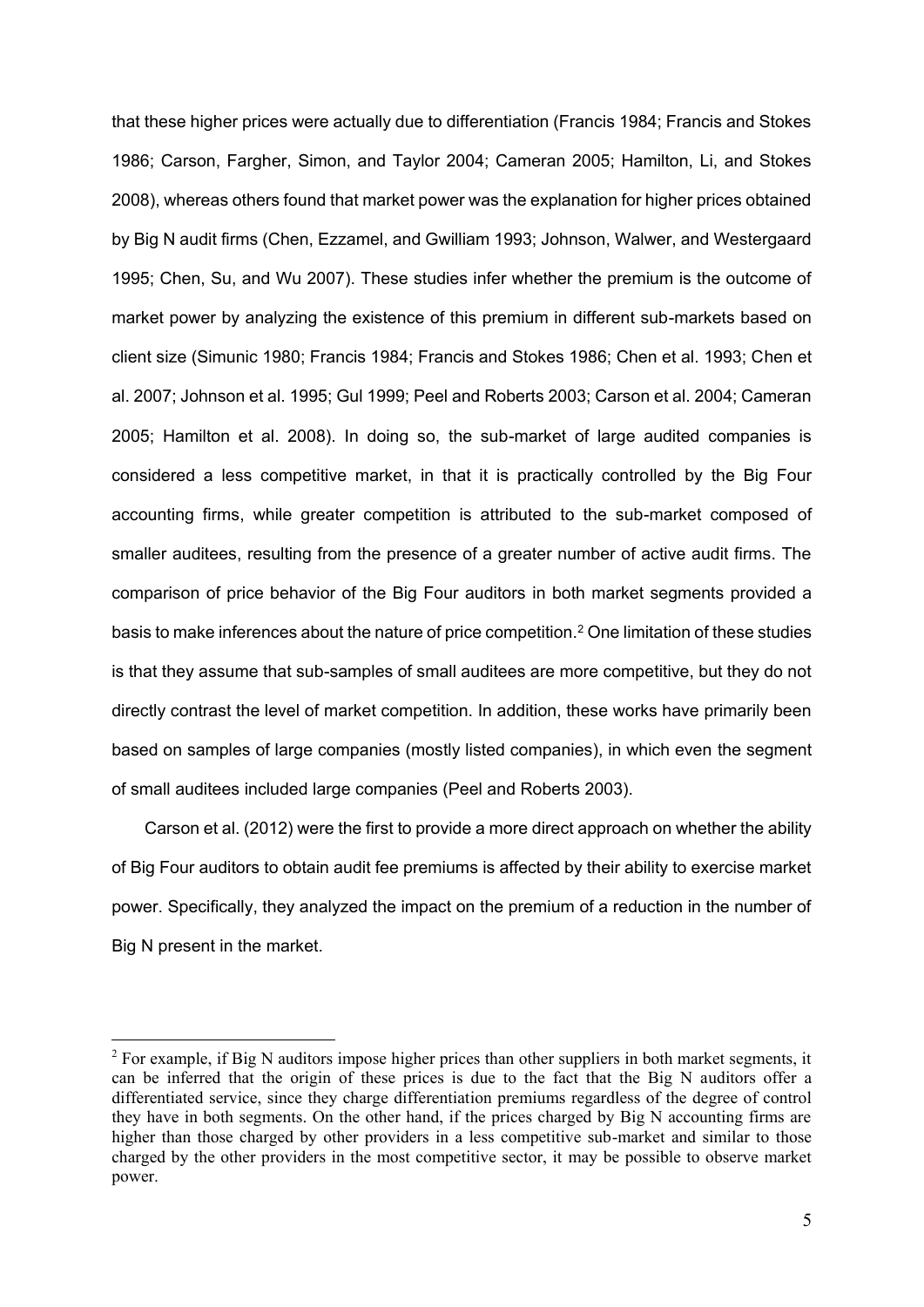Our study seeks to broaden that of Carson et al. (2012) by examining the impact on the Big Four premium of the level of competition in the market. Unlike the aforementioned study, we use a more complete set of measures to determine the level of market competition—that is, two structural variables, such as concentration or entry barriers, and a dynamic variable, such as market mobility, based on variations in the market share of audit firms. The latter type of variable, unlike concentration measurements, is able to detect latent changes in the number of relevant companies and variations in participation. These aspects determine the underlying competitive process in oligopolies and provide a more realistic description of their competition intensity (Baldwin and Gorecki 1989; Koster, Stel, and Folkeringa 2012; Fusillo 2013). This new methodological approach will provide more robust evidence of the price behavior of the Big Four accounting firms and the nature of competition in the audit market.

Additionally, in response to the call by Hay and Knechel (2017) that encourages continued research on the existence of a Big N audit firm premium in settings where there are relatively few research studies, we add to the competition and fee premium literature by providing Spanish evidence. In this line, the diversity of empirical evidence detected, from both a temporal and a geographical point of views, led Choi, C. Kim, J. B. Kim, and Zang (2010) to argue that the ability of Big Four auditors to exercise market power was largely dependent on the institutional features of the audit market of a country. However, most of the previous evidences refer to Anglo-Saxon markets. Just a few studies have considered the presence of fee premiums in the era of the Big Four audit firms in European countries, and with mixed findings (see Hay and Knechel 2017 for a review). Cameran (2005) is the only one that indirectly examines whether the origin of the premium fee is in the exercise of market power, using a methodology similar to that of Simunic (1980). Cameran (2005) found that in Italy, in the period prior to the disappearance of Arthur Andersen, the premium seemed to be attributed to differential reputation. Nevertheless, as the author highlights, the Italian audit market is not directly comparable with the market of other major European countries. In this sense, it is worth mentioning a series of unique characteristics of the Spanish audit market that could help multinational companies exercise market power more easily in the Spanish context than in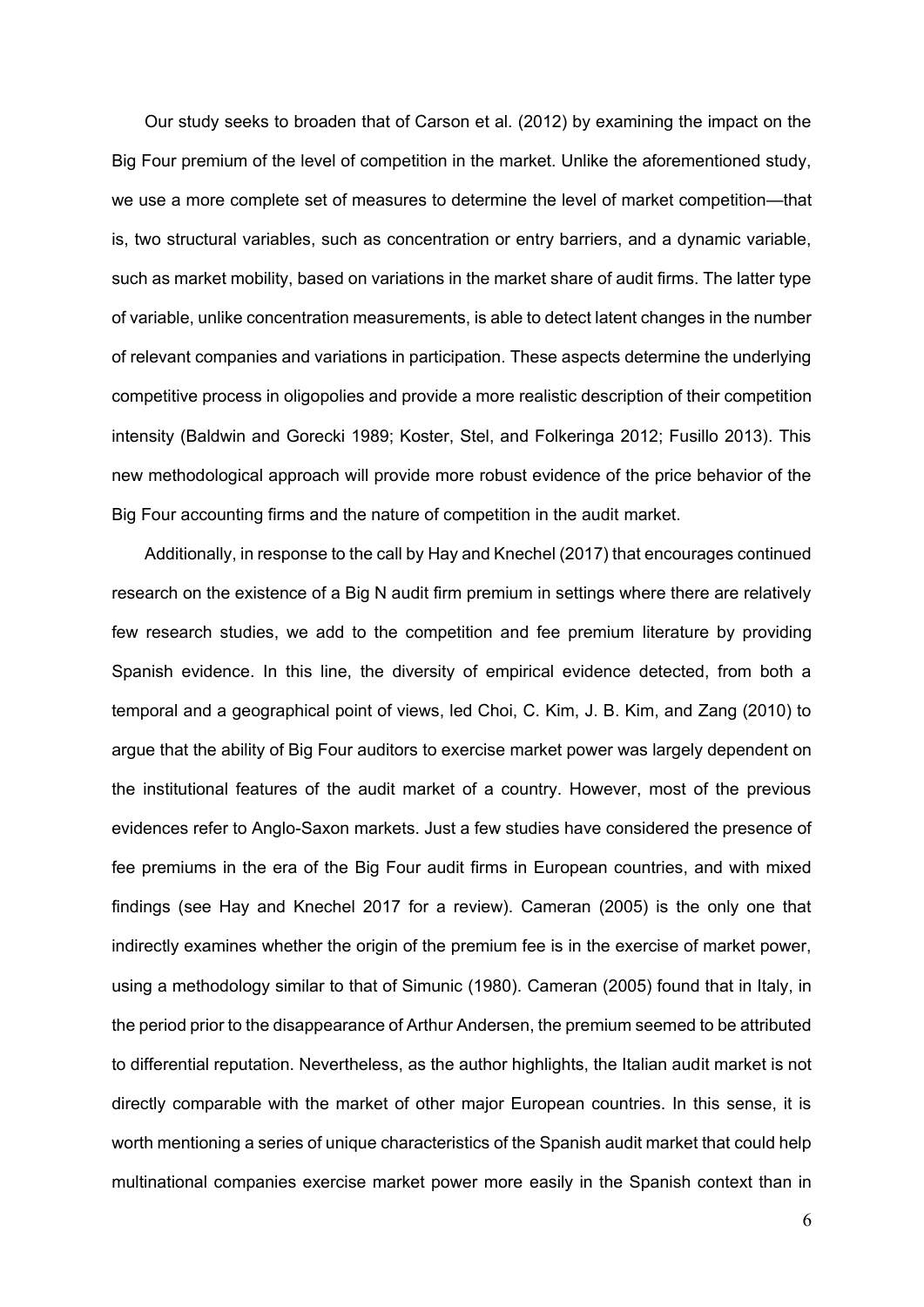other markets. The market of listed companies is small in terms of both supply and demand, with the offer featuring a higher level of concentration than in other countries (Ruiz Barbadillo, Rodríguez Castro, and Biedma López 2016). Moreover, the Spanish market is less mature and less developed in comparison to the Anglo-Saxon market, so the Big Four may not have developed the historical reputation of higher quality they have acquired in the Anglo-Saxon environment. Hence, the Spanish case may be relevant to see how the Big Four auditors operate in environments with market characteristics favorable to the exercise of market power.

To achieve these goals, we use a sample from the audit market composed of nonfinancial listed Spanish companies operating between 2003 and 2010. Our results indicate that, in the Spanish audit market, Big Four accounting firms receive higher fees than other smaller firms for their services. However, despite the characteristics of the market―such as high concentration—these audit fee premiums are not explained by market power exercised by these firms. This fact seems to suggest that the perceived effect of service differentiation may explain the premiums obtained by the Big Four accounting firms. This evidence is of great value for regulatory bodies and audit firms, due to the implications that these results have for the competitive behavior of audit firms. The fact that the differentiation effect of higher quality service has a direct impact on the establishment of fees can allow other smaller audit firms to focus their efforts on increasing the quality of the services provided.

The rest of our study is structured as follows. After this introduction, in the second section, we review the theoretical foundations of market power and the literature on the audit market in order to formulate the research questions. The third section presents the methodology used, along with the specification of the model, the definition of variables, and the selection of the sample. We then present the univariate and multivariate empirical results, and other analyses. Finally, we present the conclusions of the study.

## **THEORETICAL FOUNDATIONS AND RESEARCH QUESTION**

Analysis of the nature of competition in the audit market has generated intense debate in academic and professional fields. The audit market has been regarded as a narrow oligopoly with a number of features that can affect competition intensity (Chan 1999; Abidin, Beattie,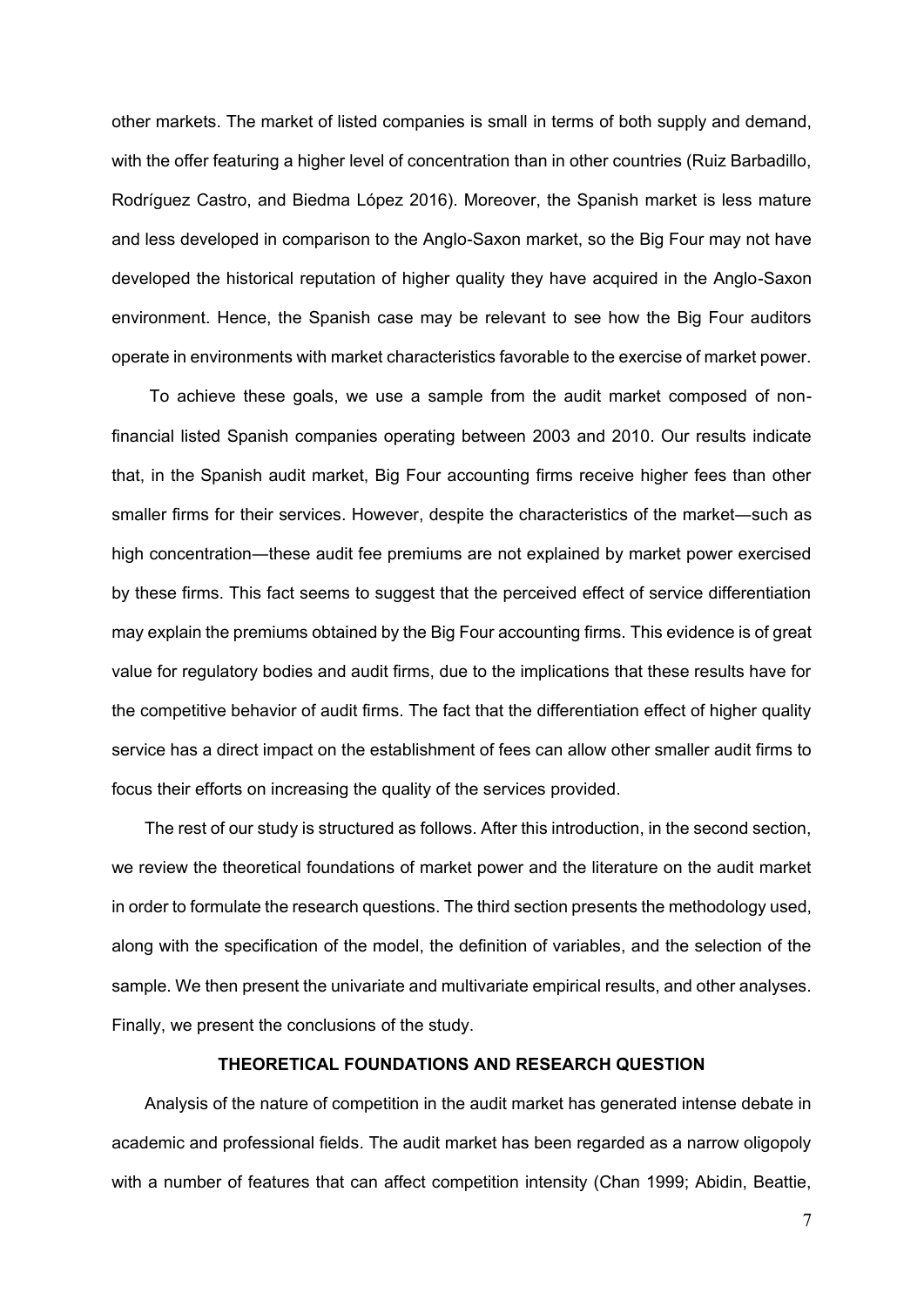and Goodacre 2010). In this regard, certain firms, specifically those known as the Big Four accounting firms, absorb a substantial amount of activity in the market, with relatively stable market shares over time and entry barriers, which are aspects that may imply a low level of competition. These characteristics may allow the leading firms in the market to develop certain anti-competitive behaviors, such as operating together to impose prices above those that would prevail in a competitive market (GAO 2003, 2008; Oxera 2006, 2007; FRC 2009, 2010; OECD, Organisation for Economic Co-operation and Development 2009; European Commission 2010; UK House of Lords 2011).

Indeed, in a market of perfect competition, the free functioning of supply and demand makes prices equal to marginal costs and non-dependent on the number of competitors. This implies that no company will be able to affect the price system and all companies will therefore become price accepters. However, these competitive conditions are not often in line with empirical observations of markets. Therefore, there is a certain level of imperfection in real markets, which allows leading companies to exercise market power. This power represents the possibility that leading companies have to jointly impose prices above marginal costs due to limited market competition. This fact could lead to an unjustified increase in audit costs for companies, loss of social welfare, and clear inefficiency in the functioning of the market.

The empirical literature has attempted to determine not only whether leading companies develop market power in oligopolies but also the factors that may explain its occurrence, in order to develop public policies to prevent this type of anti-competitive behavior. In this sense, it is worth noting that the traditional theory, used for decades to explain market power, is based on the paradigm called structure-behavior-outcome, according to which structural characteristics of the market can explain the behavior of leading companies such as the imposition of high prices. In turn, this allows these companies to obtain greater outcomes than would prevail in conditions of perfect competition (i.e., monopoly rents). Within this analytical framework, it is therefore of particular interest to analyze the structural features of the market that may help companies exercise market power. In this sense, two particular features have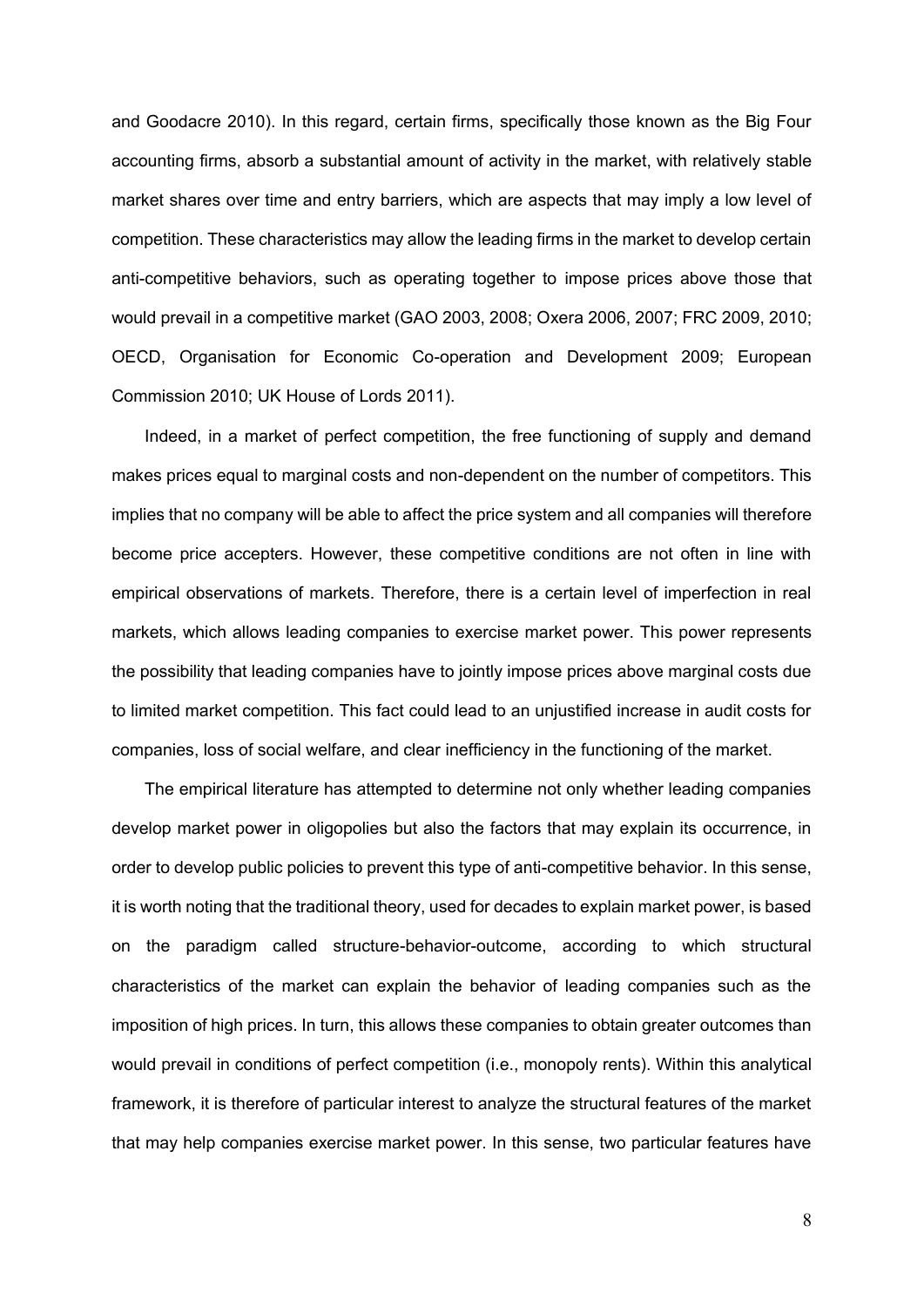gained a great deal of attention as possible determinants of the possibility of exercising market power, these being the level of market concentration and the existence of entry barriers.

The traditional theory of industrial organization suggests that market competition basically depends on the existence of a sufficient number of competitors which have relatively similar positions in the market. This fact means that no one supplier has the capacity to operate in the price system and become the price accepter. On the other hand, in markets where there is significant inequality in the size of companies—i.e., in concentrated markets—leading companies are aware of the strategic interdependencies occurring between them, which may motivate them to consider that entering into non-competition agreements—i.e., collusive agreements—will maximize their joint interests. In this way, concentration favors collusion and enables leading companies to take actions together with the purpose of imposing high prices in the market (Stigler 1964). Secondly, entry barriers are only certain advantages that companies established in the market have over any potential new entrant into the market. Entry barriers prevent free access to the market by imposing a number of additional costs on potential competitors. In this way, these barriers will help leading companies to perceive their position in the market as impregnable, making it easier for them to develop anti-competitive behavior, such as the exercise of market power (Baumol, Panzar, Willing, and Bailey 1982).<sup>3</sup>

## **The Exercise of Market Power in the Audit Market: Research Question**

1

Analysis of the price behavior of the Big Four accounting firms allows performing a normative assessment of competition in a market and therefore determining whether measures aimed at increasing market competition are necessary (Chan 1999; Beattie, Goodacre, and Fearnley 2003; GAO 2003; Hackenbrack and Hogan 2005; Competition Commission 2013; Hay and Knechel 2017). In this regard, it is worth mentioning that the necessary condition that should be assessed to determine whether the Big Four auditors

<sup>&</sup>lt;sup>3</sup> In the audit market, entry barriers are associated with the existence of recognized brand names, the level of specialization required for auditing in certain sectors of activity, and the need for an efficient minimum size for audit of larger companies.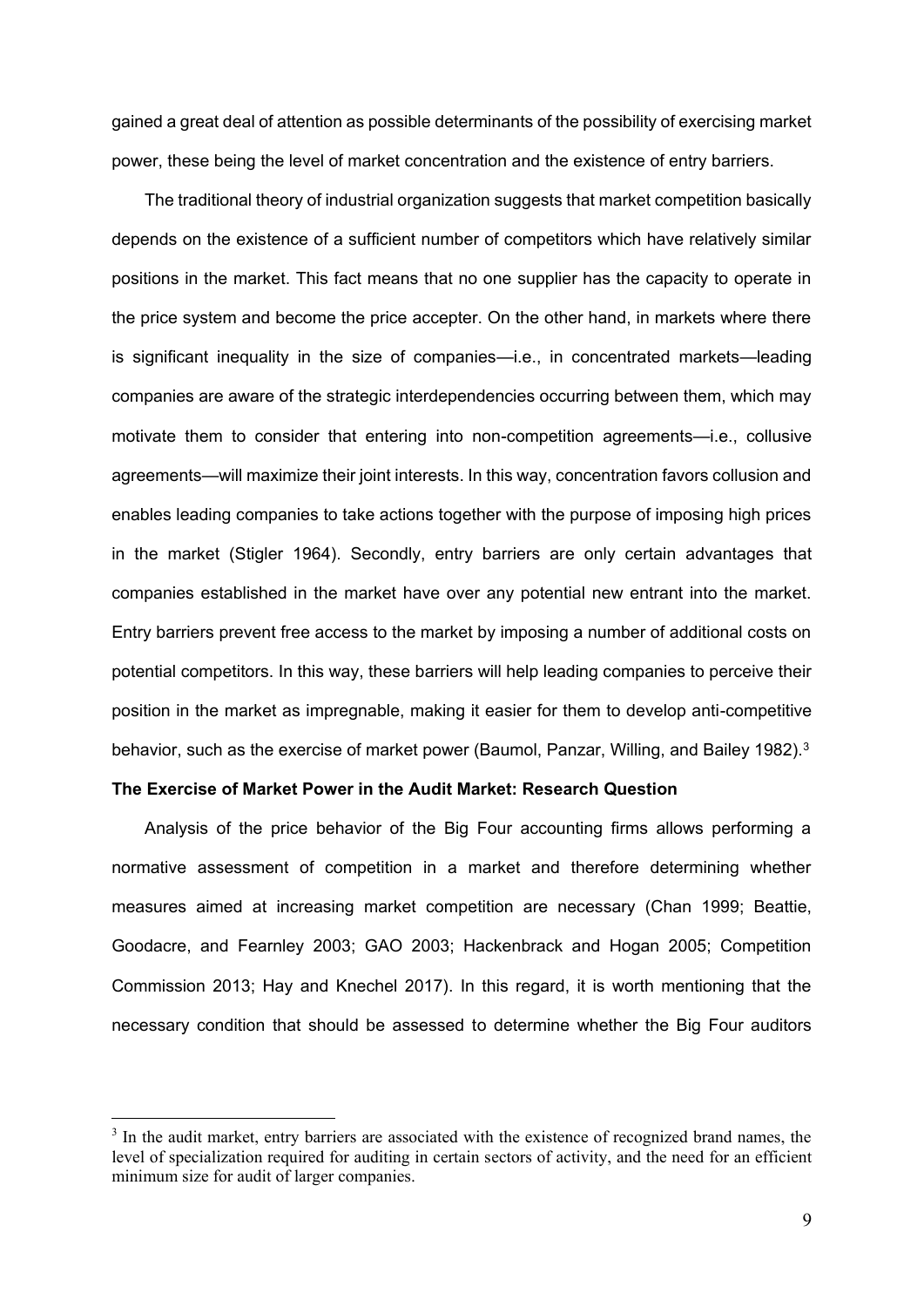exercise market power is whether these companies charge their clients higher prices than other market suppliers for providing an audit service.

A significant number of studies have found that the Big Four auditors do charge higher prices than other market suppliers (Francis 1984; Francis and Stokes 1986; Palmrose 1986; Simon and Francis 1988; Pong and Whittington 1994; Craswell, Francis, and Taylor 1995; Ezzamel, Gwilliam, and Holland 1996; Ireland and Lennox 2002; Ferguson, Francis, and Stokes 2003; Hay, Knechel, and Wong 2006; McMeeking et al. 2007; Ferguson and Scott 2014; Huang et al. 2016; Eshleman and Lawson 2017; Hay and Knechel 2017; Chu, Simunic, Ye, and Zhang 2018), which could be considered indicative of the exercise of market power. However, empirical evidence has been inconclusive. Other studies have concluded that despite the high level of concentration in the audit market and the dominant position of the Big Four accounting firms, they do not charge their clients higher prices than other suppliers in the market (Simunic 1980; Firth 1985; Simon 1985; Baber et al. 1987; Simon et al. 1992; Che-Ahmad and Houghton 1996; Ferguson and Stokes 2002; Chaney et al. 2004).

Even though the accumulated empirical evidence has indicated that the audit market is largely concentrated at international level and there are entry barriers, as suggested by Baldwin and Gorecki (1989), there is no lack of competition in concentrated markets; on the contrary, there may be strong competition between leading companies. This fact may indicate that concentration and entry barriers (not in all circumstances) lead to the existence of collusive agreements and the exercise of market power (Pearson and Trompeter 1994; Willekens and Achmadi 2003; GAO 2008; Evans and Schwartz 2014; Bills and Stephens 2016). In this sense, there is evidence that, in oligopoly markets, relatively high and increasing levels of concentration are not necessarily inconsistent with the existence of a vigorous competitive process between leading companies (Baldwin and Gorecki 1989; Davies and Geroski 1997).

Therefore, the necessary and sufficient condition to conclude that the Big Four accounting firms exercise market power will be determined when obtaining audit fee premiums as the result of the dominant position enjoyed by such companies (Bandyopadhyay and Kao 2004;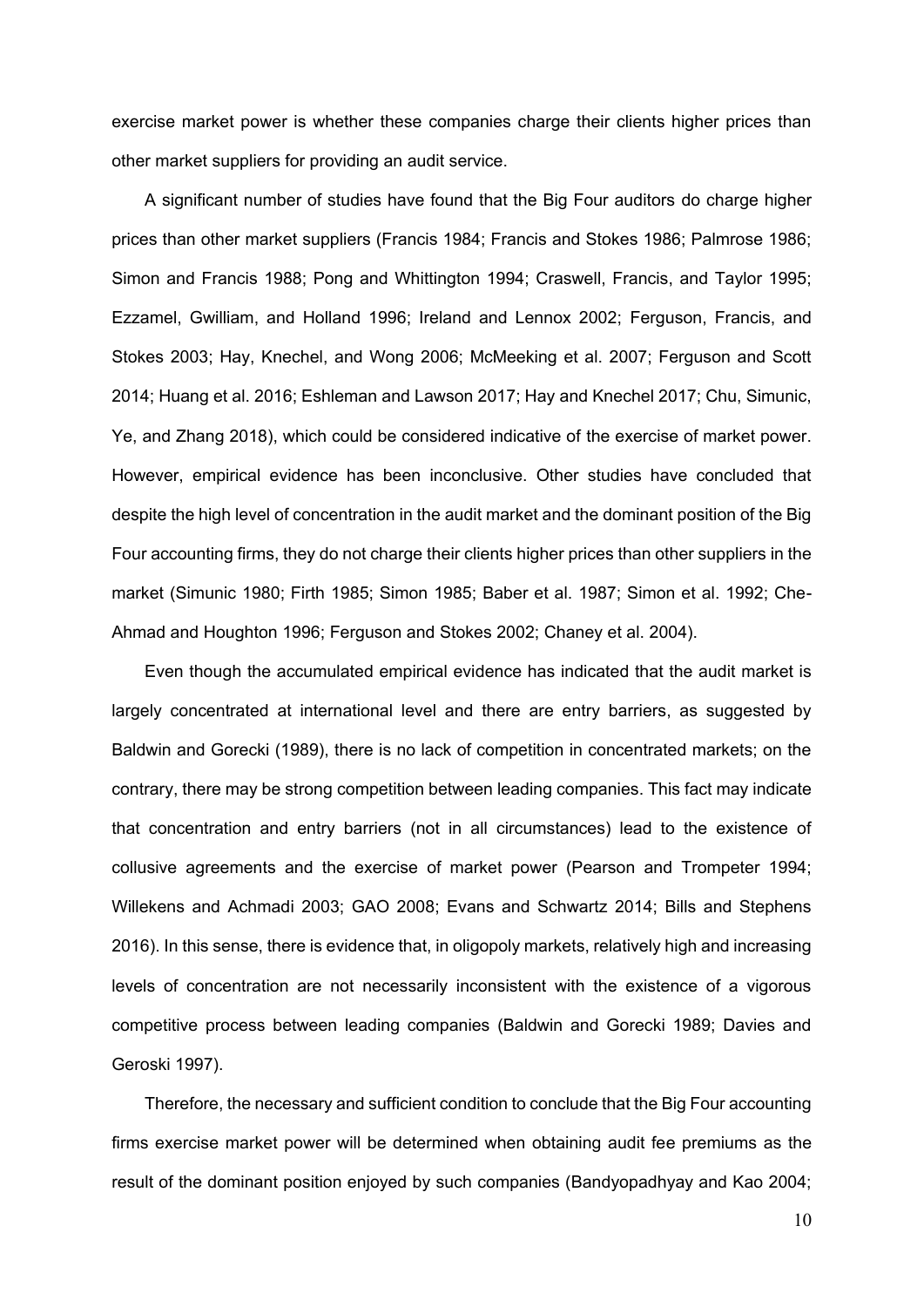Feldman 2006). Indeed, audited companies may consider that not all suppliers are perfect substitutes: i.e., they perceive that certain auditors―usually the leading companies in the market—offer higher quality services (Francis 1984; Palmrose 1986; Francis and Simon 1987; Lee 1996). Given that certain companies have more incentive to show the high quality of their financial information, audit firms that offer higher quality services than the average should be chosen even though higher prices are charged for the audit services (Dopuch and Simunic 1982; Beatty 1989; Krishnan 2003). The Big Four accounting firms have a reputation at international level and a larger size in terms of logistics, human resources, and client portfolios, which enables higher quality services. Therefore, the audit fee premiums received are the outcome of the Big Four auditors obtained from the investment made to offer qualitydifferentiated audit services.

Regarding the empirical evidence used to discriminate whether higher fees charged by the Big Four accounting firms result from an effect of perceived differentiation or the exercise of market power, the results are mixed. While studies like those conducted by Chen et al. (1993), Johnson et al. (1995) and Chen et al. (2007) have concluded that price premiums obtained by multinational companies are due to the exercise of market power, other studies have considered that such price premiums could be explained by the differentiation of the service offered by such companies (Francis 1984; Francis and Stokes 1986; Carson et al. 2004; Cameran 2005; Hamilton et al. 2008). Based on these arguments, we formulated the following research question:

*RQ:* Do the Big Four accounting firms receive higher fees than the other companies due to the exercise of market power?

#### **METHODOLOGY**

#### **Model and Variables**

To conduct the present study, we use the standard audit fee model that has been widely used in empirical literature (see Hay et al. 2006 for a review). In this model, the audit fee is a function of the type of auditor that performs the service, the interaction of the type of auditor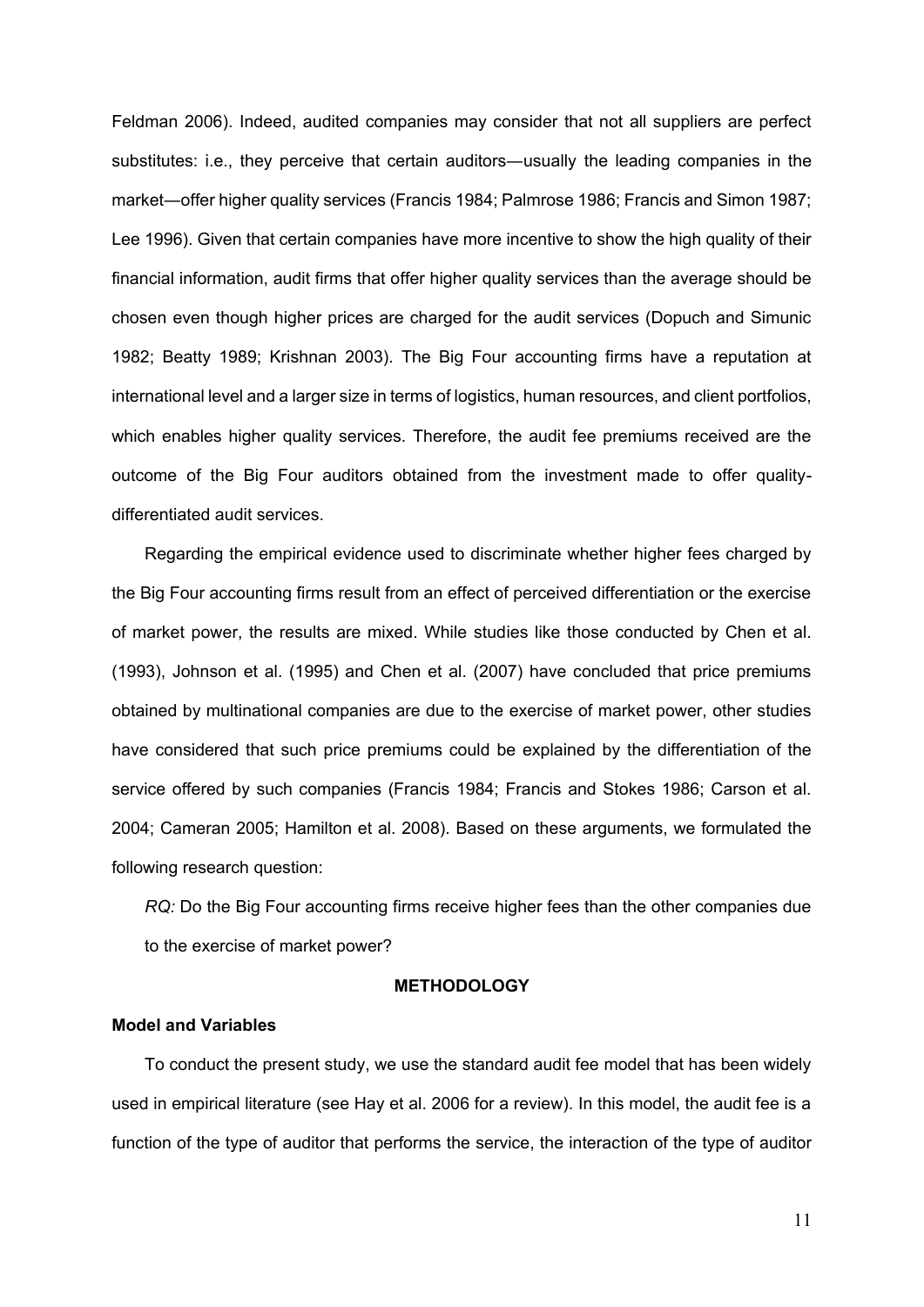with the level of competition in the market, and other control variables (see Hay et al. 2006 for a detailed list of variables and models used), as shown below:

*AFEE = f (PREMIUM, PREMIUM\*COMPETITION, CONTROL)* (1)

where:

1

*AFEE* is the natural logarithm of audit fees paid to the auditors (Simunic 1980; Craswell et al. 1995; Willekens and Achmadi 2003; Carson, Redmayne, and Liao 2014).

*PREMIUM* is a dichotomous variable with a value of 1 when the company is audited by one of the Big Four accounting firms. If the company is not audited by a Big Four firm, the variable will receive a value of 0. If this variable is significant and has a positive sign, it will allow inferring that audit firms obtain premiums when they are one of the Big Four accounting firms.

*COMPETITION* is a set of variables that measure the intensity of competition in the audit market. In the present study, we used three alternative measures of the level of competition, namely the level of concentration, the existence of entry barriers, and the variation in market shares. As for the level of concentration, it is measured through the four-firm concentration ratio (C4), representing the sum of the market shares of the four major international companies per year and activity sector (Moizer and Turley 1987; Willekens and Achmadi 2003; Abidin et al. 2010). In this respect, the traditional theory of oligopoly has indicated that the level of competition in a market is inversely related to the level of concentration that may exist in it.<sup>4</sup>

In addition, to measure the existence of entry barriers<sup>5</sup> in the market, we use the number of suppliers per year in each sector of activity (SUPPLIERS) (Abidin et al. 2010). Markets with greater entry barriers will be characterized by fewer audit firms, which will allow greater interdependence between the companies that dominate the market and therefore the exercise

<sup>&</sup>lt;sup>4</sup> Indeed, concentration is just the distribution of the service offer and indirectly reveals the smaller number of relevant companies and the greater interdependence between them, so that concentration could facilitate collusion and hence the exercise of market power.

 ${}^{5}$ As various studies have suggested, entry barriers in the audit market may be due to the level of specialization required in certain sectors of activity, the reputation of certain companies, the difficulty in obtaining the necessary size or capacity to cope with the audit of certain companies, etc.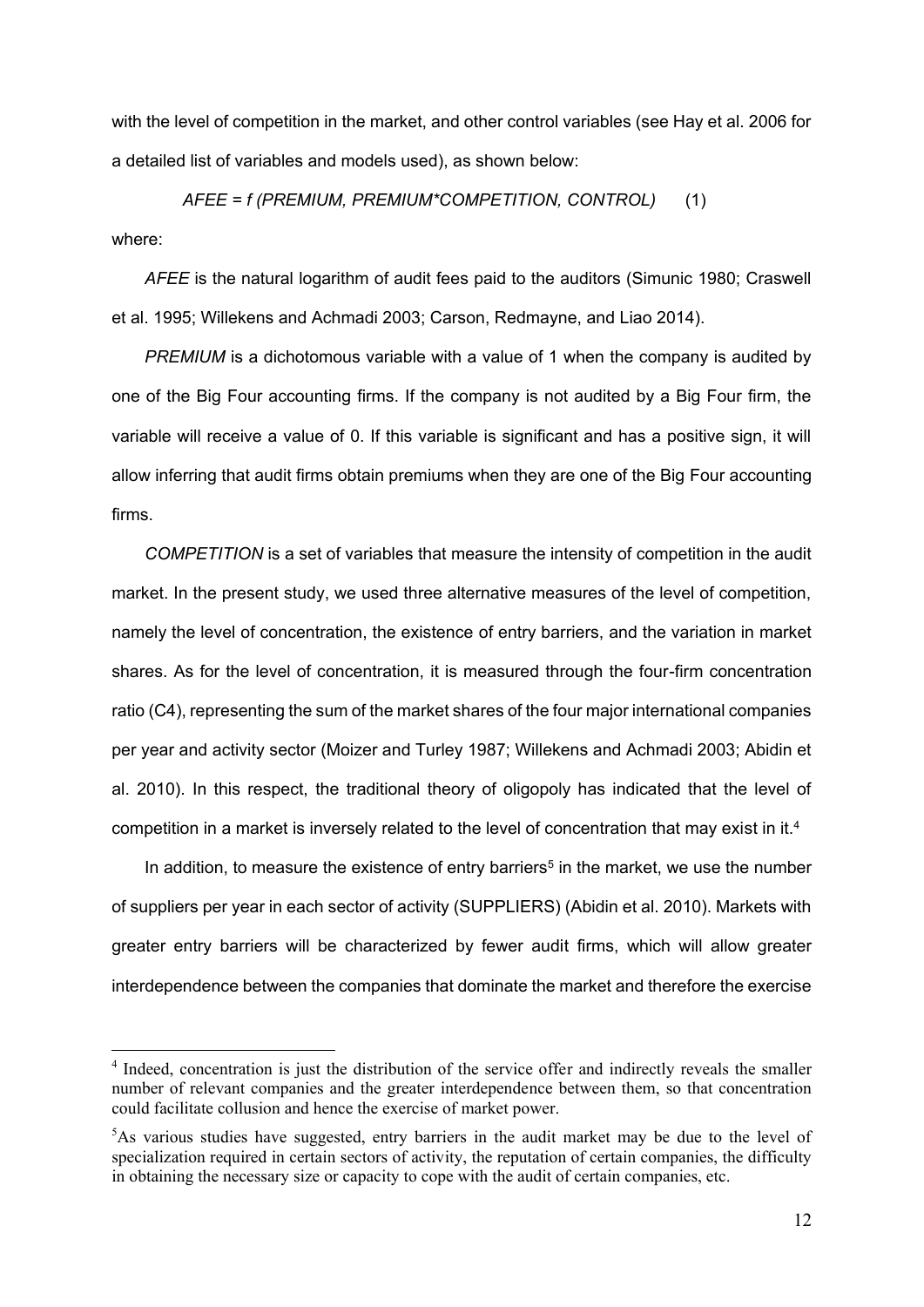of market power. On the other hand, in markets where there are no strong entry barriers, the number of audit firms will be higher, as will the existence of new entrants, so that the establishment of collusive agreements to impose high prices will not be feasible.

Regarding the level of competition, we include absolute variation in market shares (MOBILITY), calculated as the sum of the absolute value of the changes in market share of companies by sector of activity over time (Sakakibara and Porter 2001). The use of market mobility measures, based on market share variations, provides observable indicators of the competitive process dynamics through which the competitive behavior and rivalry between leading companies can be inferred in a more accurate manner (Matraves and Rondi 2007; Sutton 2007). In fact, given the difficulty that colluding companies have in obtaining agreements and maintaining coordinated and joint action, they can reasonably hope to maintain their shares as constant over time (Shepherd 1970). In this way, a high absolute variation in market shares would reveal a vigorous competitive process occurring between companies, which will cause lower ability to impose higher audit prices through the exercise of market power.

*PREMIUM\*COMPETITION* represents the interaction between the level of competition in the market and the fact of being one of the Big Four accounting firms. This coefficient will allow us to answer our research question, showing whether the prices charged by the Big Four accounting firms were higher when the level of competition in the market was low; that is, it will highlight the ability to collude and exercise market power.

*CONTROL*. As control variables, we considered on the one hand client attributes in terms of size (LTA), audit firms' complexity (SUBSIDIARIES, FOREIGN\_OP), and audit risk (NPTA, LIQ, TDTA, RECTA, INVTA, LOSS). These variables have been widely used in previous studies (Palmrose 1986; Craswell et al. 1995; Whisenant, Sankaraguruswamy, and Raghunandan 2003; Casterella, Francis, Lewis, and Walker 2004; Choi et al. 2010). On the other hand, we considered the attributes of the auditors and audit assignments (NEW, OPINION) (Hay 2013). Finally, we included the variables INDUSTRY (Wang and Chui 2015)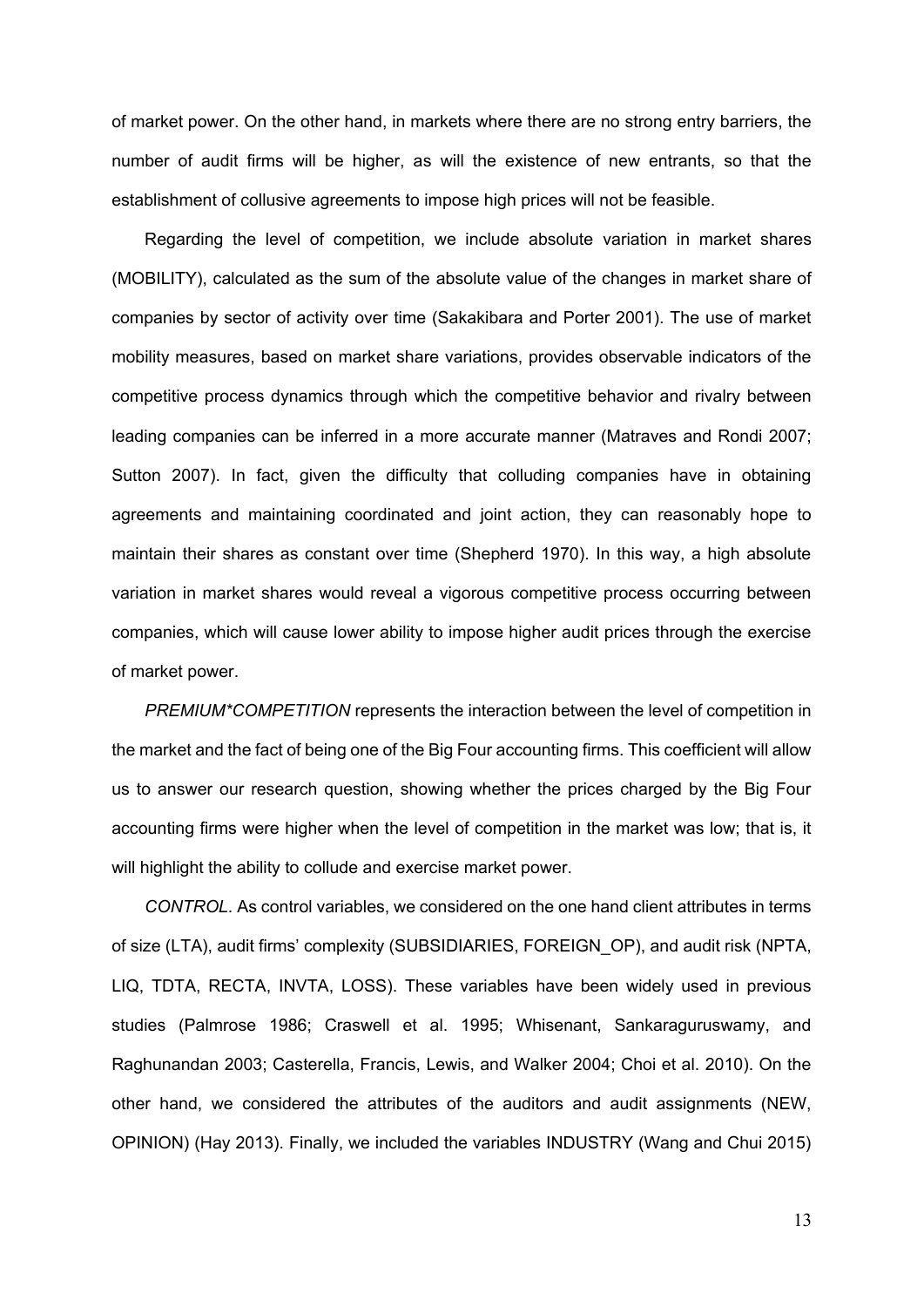and YEAR to control the possible effects of the type of activity sector and the temporality of the data. The set of control variables and the expected signs are summarized in Table 1.

#### (INSERT TABLE 1)

#### **Sample**

The sample used in the present study is composed of non-financial listed Spanish companies. The information was obtained from public records of the National Securities Market Commission (CNMV) from 2002 to 2010. Taking into account that two years in a row should be compared to calculate the variation of shares, the resulting sample had a time horizon of eight years, from 2003 to 2010. The choice of this sample and period of time was based on various factors. Firstly, we only had information about audit fees of listed companies since 2002 (Moizer and Turley 1987). Secondly, due to the increased likelihood of obtaining the necessary data, listed companies were used in previous Spanish and international studies; as a result, the sample used in the present study allowed comparisons with previous studies. Finally, the sample is small in quantitative terms but not in qualitative terms, given the social and economic importance of these companies for the Spanish economy.

Finally, once we excluded those observations for which we could not obtain information, the sample is composed of 1,006 observations (audited companies/year). Table 2 presents the information about the number of companies audited throughout the period assessed, classified according to their sector of activity. $6$  In order to define each sector, we have used the sectoral classification of the Madrid Stock Exchange (13 sectors).

(INSERT TABLE 2)

#### **RESULTS**

#### **Descriptive Statistics**

 $6$  In order to assess the competition in the audit market, it is necessary to have several independent markets providing the same service—i.e., enough competition variability. In this regard, several studies have highlighted that the competition is not homogeneous among the industries in which the audited entity operates (Danos and Eichenseher 1986; Hogan and Jeter 1999; Gramling and Stone 2001). Therefore, each industrial group constitutes a market segment that can be considered as the relevant audit market in which auditors compete (Chu et al. 2018).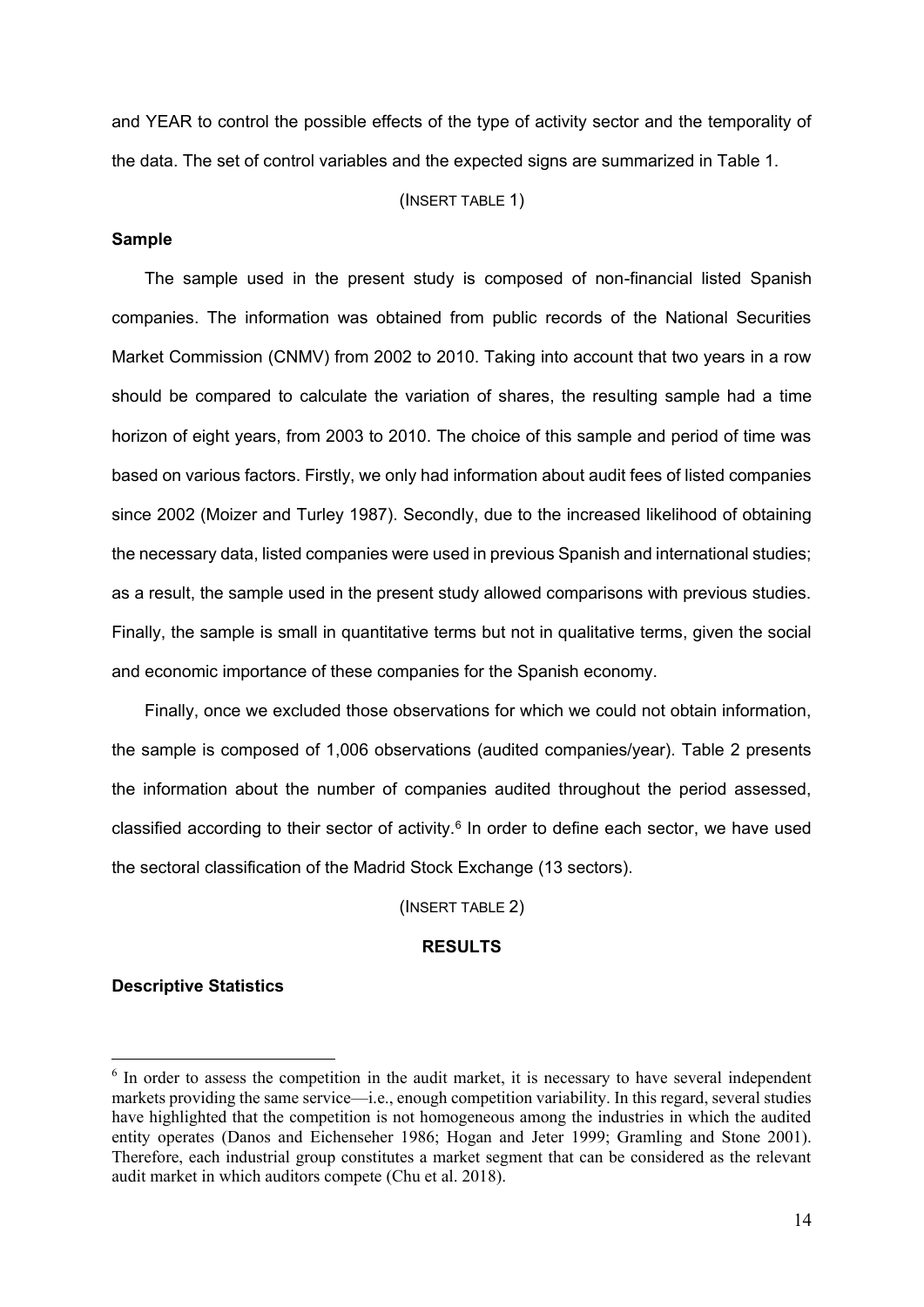Table 3 shows the descriptive statistics of the sample. As can be seen, the average audit fee for the audit market of listed Spanish companies is 193,603.30€ per client.

#### (INSERT TABLE 3)

As regards the descriptors of experimental variables, the average PREMIUM is 0.79 i.e., close to 1. This result indicates that most of the companies in the sample have been audited by one of the Big Four accounting firms. There is high concentration (C4), with an average level of 93 percent, ranging from market segments exclusively audited by the Big Four accounting firms to other markets with a concentration of 62 percent. The average number of market suppliers (SUPPLIERS) is around 6.5, with a minimum of two and a maximum of 18 suppliers in a market. Therefore, while some markets exhibit strong entry barriers, others have a high number of suppliers, which reduces the possibilities for market leaders to collude. As for absolute variation in market shares (MOBILITY), the average variation is 23 percent, showing wide dispersion.

Table 4 shows the average values of the concentration level, number of suppliers, absolute variation in market shares, and audit fees of all the sub-markets into which the sample has been divided. In light of these results, there are differences in the average values of these indicators of competition at the sectoral level, as well as in the amount of audit fees invoiced. These differences were corroborated by performing a nonparametric variance test for each variable. The test indicated that the level of competitive intensity, and therefore the possible existence of collusive agreements that allowed the exercise of market power, are not similar in the different sectors of activity.

With respect to the data of the control variables, it can be observed that there is also great dispersion in the size of the companies audited (LTA). The return on assets shows a positive average value, as is the case for LIQ and leverage (TDTA). The variables RECTA and INVTA exhibit positive average values. On the other hand, the variable SUBSIDIARIES exhibits wide dispersion, some companies having no subsidiary. Regarding the categorical variables, it can be observed that the variable LOSS has a low average value, so the largest percentage of companies do not suffer losses. The variables NEW and OPINION also exhibit a low average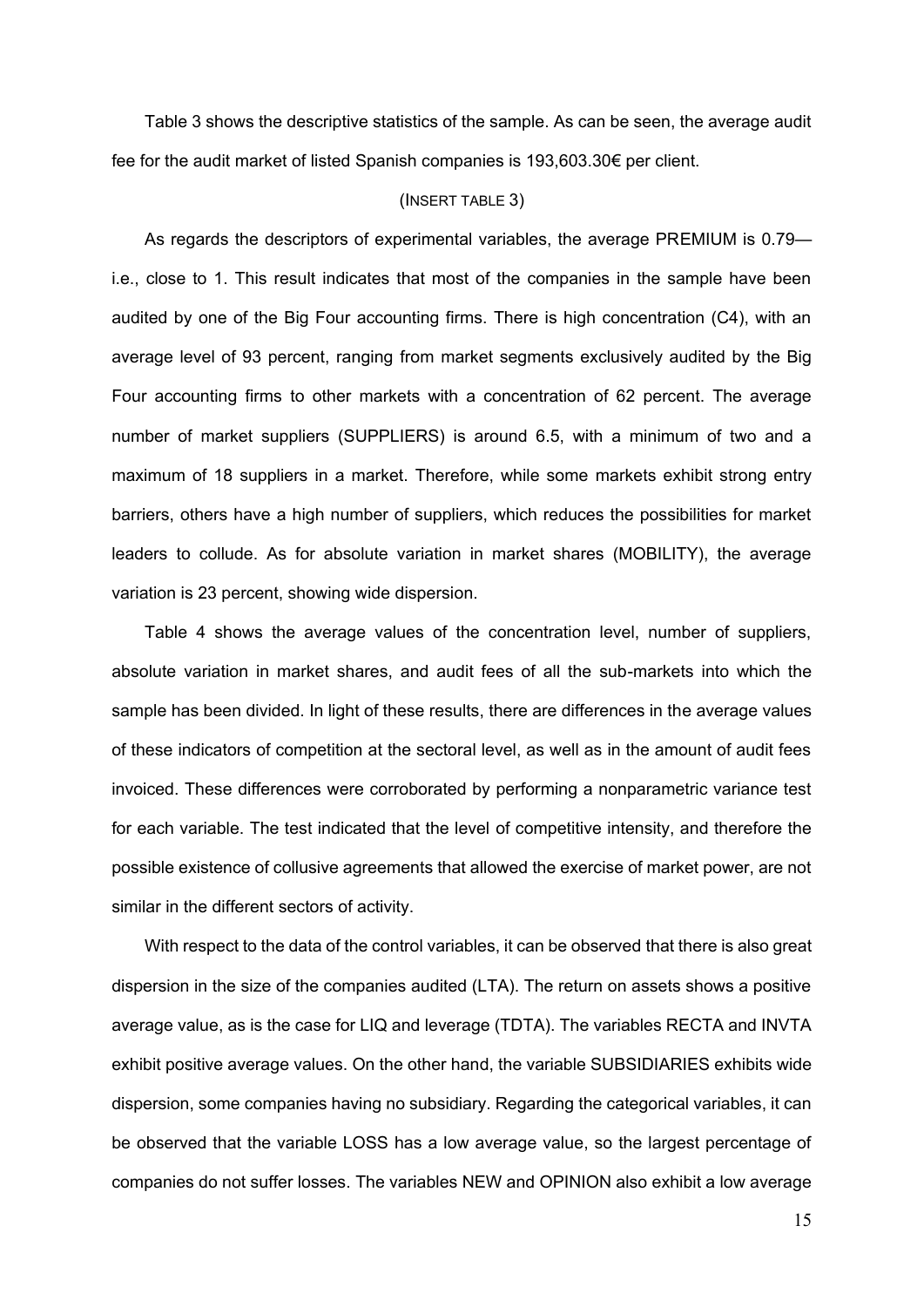value. NEW, which takes a value of 1 when the client is new to the auditors, has an average value of almost zero, indicating that the audited companies do not generally change audit firms easily. The fact that the variable OPINION has an average value close to zero indicates that, in most cases, the audit reports are clean. Finally, the variable FOREIGN\_OP exhibits an average value above 0.5, which indicates that there is a greater percentage of companies that operate abroad in comparison to those that only operate in the country.

#### (INSERT TABLE 4)

Table 5 shows the Pearson correlation coefficients between the dependent variable (AFEE) and the explanatory variables. As can be seen, audit fees are positively and significantly correlated with being a Big Four accounting firm (PREMIUM), in line with the existence of premiums for being one of the four international companies. Likewise, the audit fees are positive and significantly correlated with the level of market concentration (C4), indicating that in the more concentrated markets the intervening companies charge higher prices than when the markets exhibit less concentration. Similarly, considering the possibility of exercising market power, the level of fees is negative and significantly correlated with the number of suppliers in the market (SUPPLIERS). However, there is no significant relationship between the variability of market shares (MOBILITY), as a dynamic measure of competition, and the fees earned by the firms.

With regard to the control variables, the level of fees charged for audit services is positive and significantly correlated with the size of the audited companies (LTA), the level of indebtedness (TDTA), the book value of accounts receivable (RECTA), the existence of foreign operations (FOREIGN\_OP), and the number of subsidiaries (SUBSIDIARIES), and negatively and significantly correlated with the book value of total assets (INVTA) and the fact that the auditors are new (NEW).

#### (INSERT TABLE 5)

#### **Regression Analysis**

Table 6 shows the results of the linear regression models that have been estimated along with different goodness-of-fit measures. Statistical *t* values are adjusted with robust standard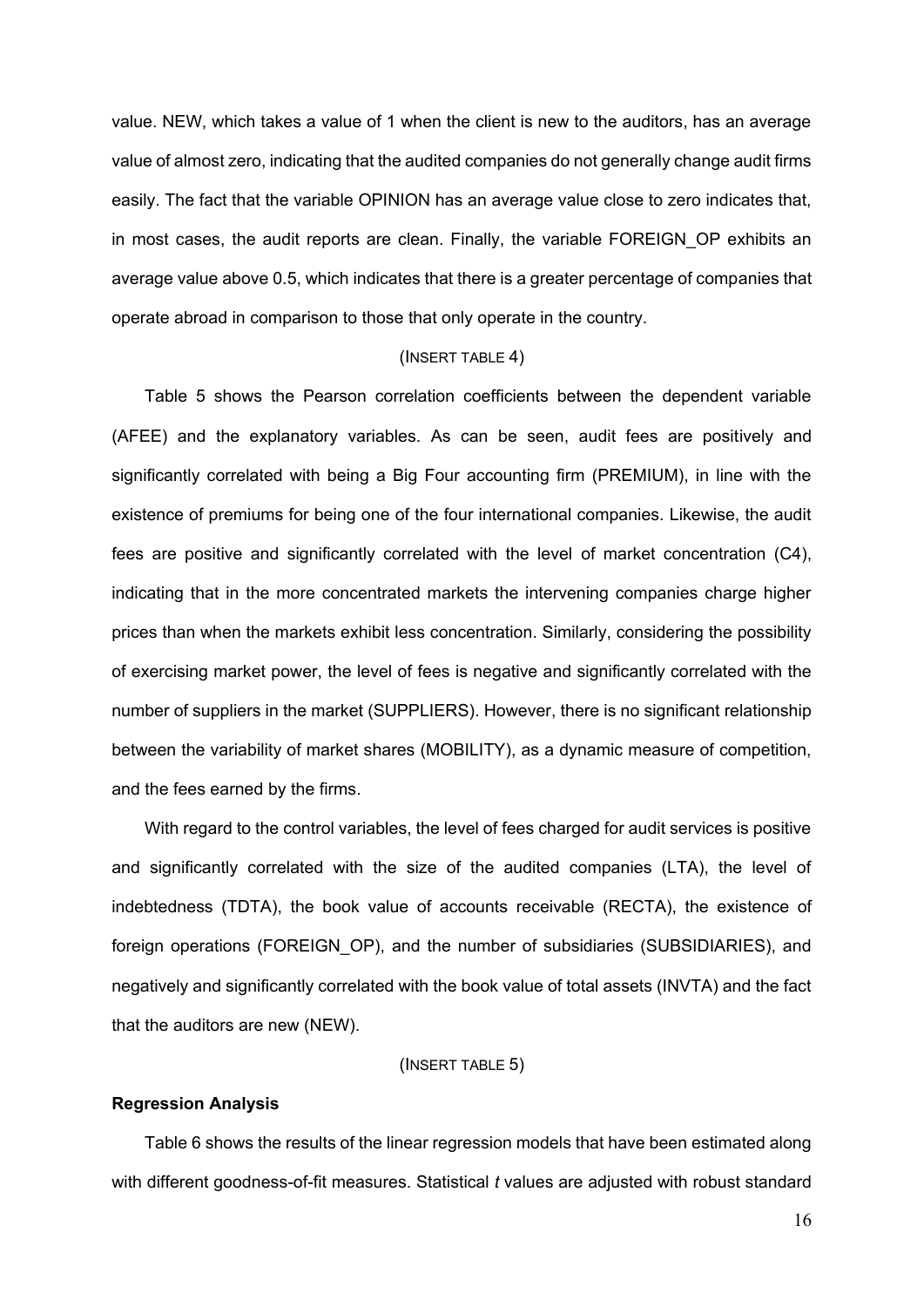errors corrected for heteroscedasticity and considering clusters at company level (Choi et al. 2010). In addition, the variance inflation factor (VIF) is calculated for all regressions. Based on the values obtained, our results are unlikely to be affected by collinearity problems (Gujarati and Porter 2010, 340). F-statistics indicate that all models are significant. The goodness-of-fit of all models, measured by the coefficient of determination, is in line with the explanatory capacity exhibited by the models proposed in previous studies (see Hay 2013), suggesting that our models explain a significant proportion of the variations in audit prices.

The first column illustrates the base model, only including the variable PREMIUM, in order to determine whether the Big Four accounting firms charge higher prices than other suppliers in the audit market, which is a necessary condition to analyze the price behavior of multinational companies based on the level of market competition. The second, third, and fourth columns illustrate the interactions between each term of competition in the market and the fact of being one of the Big Four accounting firms. Finally, the fifth column illustrates the three terms of interaction together. As mentioned above, these terms of interaction will show whether possible premiums earned by Big Four accounting firms are affected by the level of competition in the market.

### (INSERT TABLE 6)

As can be seen in Table 6, once other determinant fee factors (such as client size, audit complexity, and client risk) are controlled, the Big Four auditors obtain higher fees than other providers in the market, which is derived from the statistical significance of the variable PREMIUM in all models.

Interaction is not significant in any model in terms of competition level due to concentration (PREMIUM\*C4), entry barriers (PREMIUM\*SUPPLIERS), market mobility (PREMIUM\*MOBILITY), or the combined effect of the various competition measures (column 5). The audit fee premiums of the Big Four accounting firms are not affected by the level of market competition. From a regulatory point of view, and taking into account the factors mentioned above, highly concentrated markets, with a small number of suppliers due to the existence of strong entry barriers and greater stability of market shares, favor the leading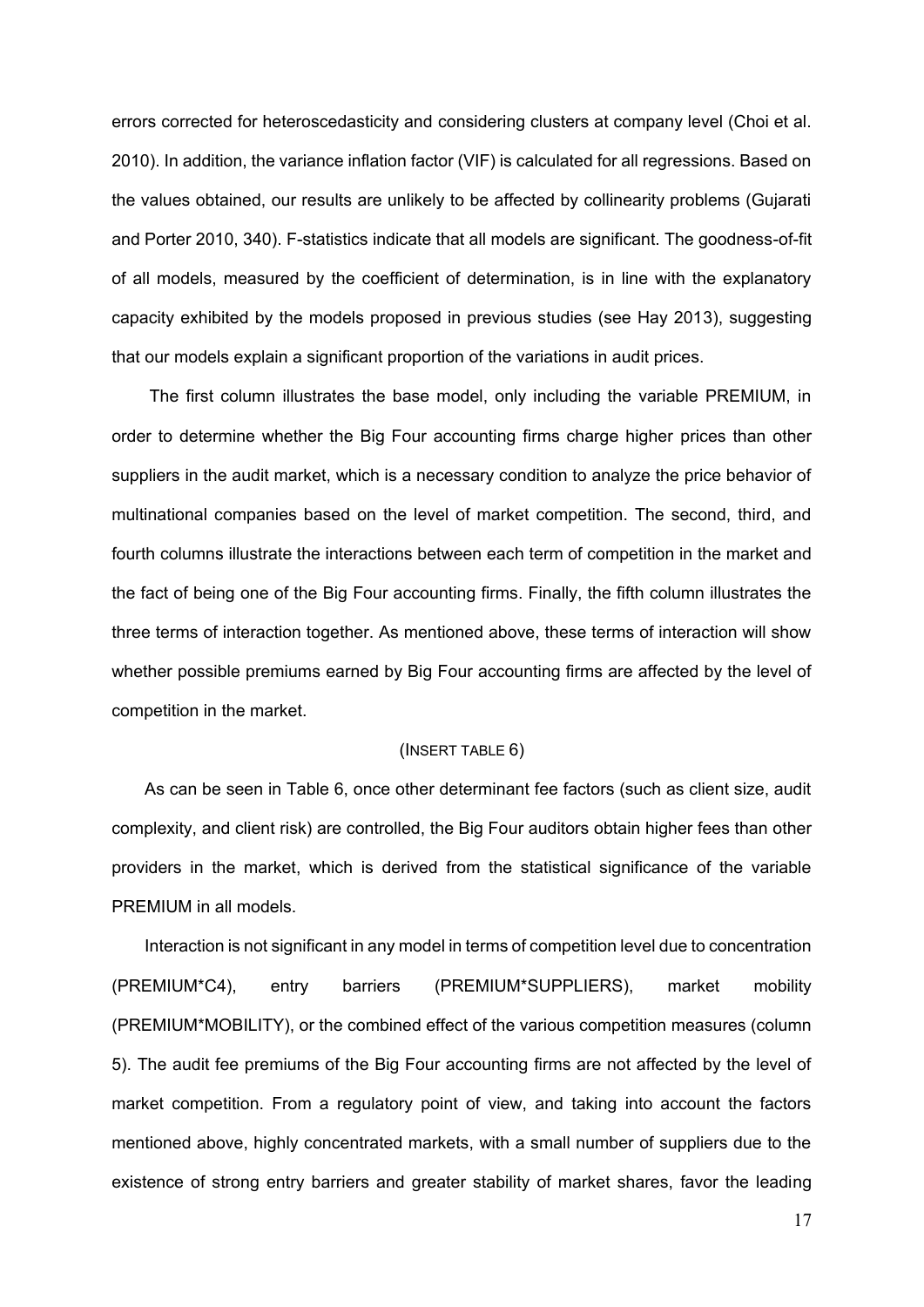companies to obtain cooperation agreements to jointly impose higher prices than those charged under perfect competition. However, the fact that the prices charged by the Big Four auditors are not influenced by competition indicates that these auditors do not exercise market power in the Spanish audit market.

On the other hand, the fact that the variable PREMIUM remains positive and at the one percent significance level in all models indicates that audit fee premiums obtained by these companies could be explained by considering that the users of services perceive that these companies are offering higher quality-differentiated audit services that requires the payment of higher prices.

The control variables—i.e., the size of the audited company (LTA), the book value of accounts receivable in proportion to total assets (RECTA), and whether the company carries out foreign operations (FOREIGN OP)—indicate that there is a positive and significant relationship with the level of fees paid for audit services. On the other hand, the higher the return on assets (NPTA), the higher the level of indebtedness (TDTA). In addition, when the client is new to the auditor (NEW), the audit fees are smaller, which represents a significant relationship.

#### **Robustness Tests**

#### *Alternative Specification of Competition*

To rule out that the results may have been affected by the variables chosen to measure competition, we have repeated the analyses of Table 6 using alternative measures of the level of market concentration, the existence of entry barriers, and mobility.

Concentration has been measured using the Herfindahl index (Minyard and Tabor 1991; Willekens and Achmadi 2003; Boone, Khurana, and Raman 2012; Eshleman and Lawson 2017; Chu et al. 2018). This index can reach values between 0 and 1. A value of 0 means that the concentration is minimal (the market is spread more or less equally), and a value of 1 means that the market is controlled by a single company. The results contained in Table 7 (column 6) indicate that the Big Four accounting firms charged higher fees than other auditors (PREMIUM is positive and at the one percent significance level). However, these audit fee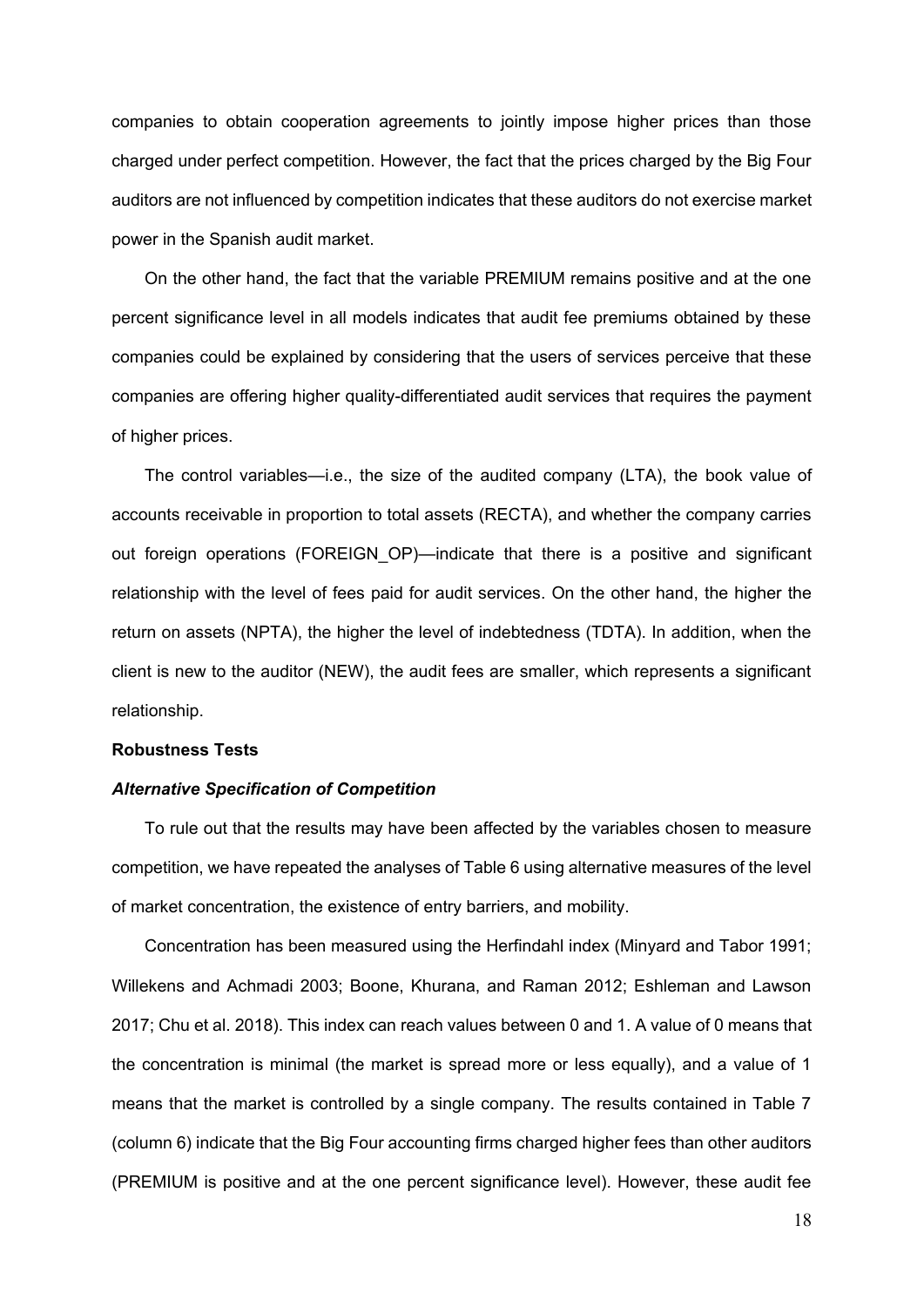premiums are not affected by the level of market concentration (PREMIUM\*H), which confirms the robustness of the evidence mentioned above.

#### (INSERT TABLE 7)

Minimum efficient market size (MINSIZE) has been used as one of the entry barriers: not all auditors have the resources to provide audit services to companies of a certain size, which is a natural barrier to market entry. This measure has been calculated as the average natural logarithm of the total assets of audited companies per year and industry. Therefore, the higher the value, the greater the entry barriers and greater the likelihood of prices being affected by collusive agreements. In addition, as can be seen in column 7, the minimum efficient market size does not influence the premiums obtained by the Big Four accounting firms (PREMIUM\*MINSIZE).

Finally, the Gini index has been used in the industrial economy as a measure of competition (Dunn, Kohlbeck, and Mayhew 2011). This is a measure of dispersion which, in our case, is used for the market shares of different suppliers (Abidin et al. 2010; Dunn et al. 2011; Bills and Stephens 2016). Values can vary from 0 (absolute equality between competitors' market shares) to 1 (strong inequality). The increase in the differentiation of market shares between different suppliers is considered an indicator of reduced competition in the market. On the other hand, if share differences are reduced, it would be a sign of greater competitive dynamics. The previous results remain robust in the face of this new way of measuring competition (column 8).

## *Alternative Estimation of the Big Four Premium*

Following the methodology proposed by Carson et al. (2012), we estimate a linear regression model in which the amount of premium paid by each client to each of the Big Four auditors depends on the level of market competition. The Big Four premiums are calculated as the difference between the actual audit fee paid to the Big Four audit firm (LAF) and the predicted audit fee that a client with an incumbent Big Four auditor would pay for a non-Big Four audit firm (PLAF). To obtain this predicted audit fee, model (1) is estimated for the sample of companies audited by non-Big Four auditors (Table 8, panel A).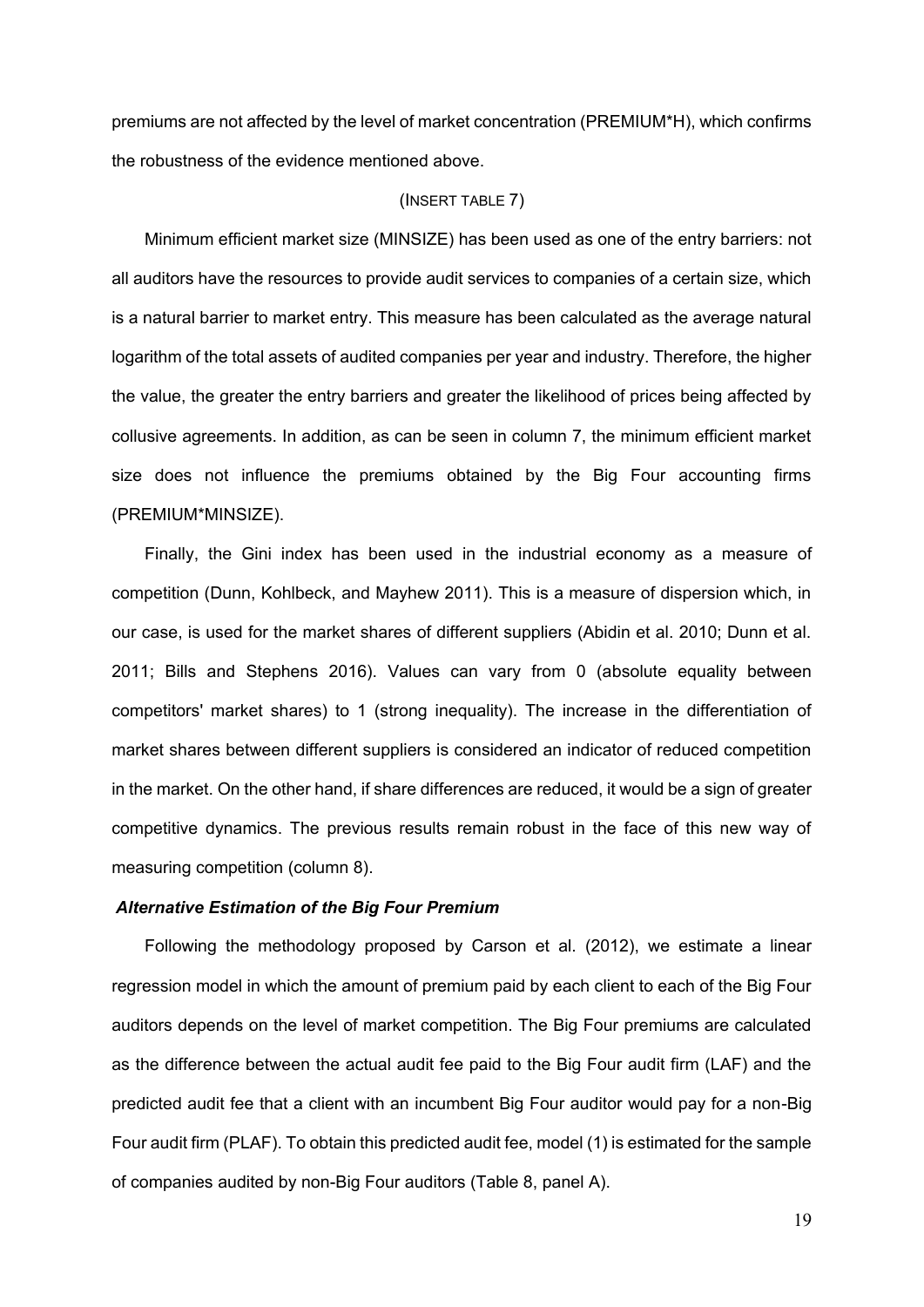The results shown in Table 8, panel B, evidence that the level of market competition, whether measured through its structure or dynamic variables, does not affect the magnitude of the premium received by the Big Four audit firms.

#### (INSERT TABLE 8)

#### *Self-Selection Effect*

1

As an additional analysis, we have determined whether our results are affected by the possible endogeneity of the variable PREMIUM. As already discussed by Hamilton et al. (2008), several studies that used the audit fee model have indicated that the type of auditor may be an endogenous variable. Companies choose their auditors based on various aspects, such as the characteristics of the firm and the auditor, and other non-observable characteristics (Ireland and Lennox 2002; Chaney et al. 2004, 2005; Audousset-Coulier 2015). This may lead to what is known as the self-selection effect, introducing bias into the model estimates and therefore affecting the conclusions on premium fee audits according to the type of auditor.<sup>7</sup>

We have used Heckman's correction (1979) to determine whether the results of the regression model are affected by the possible bias of self-selection of auditors. In a first step, we estimated a probit model of auditor selection<sup>8</sup> and, based on the transformation of the residuals of the model, we calculated a term for bias correction—i.e., the Inverse Mills Ratio (IMR). In a second step, the models illustrated in Table 6 were reevaluated, including IMR as an independent variable.

<sup>&</sup>lt;sup>7</sup>For a further explanation of the effect of self-selection of auditor on audit fees, see Chaney et al., 2004.  $8$ To estimate the choice of auditor, we have used an adaptation of the model proposed by Hamilton et al. (2008): BIG4 = -8.97 +  $0.52*LTA$  -  $0.97*LTDTA$  -  $0.00*LIQ$  +  $0.30*FOREIGN$  OP -0.20\*LOSS 2C + 0.51\*NPTA + 0.14\*PREV\_OPINION - 0.13\*CATA (Pseudo R<sup>2</sup> = 0.306, Chi<sup>2</sup> = 43.82, significant with a *p*-value <0.000), where BIG4, as well as the variable PREMIUM, has a value of 1 if the company is audited by a Big Four auditor, and 0 when it is not; LTDTA represents the book value of indebtedness in the long term with respect to the total assets of the company, LOSS 2C is a dichotomous variable that takes the value of 1 if the company has experienced losses for two consecutive years, 0 if it has not; PREV\_OPINION is a dichotomous variable that takes the value of 1 when the opinion of auditors was not favorable in the previous year, and 0 in all other cases; CATA is the value of current assets with respect to total assets of the company. The other variables are defined in Table 1.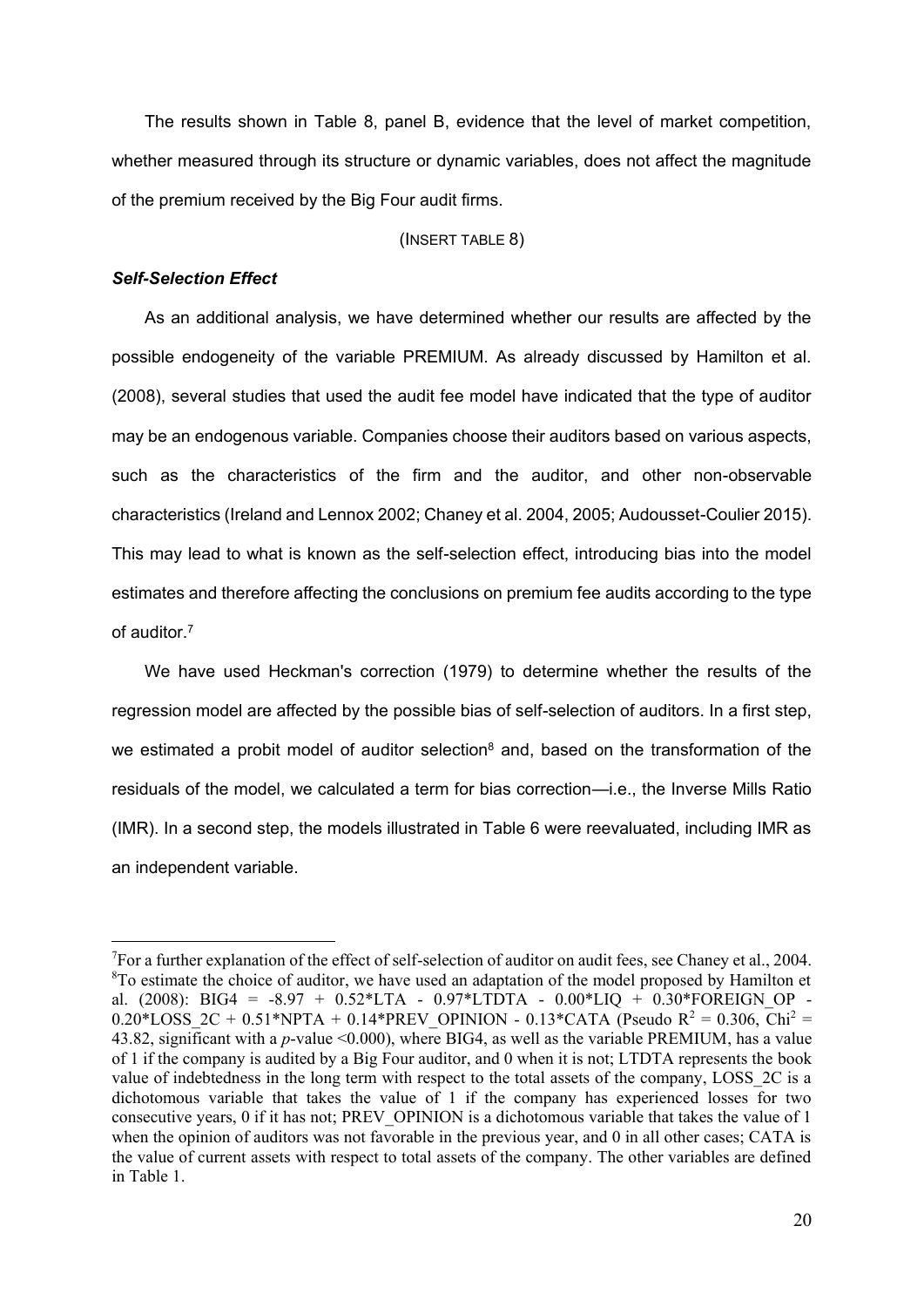The results obtained remain robust after controlling for self-selection bias (Table 9, panel A). The Big Four accounting firms charge higher prices than other firms, and the ability to collude derived from the level of concentration, the existence of entry barriers, and market mobility does not affect the obtainment of these audit fee premiums. Therefore, in light of these analyses, audit fee premiums are not explained by the exercise of market power by the Big Four accounting firms.

#### (INSERT TABLE 9)

#### **Panel Data Analysis**

It is possible that the fees charged for audit services, in addition to the factors already considered in the model, may be explained by characteristics of the audited companies that remain constant over time but are not observable, such as the ability to negotiate with the audit firm, managers' interest in the quality of accounting information, etc. Panel data analysis allows detection of this unobservable heterogeneity that may explain decisions about fees, thus providing more efficient estimators than ordinary regression (Jara-Bertín and López-Iturriaga 2007). This technique also allows corroboration of whether there are endogeneity problems in the rest of the variables considered in the model. To that end, we repeated the analyses of Table 6, estimating a dynamic linear model using the generalized method of moments (GMM) and the system estimator proposed by Arellano and Bond (1998). This dynamic model includes the delay of the dependent variable (AFEE\_1) in the model as an explanatory variable, which means observing that the fees for one year are partly determined by the audit fees established in the previous year. This is consistent with the contract structure in the audit market, which allows negotiating contracts for three or more years.

The results obtained by these means are qualitatively similar to the previous ones (Table 9, panel B), thus confirming that audit fee premiums of the Big Four accounting firms do not seem to be due to their ability to exercise market power.

#### *Consideration of Non-Audit Services*

Some studies have observed interdependencies between audit fees and fees charged for additional services to the same clients (Simunic 1984; Palmrose 1986). Methodologically, this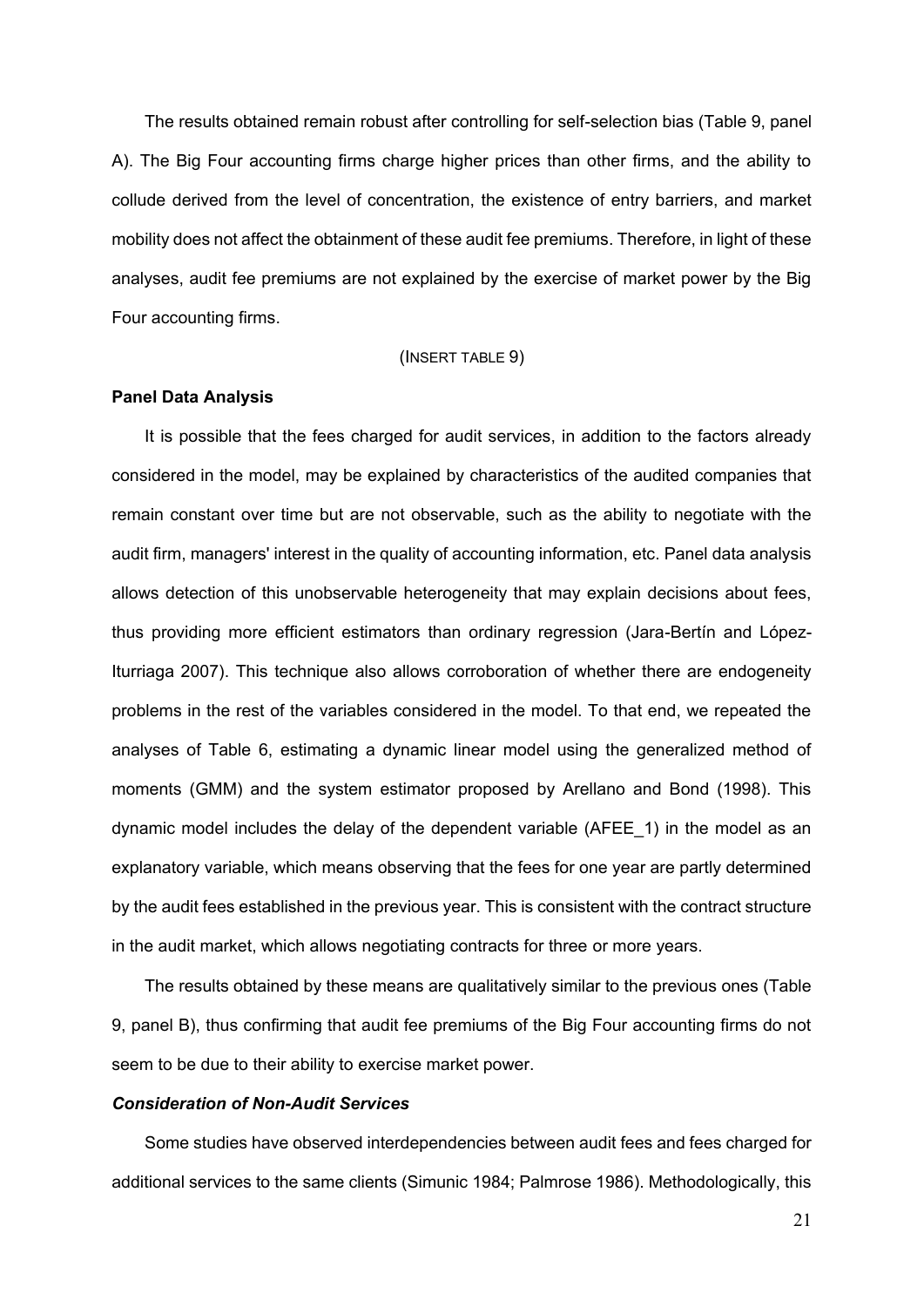fact can cause a specification problem in the model. We repeated the analysis of Table 8, panel B. The logarithm of fees received for additional services provided to audit clients was used as an explanatory variable (LNAS). The results do not differ qualitatively from the previous ones (Table 9, panel C).

#### *Extreme Observations*

Finally, we have verified whether our results are affected by the existence of extreme observations. To that end, we have analyzed the extreme values of the variables NPTA, LIQ, TDTA, RECTA, and INVTA and replaced them with the maximum value of their average +/ three times their standard deviation. This way, we made sure that the models are well specified and statistically valid (Hamilton et al. 2008). The results (Table 9, panel D) remain robust. Consequently, we are able to determine that our conclusions are unaffected by the existence of extreme observations.

#### **CONCLUSIONS**

At international level, there is a great interest in the nature and intensity of competition in the audit market and, in particular, the possible existence of certain anti-competitive practices, which may be motivated by particular structural characteristics of the market. Indeed, an important number of studies worldwide have emphasized that the audit market is controlled by the Big Four accounting firms. In other words, this market exhibits high levels of concentration, which, together with the apparent existence of entry barriers, makes it easier for these leading firms to perform certain behaviors that, by affecting the general welfare, jointly favor their private interests. One type of anti-competitive behavior, for example, is when Big Four auditors impose higher prices than would prevail in a competitive market. This fact has aroused much interest among both academia and regulators because, by those means, the Big Four accounting firms exercise market power.

In this sense, analysis of the price behavior exhibited by leading companies allows assessment of the nature of competition in a market—i.e., the level of imperfection with which a market may actually be operating and, therefore, the need to promote corrective measures in order to deal with imperfections, such as the exercise of market power. In this way, the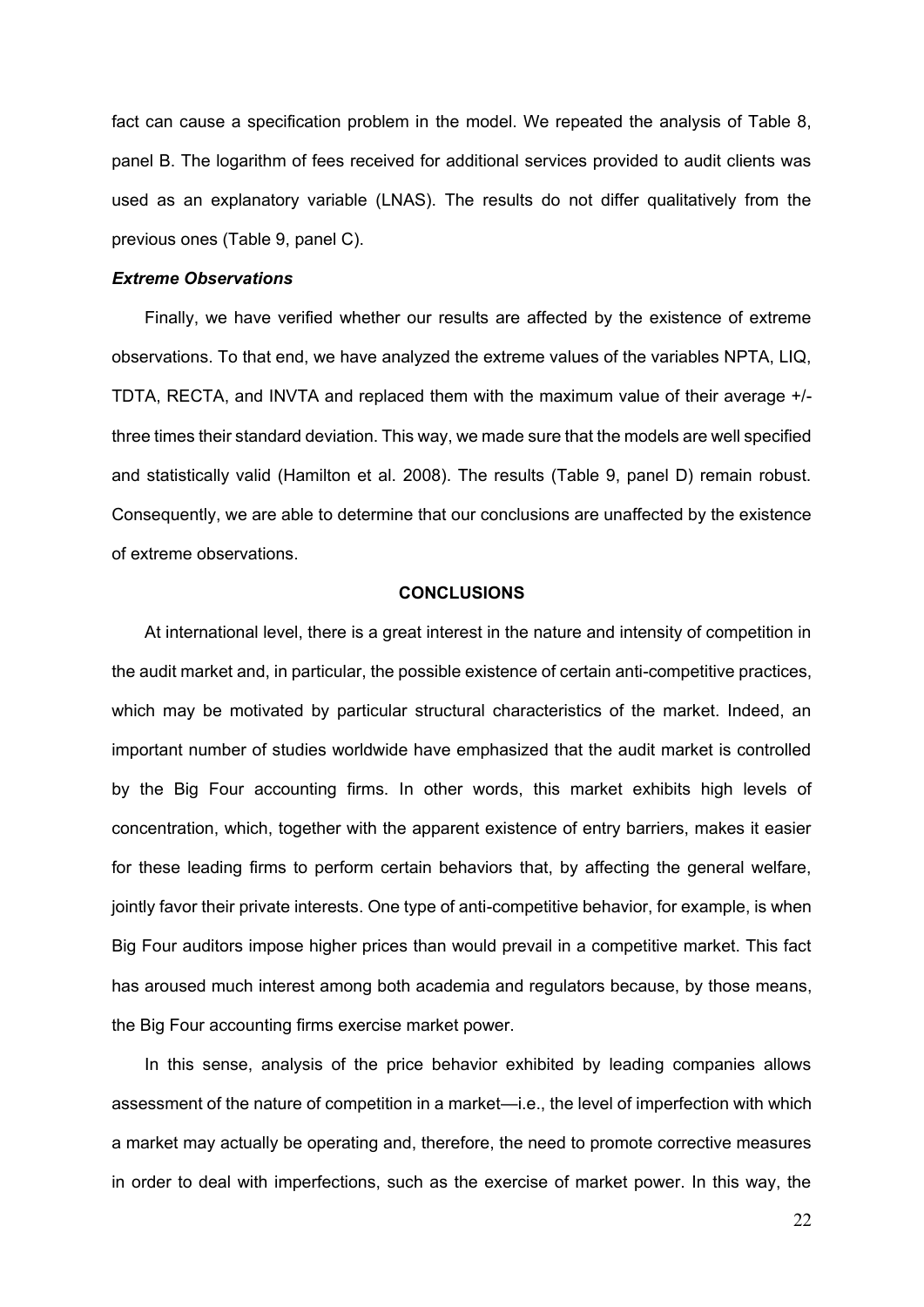objective of the present study was to assess the nature of competition in the Spanish audit market through an analysis of the price behavior of the Big Four accounting firms. In this regard, we assessed whether audit fee premiums could be explained by a lack of competitors and the high control that these firms can exercise over the market. This issue is extremely important, because there may be alternative explanations that could clarify the existence of audit fee premiums—for example, the market perceives that the Big Four accounting firms offer higher quality services than other suppliers. In short, there may be a differentiated demand for quality in the market, which means that not all suppliers are perfect substitutes.

To this end, the methodology used in the literature on the audit market has basically consisted of segmenting the market according to its level of competition, distinguishing a section with less competition from another with more competition. This methodology is based on the assumption that if the Big Four accounting firms exercise market power, they can only impose higher prices than other suppliers in a market that they control and which is less competitive. On the other hand, in markets with greater competition, the Big Four accounting firms have to operate like other suppliers—i.e., as price accepters. However, if, irrespective of the level of competition in the market, the Big Four accounting firms manage to obtain higher prices in both market segments, it could be due to the fact that the clients perceive that these firms offer higher quality services.

In contrast to previous studies (Simunic 1980; Francis 1984; Francis and Stokes 1986; Johnson et al. 1995; Chen et al. 1993; Gul 1999; Carson et al. 2004; Cameran, 2005; Chen et al. 2007; Hamilton et al. 2008), we used in the present study the standard audit fee model and, through the inclusion of an interaction term, directly assessed whether the obtainment of audit fee premiums by the Big Four auditors was conditioned by the level of market competition. As a complement to this methodology, and to detect the impact of market competition on the Big Four premium, the model developed by Carson et al. (2012) was used.

In order to measure the level of competition, we used two structural characteristics of the market, namely concentration and entry barriers. The theory of industrial organization considers these two issues determining elements of the level of competition in a market. The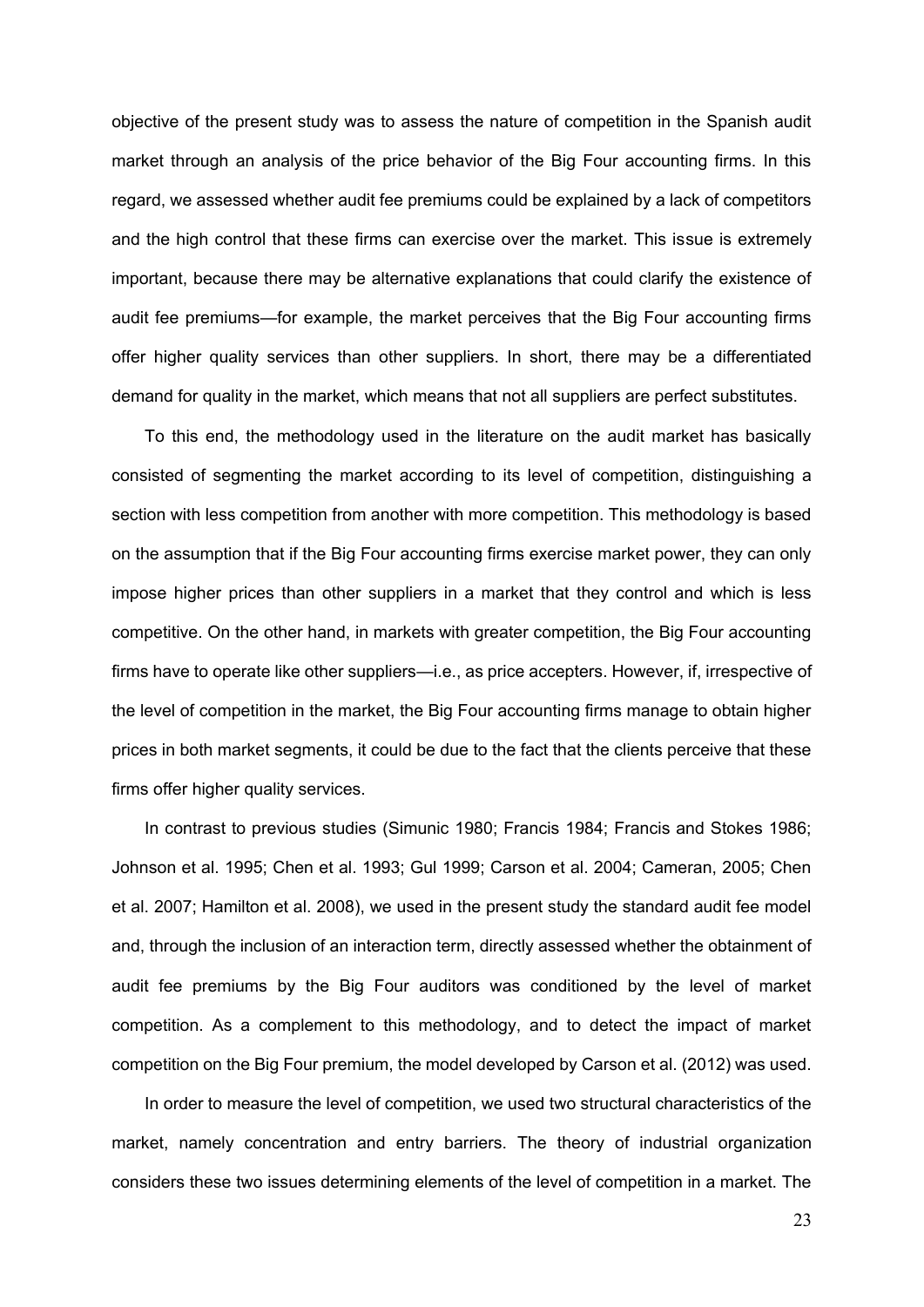higher the level of market concentration and entry barriers, the more potential control can be achieved by market leaders, thus making the exercise of market power more feasible. We also included the absolute variation in market shares as a dynamic measure of competition. These types of index introduce measures of market stability or instability (Baldwin and Gorecki 1989). This way, the transfer of market shares from the losers to the winning companies will be observed in a market with a vigorous competitive process between the leading companies.

The results obtained in the present study indicated firstly that the prices charged by the Big Four accounting firms were higher than those charged by other suppliers in the market. Secondly, these audit fee premiums were not explained by the level of market competition, whether measured through the level of concentration, the existence of entry barriers, or market mobility. This seems to suggest that clients perceive that these firms offer quality-differentiated audit services for which higher prices should be paid.

This evidence is relevant because it allows the inference that the Big Four accounting firms do not engage in anti-competitive behavior, such as market power, in the Spanish audit market, even though there are entry barriers and high concentration that could reduce the level of competition. From regulators' point of view, this evidence would imply that there is no apparent need to intervene in the market, given that there is no lack of competition. This way, no interventionist measures are required to reduce concentration and entry barriers, or to promote mobility. On the other hand, and for the other competitors in the market, the evidence obtained in the present study reveals that the basis of competition is perceived quality, which implies that these firms should make efforts to increase their perceived service quality in favor of other types of strategy such as cost reduction.

The findings of this study are also of special interest since the study verifies the robustness of the premium after controlling for self-selection, which, according to Hay and Knechel (2017) ,will be of great value for the development of future meta-analysis to assess whether the premium is different after controlling for self-selection.

However, our results have certain limitations and, for this reason, the conclusions should be taken into consideration with caution. Firstly, our data refer to the Spanish audit market and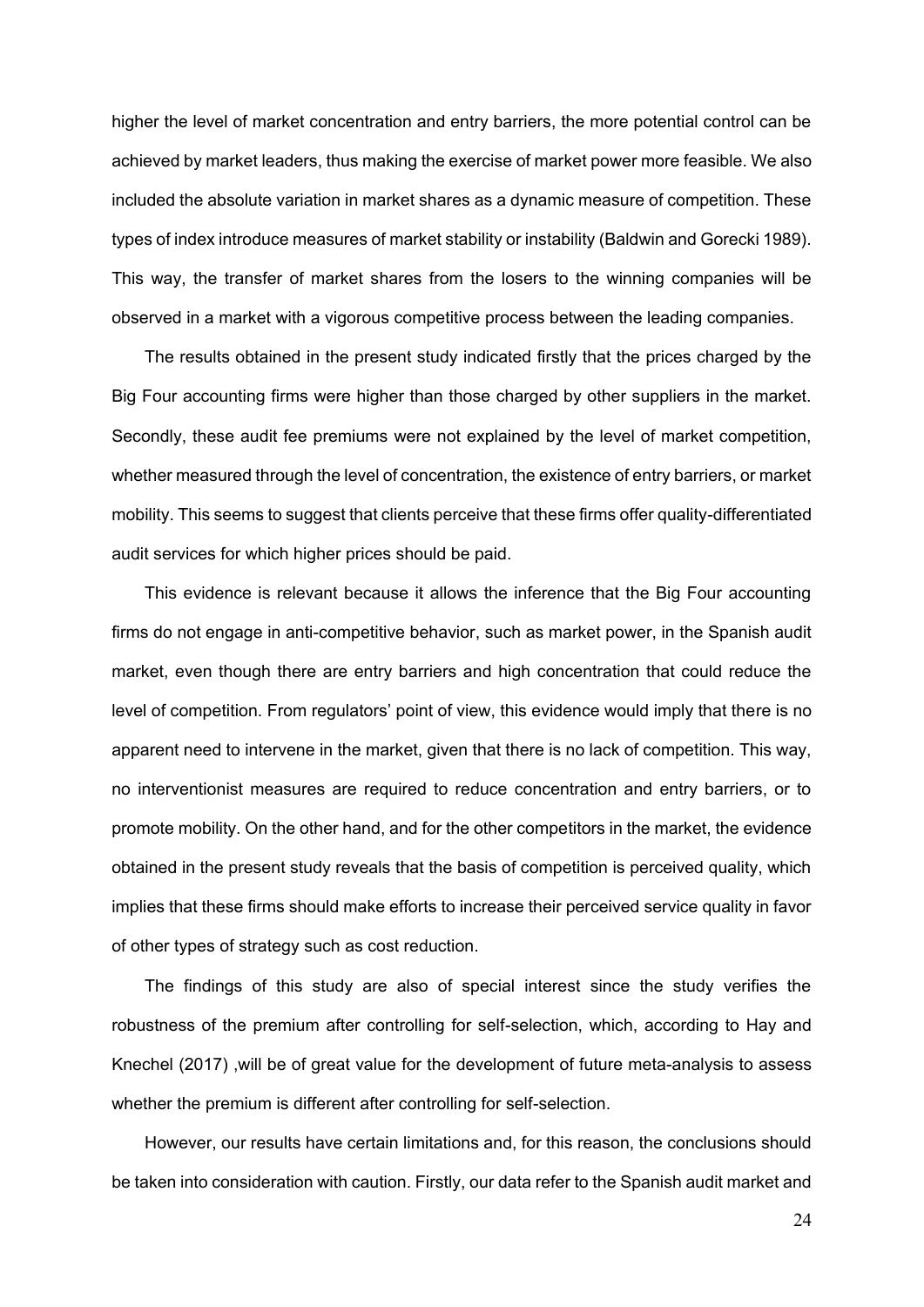the conclusions may not be applied in other contexts. We focused on analyzing the pricing behavior of listed companies, which were considered to be of public interest and among which there is apparently less competition. However, this behavior could be different in the market

of unlisted companies. From this perspective, it would be interesting to extend this analysis to

the market of unlisted companies in further studies. Thirdly, the present study assessed the

period 2003–2010. However, it is worth mentioning that a number of events took place after

2010, such as Directive 2014/56/UE, Regulation (UE) No. 537/2014, and the Spanish Audit

Law 22/2015, which may have affected the level of competition in the Spanish audit market.

### **REFERENCES**

- Abidin, S., V. Beattie, and A. Goodacre. 2010. Audit market structure, fees and choice in a period of structural change: Evidence from the UK: 1998–2003. *The British Accounting Review* 42: 187–206.
- Arellano, M., and S. Bond. 1988. *Dynamic Panel Data Estimation Using PPD: A Guide for Users*. Working Paper Series, Institute for Fiscal Studies (IFS).
- Audousset-Coulier, S. 2015. Audit fees in a joint audit setting. *European Accounting Review* 24 (2): 347–377.
- Baber, W. R., E. H. Brooks, and W. E. Ricks. 1987. An empirical investigation of the market for audit services in the public sector. *Journal of Accounting Research* 25 (2): 293–305.
- Baldwin, J. R., and P. K. Gorecki. 1989. Measures of market dynamics: Concentration and mobility statistics for the Canadian manufacturing sector. *Annales d'Economie et Statistique* 15/16: 315–332.

Bandyopadhyay, S. P., and J. L. Kao. 2004. Market structure and audit fees: A local analysis. *Contemporary Accounting Research* 21 (3): 529–562.

- Baumol, W. J., J. C. Panzar, R. D. Willing, and E. E. Bailey. 1982. *Contestable Markets and the Theory of Industry Structure.* New York, NY: Harcourt Brace Jovanovich, Inc.
- Beattie, V., and S. Fearnley. 1995. The importance of audit firm characteristics and the drivers of auditor change in UK listed companies. *Accounting and Business Research* 25 (100): 227–239.
- Beattie, V., A. Goodacre, and S. Fearnley. 2003. And then there were four: A study of UK audit market concentration—Causes, consequences and the scope for market adjustment. *Journal of Financial Regulation and Compliance* 11 (3): 250–265.
- Beatty, R. P. 1989. Auditor reputation and the pricing of initial public offerings. *Accounting Review* 64 (4): 693–709.
- Bills, K. L., and N. M. Stephens. 2016. Spatial competition at the intersection of the large and small audit firm markets. *Auditing: A Journal of Practice & Theory* 35 (1): 23–45.
- Boone, J. P., I. K. Khurana, and K. K. Raman. 2012. Audit market concentration and auditor tolerance for earnings management. *Contemporary Accounting Research* 29 (4): 1171– 1203.
- Bruynseels, L., and M.Willekens. 2012. The effect of strategic and operating turnaround initiatives on audit reporting for distressed companies. *Accounting, Organizations and Society* 37: 223–241.
- Cameran, M. 2005. Audit fees and the large auditor premium in the Italian market. *International Journal of Auditing* 9: 129–146.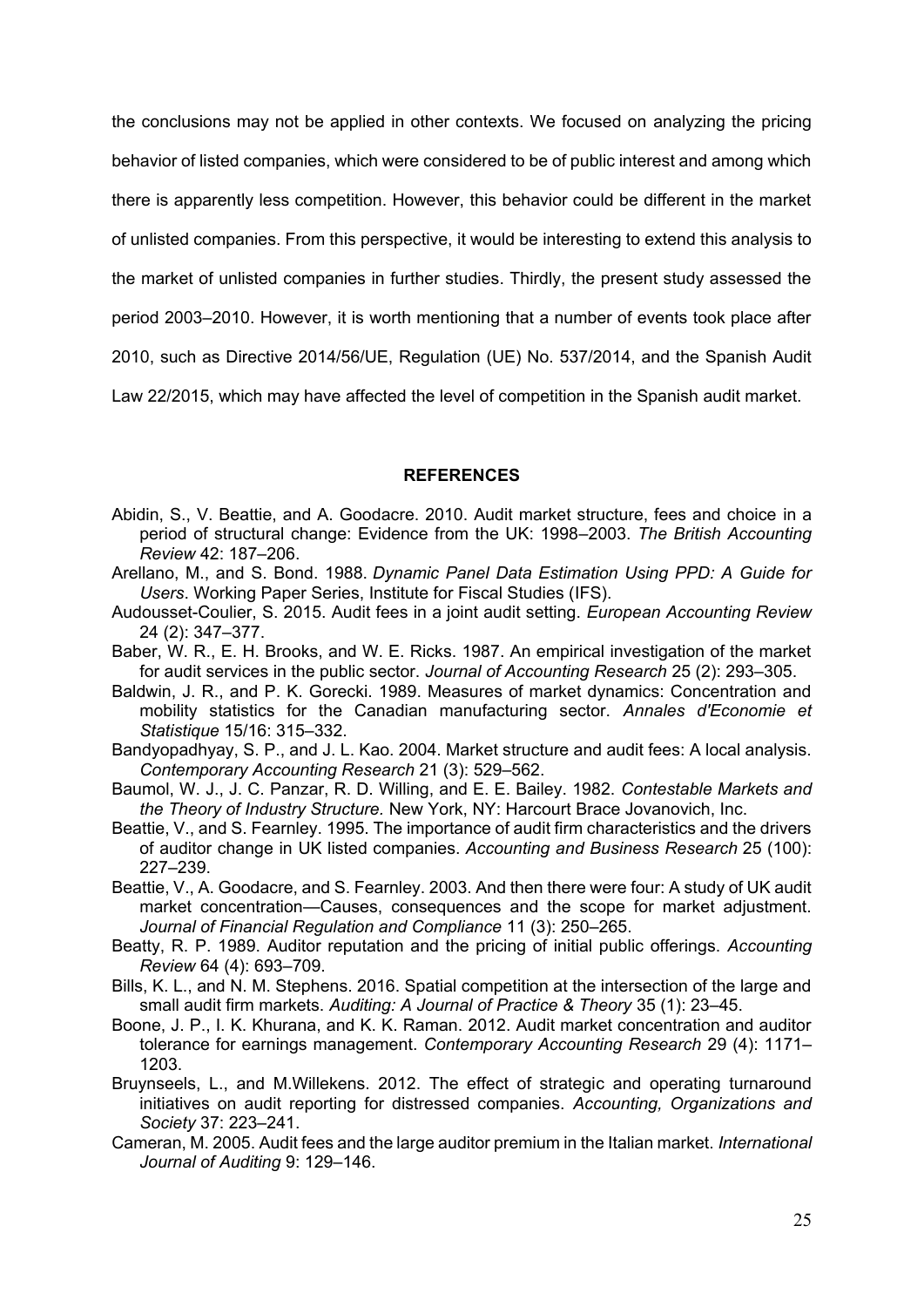- Carson, E., N. Fargher, D. Simon, and M. Taylor. 2004. Audit fees and market segmentation: Further evidence on how client size matters within the context of audit fee models. *International Journal of Auditing* 8: 79–91.
- Carson, E., N. B. Redmayne, and L. Liao. 2014. Audit market structure and competition in Australia. *Australian Accounting Review* 24 (4): 298–312.
- Carson, E., R. Simnett, B. S. Soo, and A. M. Wright. 2012. Changes in audit market competition and the Big N premium. *Auditing: A Journal of Practice & Theory* 31 (3): 47– 73.
- Casterella, J. R., J. R. Francis, B. L. Lewis, and P. L. Walker. 2004. Auditor industry specialization, client bargaining power, and audit pricing. *Auditing: A Journal of Practice & Theory* 23 (1): 123–140.
- Chan, D. 1999. "Low balling" and efficiency in a two-period specialization model of auditing competition. *Contemporary Accounting Research* 16: 609–642.
- Chaney, P. K., D. C. Jeter, and L. Shivakumar. 2004. Self-selection of auditors and audit pricing in private firms. *The Accounting Review* 79 (1): 51–72.
- Chaney, P., D. Jeter, and L. Shivakumar. 2005. *Self-selection of Auditors and Size Nonlinearities in Audit Pricing*. Working paper, Vanderbilt University, Nashville, Tennessee, 4 February.
- Che-Ahmad, A., and K. A. Houghton. 1996. Audit fee premiums of big eight firms: Evidence from the market for medium-size UK auditees. *Journal of International Accounting, Auditing and Taxation* 5 (1): 53–72.
- Chen, D., M. Ezzamel, and D. R. Gwilliam. 1993. Determinants of audit fees for quoted UK companies. *Journal of Business Finance and Accounting* 10 (6): 765–786.
- Chen, C., X. Su, and X. Wu. 2007. Market competitiveness and Big 5 pricing. Evidence from China's binary market. *The International Journal of Accounting* 42: 1–24.
- Choi, J. H., C. Kim, J. B. Kim, and Y. Zang. 2010. Audit office size, audit quality, and audit pricing. *Auditing: A Journal of Practice & Theory* 29 (1): 73–97.
- Chu, L., D. A. Simunic, M. Ye, and P. Zhang. 2018. Transaction costs and competition among audit firms in local markets. *Journal of Accounting and Economics* 65: 129–147.
- Competition Commission. 2013. *Statutory Audit Services for Large Companies Market Investigation*. London: UK Government.
- Craswell, A. T., J. R. Francis, and S. L. Taylor. 1995. Auditor brand name reputations and industry specialization. *Journal of Accounting and Economics* 20 (3): 297–322.
- Danos, P., and J. W. Eichenseher. 1986. Long-term trends toward seller concentration in the US audit market. *The Accounting Review* 61 (4): 633–650.
- Davies, S., and P. Geroski. 1997. Changes in concentration, turbulence, and the dynamics of market shares. *Review of Economics and Statistics* 79: 383–391.
- Dopuch, N., and D. A. Simunic. 1980. The nature of competition in the auditing profession: A descriptive and normative view. In *Regulation and the Accounting Profession*, edited by J. W. Buckley, and J. G. Weston, 77-94. Belmont, CA: Lifetime Learning Publication.
- Dopuch, N., and D. Simunic. 1982. *Competition in Auditing: An Assessment*. Urbana, IL: Fourth Symposium on Auditing Research, University of Illinois.
- Dunn, K., M. Kohlbeck, and B. Mayhew. 2011. The impact of the Big 4 consolidation on audit market share equality. *Auditing: A Journal of Practice & Theory* 30 (1): 49–73.
- Eshleman, J. D., and B. P. Lawson. 2017. Audit market structure and audit pricing. *Accounting Horizons* 31 (1): 57–81.
- European Commission. 2010. *Green Paper. Audit Policy: Lessons from the Crisis*. COM (2010) 561 final, 13.10.2010. Brussels: European Commission.
- European Parliament. 2014a. *Regulation (EU) No 537/2014 of the European Parliament and of the Council of 16 April 2014 on Specific Requirements regarding Statutory Audit of Public-Interest Entities and Repealing Commission Decision 2005/909/EC*. Brussels: European Parliament.
- European Parliament. 2014b. *Directive 2014/56/EU of the European Parliament and of the Council of 16 April 2014 amending Directive 2006/43/EC on Statutory Audits of Annual Accounts and Consolidated Accounts*. Brussels: European Parliament.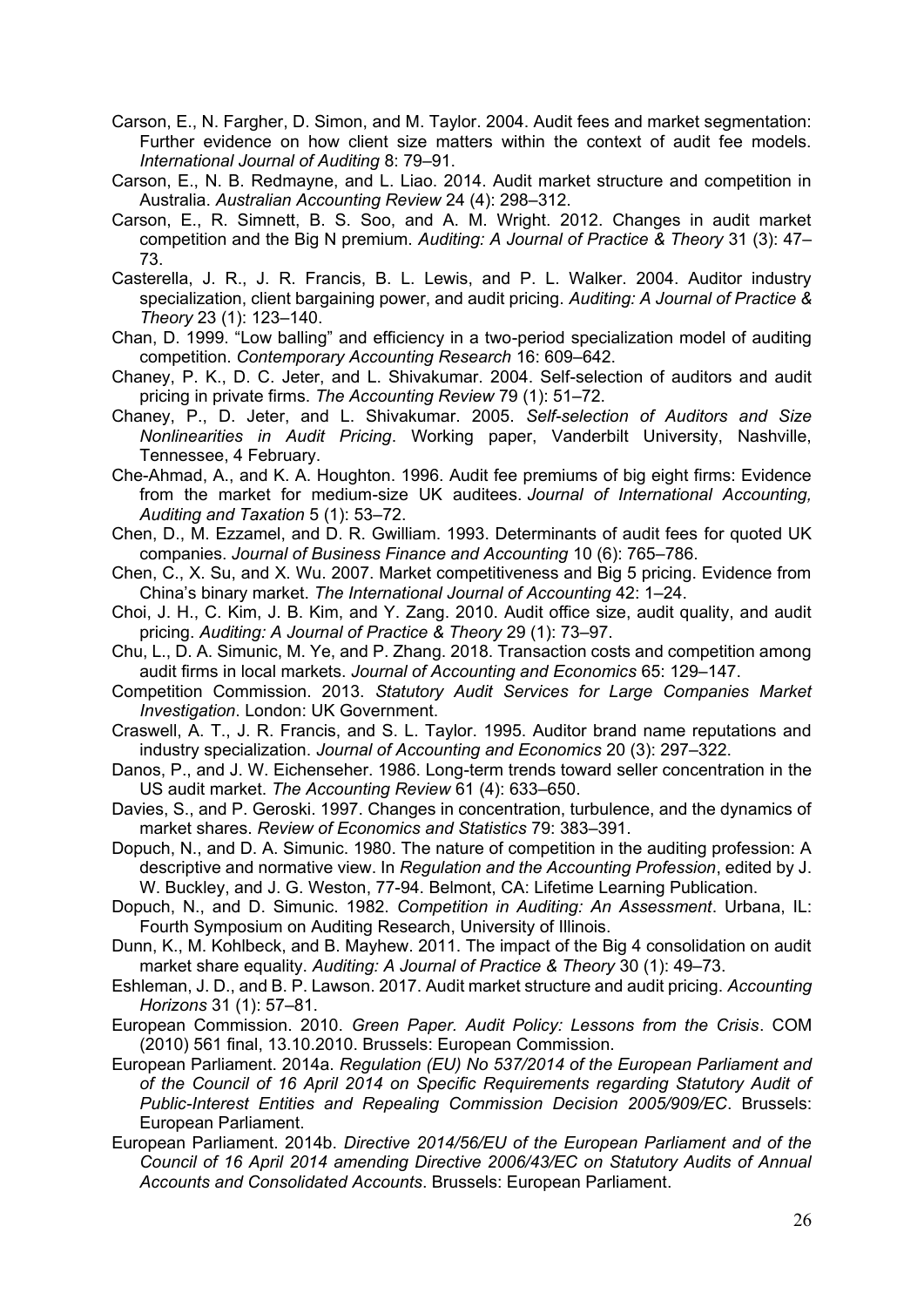Evans, L., and J. Schwartz. 2014. The effect of concentration and regulation on audit fees: An application of panel data techniques. *Journal of Empirical Finance* 27: 130–144.

- Ezzamel, M., D. R. Gwilliam, and K. M. Holland. 1996. Some empirical evidence from publicly quoted UK companies on the relationship between the pricing of audit and non-audit services. *Accounting and Business Research* 27 (1): 3–16.
- Feldman, E. R. 2006. A basic quantification of the competitive implications of the demise of Arthur Anderson. *Review of Industrial Organization* 29 (3): 193–212.
- Ferguson, A., J. Francis, and D. Stokes. 2003. The effects of firm-wide and office-level industry expertise on audit pricing. *The Accounting Review* 78 (2): 429–448.
- Ferguson, A. C., J. R. Francis, and D. J. Stokes. 2006. What matters in audit pricing: Industry specialization or overall market leadership? *Accounting and Finance* 46 (1): 97–106.
- Ferguson, A., and T. Scott. 2014. What if there were three? Audit pricing within the Big 4 and the PricewaterhouseCoopers' premium in the Australian audit market. *International Journal of Auditing* 18 (1): 57–67.
- Ferguson, A., and D. Stokes. 2002. Brand name audit pricing, industry specialization, and leadership premiums post Big 8 and Big 6 mergers. *Contemporary Accounting Research* 19 (1): 77–110.
- Financial Reporting Council (FRC). 2009. *Choice in the UK Audit Market*. 4th Progress Report. London: FRC.
- Financial Reporting Council (FRC). 2010. *Choice in the UK Audit Market*. 5th Progress Report. London: FRC.
- Firth, M. 1985. An analysis of audit fees and their determinants in New Zealand. *Auditing: A Journal of Practice & Theory* 4 (2): 23–37.
- Francis, J. R. 1984. The effect of audit firm size on audit prices: A study of the Australian market. *Journal of Accounting and Economics* 6 (2): 133–151.
- Francis, J., K. Richelt, and D. Wang. 2005. The pricing of national and city-specific reputations for industry expertise in the U.S. audit market. *The Accounting Review* 80 (1): 113–136.
- Francis, J. R., and D. T. Simon. 1987. A test of audit pricing in the small-client segment of the US audit market. *Accounting Review* 62 (1): 145–157.
- Francis, J. R., and D. J. Stokes. 1986. Audit prices, product differentiation, and scale economies: Further evidence from the Australian market. *Journal of Accounting Research*  24 (2): 383–393.
- Fusillo, M. 2013. The stability of market shares in liner shipping. *Review of Industrial Organization* 42: 85–106.
- Gerakos, J., and C. Syverson. 2015. Competition in the audit market: Policy implications. *Journal of Accounting Research* 53 (4): 725–775.
- Government Accountability Office (GAO). 2003. *Public Accounting Firms: Mandated Study on Consolidation and Competition*. Washington, DC: GAO. Available at: https://www.gao.gov/products/GAO-03-864
- Government Accountability Office (GAO). 2008. *Audits of Public Companies: Continued Concentration in Audit Market for Large Public Companies does not Call for Immediate Action*. General Washington, DC: GAO. Available at: http://www.gao.gov/new.items/d08163.pdf
- Gramling, A. A., and D. N. Stone. 2001. Audit firm industry expertise: A review and synthesis of the archival literature. *Journal of Accounting Literature* 20: 1–29.
- Gujarati, D. N., and D. C. Porter. 2010. *Econometría* (5th Edition). Mexico: McGraw-Hill.
- Gul, F. A. 1999. Audit prices, product differentiation and economic equilibrium. *Auditing: A Journal of Practice & Theory* 18 (1): 90–100.
- Hackenbrack, K. E., and C. E. Hogan. 2005. Client retention and engagement level pricing. *Auditing: A Journal of Practice & Theory* 24 (1): 7–20.
- Hamilton, J., Y. Li, and D. Stokes. 2008. Is the audit services market competitive following Arthur Andersen's collapse*? Accounting and Finance* 48 (2): 233–258.
- Hay, D. 2013. Further evidence from meta-analysis of audit fee research. *International Journal of Auditing* 17 (2): 162–176.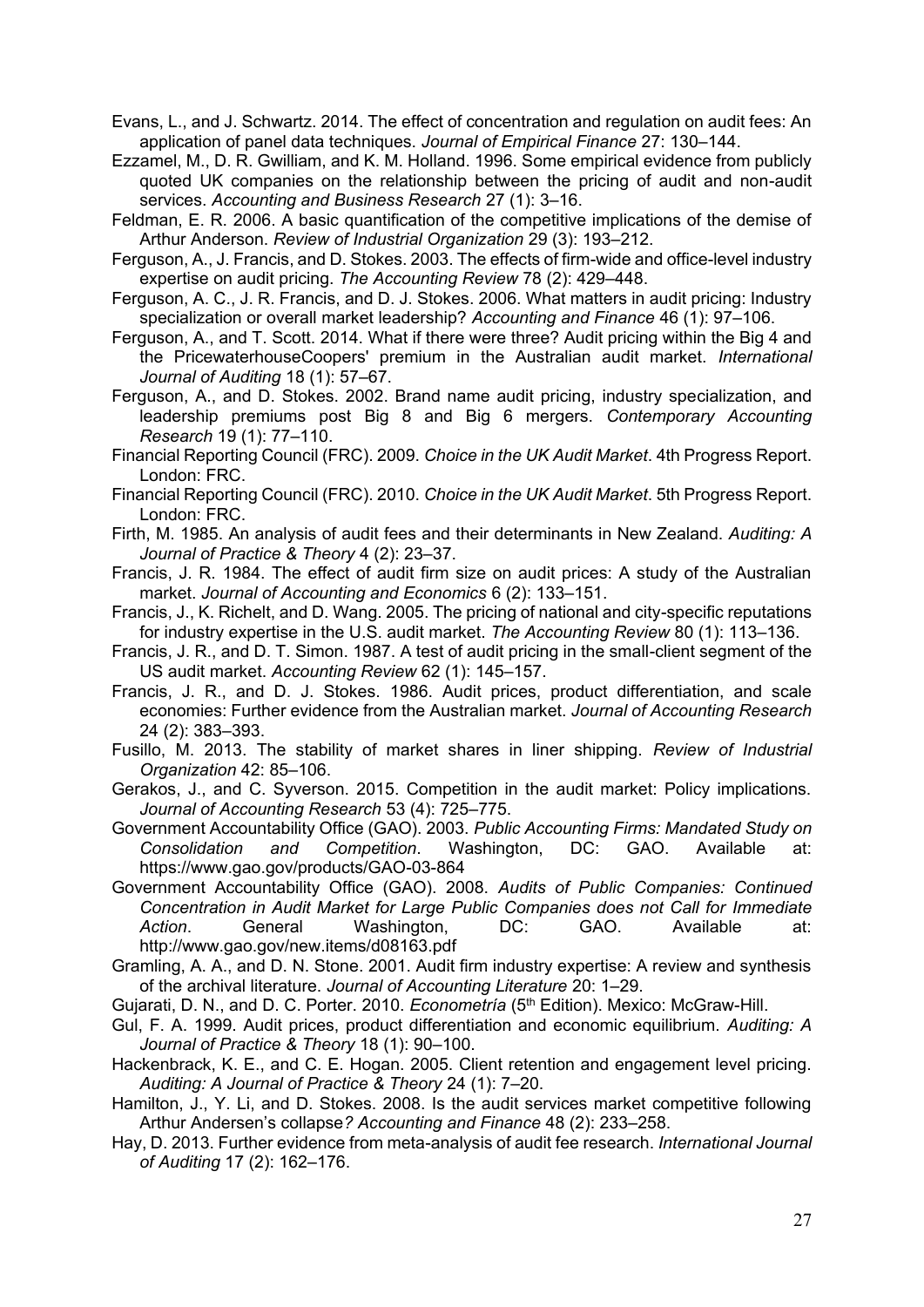- Hay, D. C., and W. R. Knechel. 2017. Meta-regression in auditing research: Evaluating the evidence on the Big N audit firm premium. *Auditing: A Journal of Practice & Theory* 36 (2): 133–159.
- Hay, D. C., W. R. Knechel, and N. Wong. 2006. Audit fees: A meta-analysis of the effect of supply and demand attributes. *Contemporary Accounting Research* 23 (1): 141–191.
- Heckman, J. J. 1979. *Statistical Models for Discrete Panel Data*. Working paper, Department of Economics and Graduate School of Business, University of Chicago.
- Hogan, C. E., and D. C. Jeter. 1999. Industry specialization by auditors. *Auditing: A Journal of Practice & Theory* 18 (1): 1–17.
- Huang, T.-C., H. Chang, and J.-R. Chiou. 2016. Audit market concentration, audit fees, and audit quality: Evidence from China. *Auditing: A Journal of Practice & Theory* 35 (2): 121– 145.
- Ireland, J. C., and C. S. Lennox. 2002. The large audit firm fee premium: A case of selectivity bias? *Journal of Accounting, Auditing and Finance* 17 (1): 73–91.
- Jara-Bertín, M. A., and F. J. López-Iturriaga. 2007. Auditoría y discrecionalidad contable en la gran empresa no financiera española. *Spanish Journal of Finance and Accounting/Revista Española de Financiación y Contabilidad* 36 (135): 569–594.
- Johnson, E., K. Walwer, and E. Westergaard. 1995. Supplier concentration and pricing of audit services in New Zealand. *Auditing: A Journal of Practice & Theory* 2: 74–89.
- Koster, S., A. Stel, and M. Folkeringa. 2012. Start-ups as drivers of market mobility: An analysis at the region-sector level for the Netherlands. *Small Business Economics* 39 (3): 575–585.
- Krishnan, G. V. 2003. Audit quality and the pricing of discretionary accruals. *Auditing: A Journal of Practice & Theory* 22 (1): 109–126.
- Law 22/2015, of 20 July, on Auditing. Boletín Oficial del Estado nº173 de 21 de Julio de 2015. Spain. Available at: http://www.icac.meh.es/seccion.aspx?hid=3509
- Lee, D. S. Y. 1996. Auditor market share, product differentiation and audit fees. *Accounting and Business Research* 26 (4): 315–324.
- Matraves, C., and L. Rondi. 2007. Product differentiation, industry concentration and market share turbulence. *International Journal of the Economics of Business* 14 (1): 37–57.
- McMeeking, K. P., K. V. Peasnell, and P. F. Pope. 2007. The effect of large audit firm mergers on audit pricing in the UK. *Accounting and Business Research* 37 (4): 301–319.
- Minyard, D. H., and R. H. Tabor. 1991. The effect of Big Eight mergers on auditor concentration. *Accounting Horizons* 5 (4): 79–90.
- Moizer, P., and S. Turley. 1987. Surrogates for audit fees in concentration studies: A research note. *Auditing: A Journal of Practice & Theory* 7 (1): 118–123.
- Organisation for Economic Co-operation and Development (OECD). 2009. *Competition and Regulation in Auditing and Related Professions.* DAF/COMP(2009)19. Paris: OECD.
- Oxera. 2006. *Competition and Choice in the UK Audit Market*. Prepared for Department of Trade and Industry and Financial Reporting Council. Oxford, UK: Oxera Consulting.
- Oxera. 2007. *Ownership Rules of Audit Firms and their Consequences for Audit Market Concentration.* Oxford, UK: Oxera Consulting.
- Palmrose, Z. 1986. Audit fees and auditor size: Further evidence. *Journal of Accounting Research* 24 (1): 97–110.
- Pearson, T., and G. Trompeter. 1994. Competition in the market for audit services: The effect of supplier concentration on audit fees. *Contemporary Accounting Research* 11 (1): 115– 135.
- Peel, M. J., and R. Roberts. 2003. Audit fee determinants and auditor premiums: Evidence from the micro-firm sub-market. *Accounting and Business Research* 33 (3): 207–233.
- Pong, C. 1999. Auditor concentration: A replication and extension for the UK audit market 1991–1995. *Journal of Business Finance and Accounting* 26 (3/4): 451–475.
- Pong, C. M., and G. Whittington. 1994. The determinants of audit fees: Some empirical models. *Journal of Business Finance and Accounting* 21 (8): 1071–1095.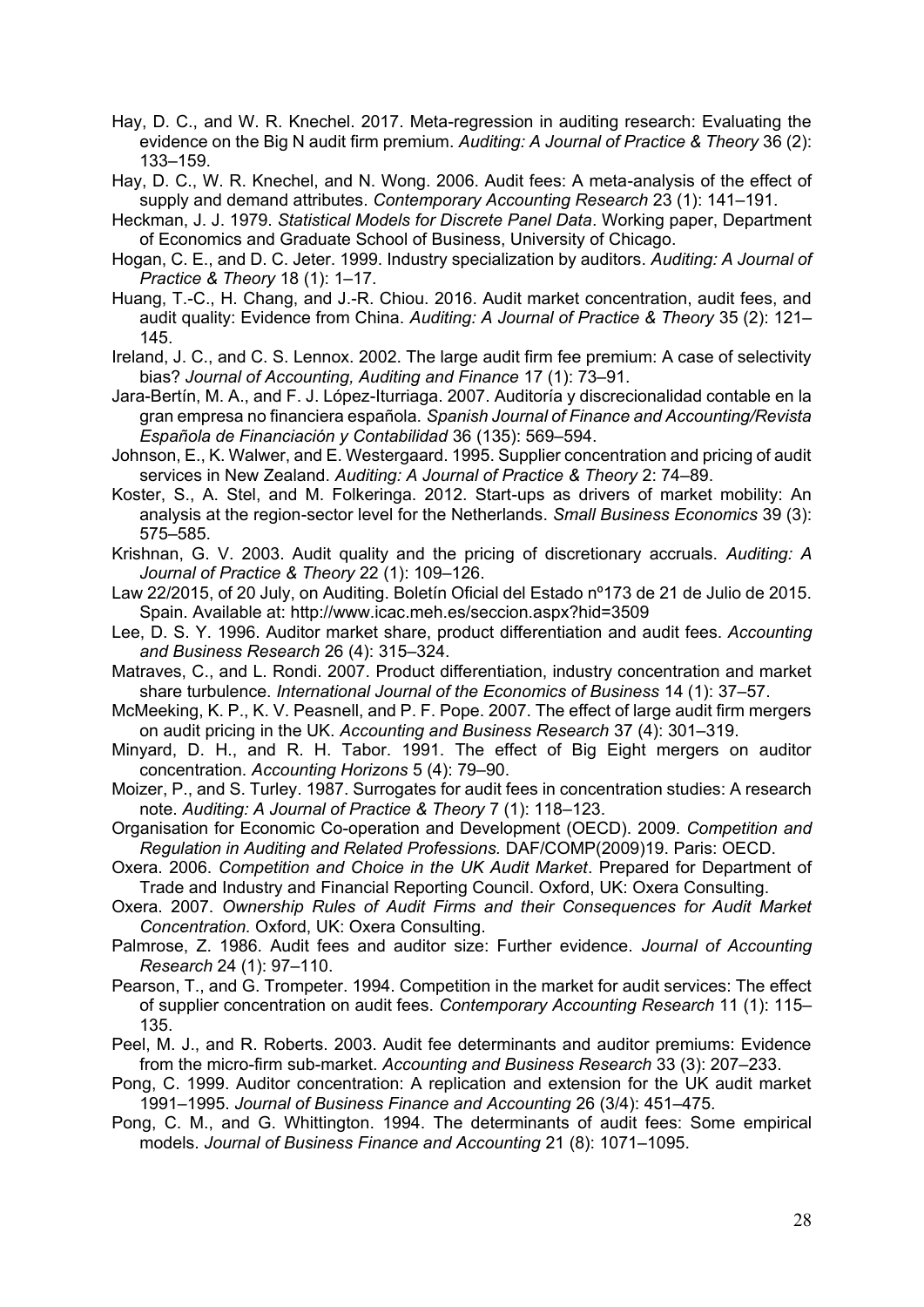- Quick, R., and M. Wolz. 1999. Concentration on the German audit market: An empirical analysis of the concentration on the German market for stock corporation audits. *International Journal of Auditing* 3 (3): 175–189.
- Ruiz Barbadillo, E., P. I. Rodríguez Castro, and E. Biedma López. 2016. Barreras de entrada, concentración y competitividad en el mercado de auditoría español. *Spanish Journal of Finance and Accounting/Revista Española de Financiación y Contabilidad* 45 (1): 92–133.
- Sakakibara, M., and M. E. Porter. 2001. Competing at home to win abroad: Evidence from Japanese industry. *Review of Economics and Statistics* 83: 310–322.
- Shepherd, W. G. 1970. *Market Power and Economic Welfare.* New York, NY: Random House.
- Simon, D. T. 1985. The audit services market additional empirical evidence. *Auditing: A Journal of Practice and Theory* 5 (1): 71–78.
- Simon, D. T., and J. R. Francis. 1988. The effects of auditor change on audit fees: Tests of price cutting and price recovery. *The Accounting Review* 63 (2): 255–269.
- Simon, D., S. Teo, and G. Trompeter. 1992. A comparative study of the market for audit services in Hong Kong, Malaysia, and Singapore. *International Journal of Accounting Education and Research* 27: 234–240.
- Simunic, D. 1980. The pricing of audit services: Theory and evidence. *Journal of Accounting Research* 18 (1): 161–190.
- Simunic, D. 1984. Auditing, consulting, and auditor independence. *Journal of Accounting Research* 22 (2): 679–702.
- Simunic, D., and M. Stein. 1987. *Product Differentiation in Auditing: Auditor Choice in the Market for Unseasoned New Issues.* Vancouver, BC: Canadian Certified General Accountants' Research Foundation.
- Stigler, G. J. 1964. A theory of oligopoly. *The Journal of Political Economy* 72 (1): 44–61.
- Sutton, J. 2007. Quality, trade and the moving window: The globalisation process. *The Economic Journal* 117 (524): 469–498.
- UK House of Lords. 2011. *Auditors: Market Concentration and their Role. Select Committee on Economic Affairs, 2nd Report of Session 2010–11.* Vol. I Report (HL Paper 119-I). London, UK: The Stationary Office Limited.
- Wang, Y., and A. C. W. Chui. 2015. Product market competition and audit fees. *Auditing: A Journal of Practice & Theory* 34 (4): 139–156.
- Whisenant, S., S. Sankaraguruswamy, and K. Raghunandan. 2003. Evidence on the joint determination of audit and non-audit fees. *Journal of Accounting Research* 41 (4): 721– 744.
- Willekens, M., and C. Achmadi. 2003. Pricing and supplier concentration in the private client segment of the audit market: Market power or competition? *The International Journal of Accounting* 38 (4): 431–455.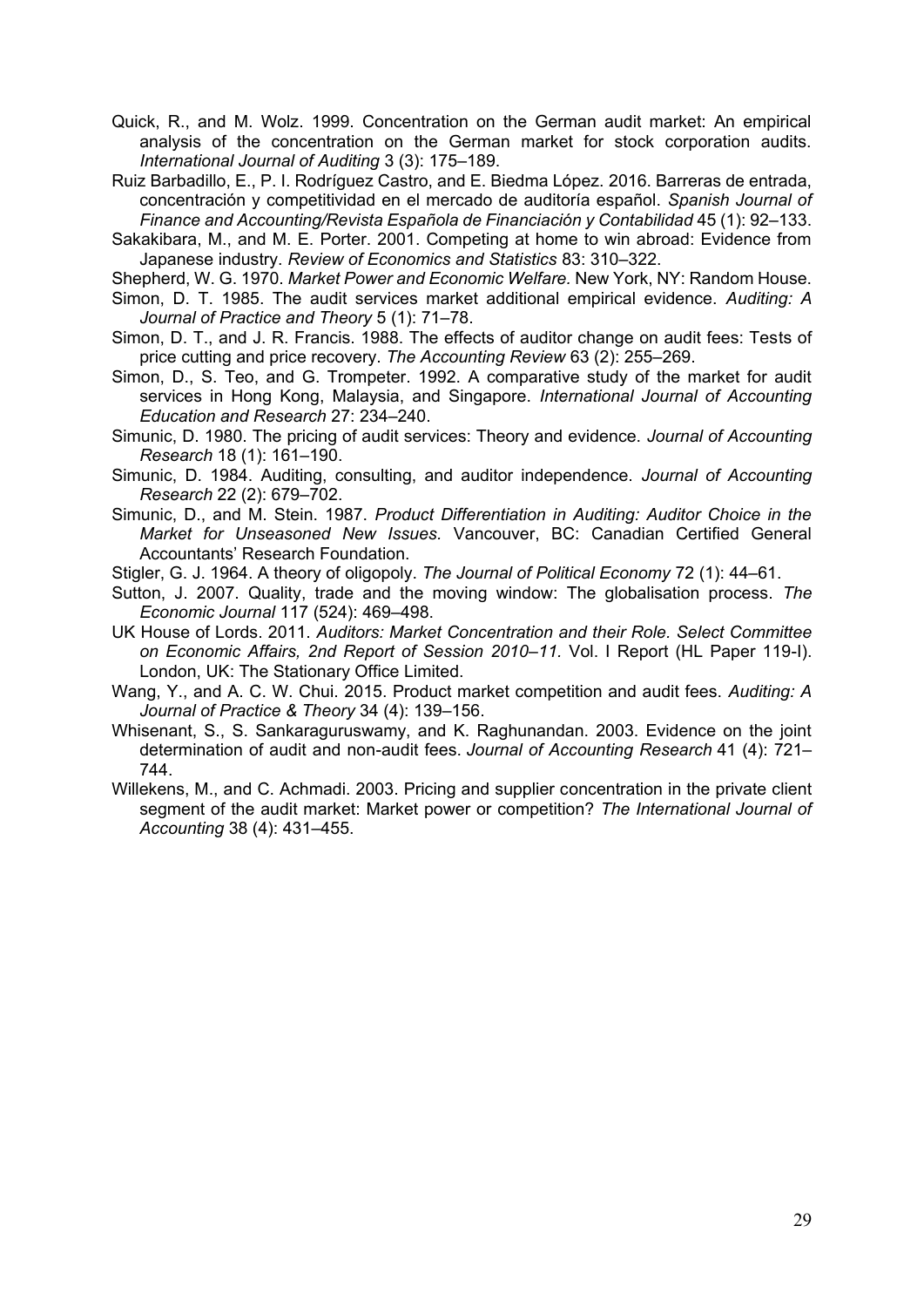## **TABLE 1 Variable definition**

| <b>Variables</b>      | <b>Expected</b><br>sign | <b>Definition</b>                                                                                                             |  |  |  |  |  |  |
|-----------------------|-------------------------|-------------------------------------------------------------------------------------------------------------------------------|--|--|--|--|--|--|
| Dependent variable    |                         |                                                                                                                               |  |  |  |  |  |  |
| <b>AFEE</b>           |                         | Natural logarithm of the audit fees                                                                                           |  |  |  |  |  |  |
| Test variables        |                         |                                                                                                                               |  |  |  |  |  |  |
| <b>PREMIUM</b>        | $^+$                    | 1 when the auditor is a Big Four firm, 0<br>otherwise                                                                         |  |  |  |  |  |  |
| C <sub>4</sub>        | $^{+}$                  | Sum of the market shares of the four major                                                                                    |  |  |  |  |  |  |
| <b>SUPPLIERS</b>      |                         | international firms per year and industry<br>Number of suppliers per year and industry                                        |  |  |  |  |  |  |
| <b>MOBILITY</b>       |                         | Sum of the absolute value of changes in market<br>share of firms by activity sector over time                                 |  |  |  |  |  |  |
| Control variables     |                         |                                                                                                                               |  |  |  |  |  |  |
| <b>LTA</b>            | $^{+}$                  | Natural logarithm of the auditee's total assets                                                                               |  |  |  |  |  |  |
| <b>NPTA</b>           |                         | Return on assets measured as the net profit over<br>total assets                                                              |  |  |  |  |  |  |
| <b>LOSS</b><br>$^{+}$ |                         | 1 if the company has negative results on<br>ordinary activities of audited financial year, 0<br>otherwise                     |  |  |  |  |  |  |
| LIQ                   |                         | Acid test (current assets minus stock, deflated by<br>current liabilities)                                                    |  |  |  |  |  |  |
| <b>TDTA</b>           | $^{+}$                  | Debt ratio (total debt over total assets)                                                                                     |  |  |  |  |  |  |
| <b>RECTA</b>          | $^{+}$                  | Book value of the accounts receivable with<br>respect to the total firm assets in that tax year                               |  |  |  |  |  |  |
| <b>INVTA</b>          | $^{+}$                  | Book value of the inventories with respect to the<br>total firm assets in that tax year                                       |  |  |  |  |  |  |
| <b>NEW</b>            | $+/-$                   | 1 if the audit is performed by a newly appointed<br>audit firm, 0 otherwise                                                   |  |  |  |  |  |  |
| <b>OPINION</b>        | $^+$                    | 1 if the company received a qualified opinion in<br>the current year, 0 otherwise                                             |  |  |  |  |  |  |
| <b>FOREIGN OP</b>     | $^{+}$                  | 1 if the firm has operations abroad, 0 otherwise                                                                              |  |  |  |  |  |  |
| <b>SUBSIDIARIES</b>   | $^{+}$                  | Square root of the firm's number of subsidiaries                                                                              |  |  |  |  |  |  |
| <b>INDUSTRY</b>       |                         | Sector in which the firm operates, taken from the<br>classification of the Madrid<br>Stock<br>sector<br>Exchange (13 sectors) |  |  |  |  |  |  |
| <b>YEAR</b>           |                         | Dummy variables capturing each year in our<br>analysis                                                                        |  |  |  |  |  |  |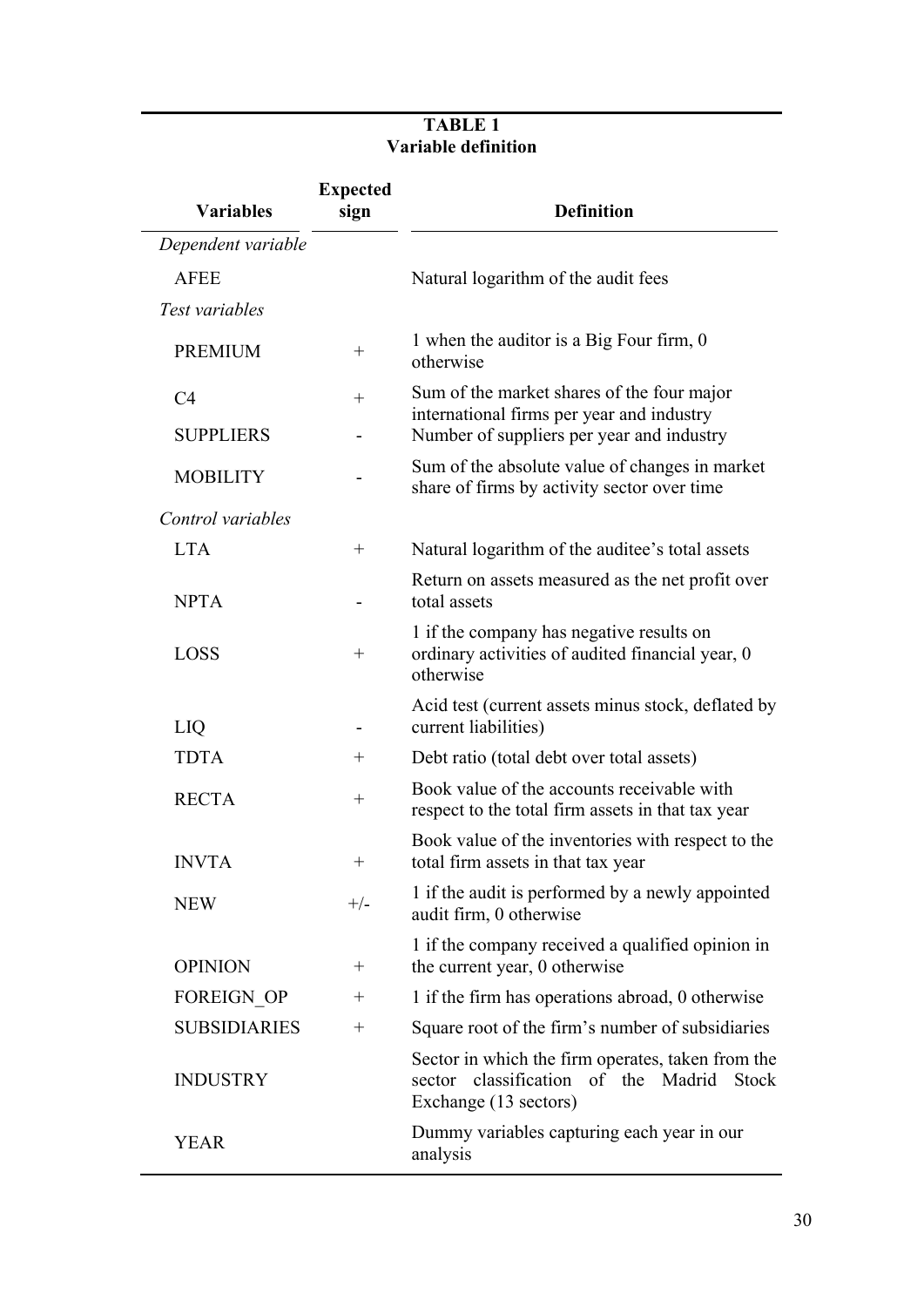| Industry\Year  | 2003           | 2004           | 2005           | 2006           | 2007           | 2008           | 2009           | 2010           | <b>Total</b> |
|----------------|----------------|----------------|----------------|----------------|----------------|----------------|----------------|----------------|--------------|
| S1             | 14             | 15             | 14             | 14             | 17             | 15             | 13             | 12             | 114          |
| S <sub>2</sub> | 19             | 18             | 18             | 17             | 16             | 14             | 13             | 12             | 127          |
| S <sub>3</sub> | 10             | 10             | 10             | 9              | 9              | 10             | 8              | 8              | 74           |
| S <sub>4</sub> | 5              | 5              | 5              | $\overline{7}$ | $\overline{7}$ | $\overline{7}$ | $\overline{7}$ | 8              | 51           |
| S <sub>5</sub> | 17             | 15             | 15             | 14             | 14             | 14             | 12             | 13             | 114          |
| S <sub>6</sub> | 7              | 7              | $\overline{7}$ | 6              | 6              | 6              | 6              | 5              | 50           |
| S7             | 10             | 9              | 8              | 8              | 8              | $\tau$         | 7              | 7              | 64           |
| S <sub>8</sub> | $\overline{4}$ | 5              | 5              | 5              | $\overline{7}$ | 7              | 7              | 7              | 47           |
| S <sub>9</sub> | $\overline{4}$ | $\overline{2}$ | $\overline{2}$ | $\overline{2}$ | $\overline{2}$ | 3              | 3              | $\overline{3}$ | 21           |
| S10            | 5              | 5              | $\overline{4}$ | 5              | 6              | 5              | 5              | 5              | 40           |
| S11            | 9              | 9              | $\overline{7}$ | 7              | 9              | 7              | 7              | $\overline{7}$ | 62           |
| S12            | 8              | 6              | 5              | 5              | 6              | 6              | 6              | 6              | 48           |
| S13            | 30             | 26             | 24             | 22             | 24             | 24             | 22             | 22             | 194          |
| Total          | 142            | 132            | 124            | 121            | 131            | 125            | 116            | 115            | 1006         |

## **TABLE 2 Industry distribution of the final sample**

Industry classification: S1: Oil and energy; S2: Minerals; S3: Construction; S4: Chemicals; S5: Food and beverage; S6: Textiles, clothing, and footwear; S7: Paper, printing, and others; S8: Products pharmaceuticals and biotechnology; S9: Leisure, tourism, and hospitality; S10: Communication; S11: Transport; S12: Technology; S13: Real estate.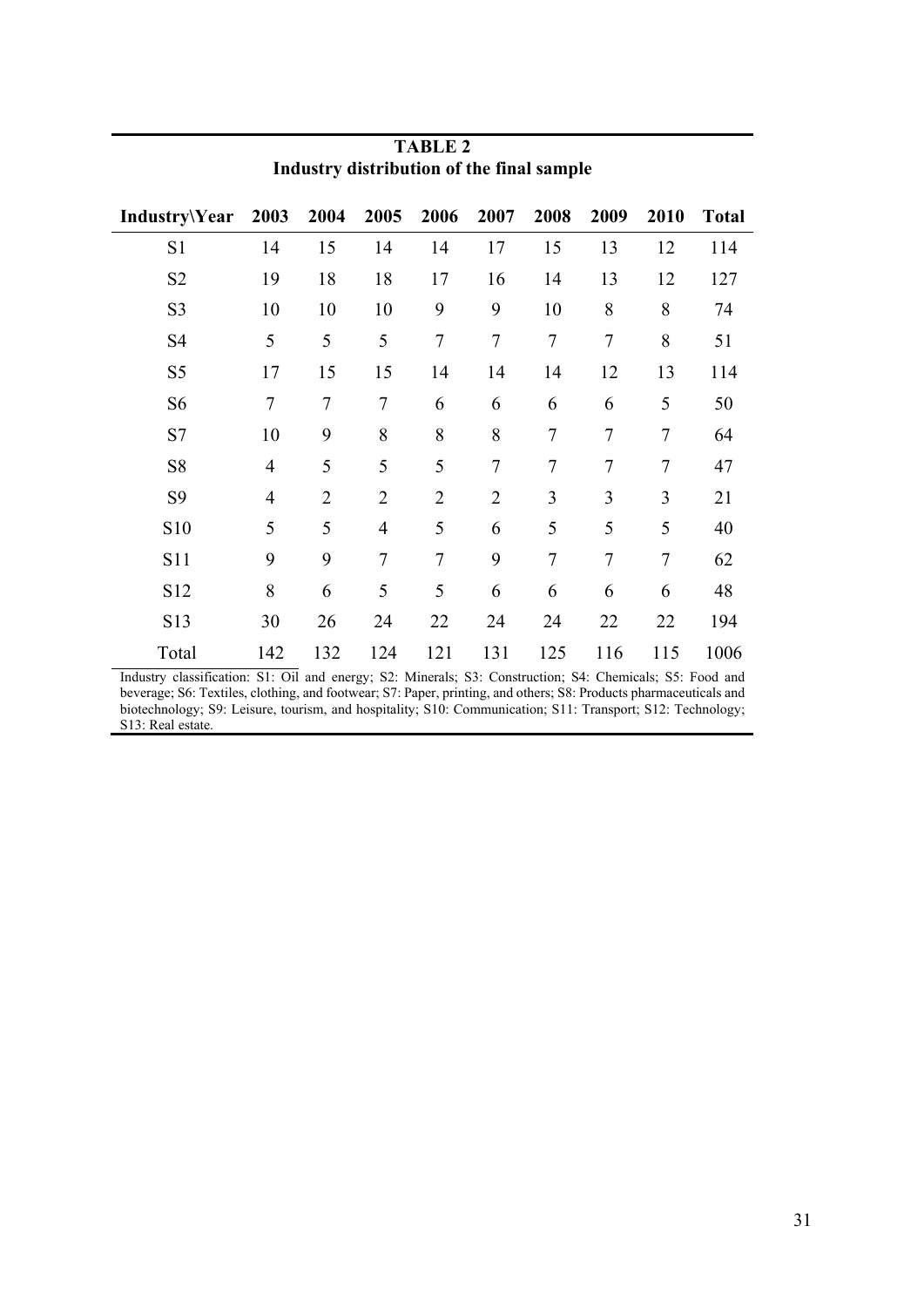|                                      | Descriptive statistics (II-T000) |                  |           |                |           |
|--------------------------------------|----------------------------------|------------------|-----------|----------------|-----------|
| <b>Variables</b>                     | Mean                             | <b>Median</b>    | STD.      | Min.           | Max.      |
| <b>Panel A: Continuous variables</b> |                                  |                  |           |                |           |
| <b>AUDIT FEES (Euros)</b>            | 193,603.3                        | 65,000           | 546,044.5 | 1,500          | 6,983,000 |
| <b>AFEE</b>                          | 11.09                            | 11.08            | 1.36      | 7.31           | 15.76     |
| C <sub>4</sub>                       | 0.93                             | 0.95             | 0.08      | 0.62           | 1         |
| <b>SUPPLIERS</b>                     | 6.47                             | 5                | 3.60      | $\overline{2}$ | 18        |
| <b>MOBILITY</b>                      | 0.23                             | 0.12             | 0.25      | 0.02           | 1.54      |
| <b>LTA</b>                           | 19.58                            | 19.40            | 1.96      | 14.77          | 25.26     |
| <b>NPTA</b>                          | 0.03                             | 0.04             | 0.14      | $-1.88$        | 0.73      |
| <b>LIQ</b>                           | 10.57                            | 0.92             | 122.44    | 0.01           | 3,484.12  |
| <b>TDTA</b>                          | 0.51                             | 0.53             | 0.28      | 0.00           | 2.92      |
| <b>RECTA</b>                         | 0.14                             | 0.09             | 0.15      | $\theta$       | 0.73      |
| <b>INVTA</b>                         | 0.11                             | 0.02             | 0.17      | $\theta$       | 0.97      |
| <b>SUBSIDIARIES</b>                  | 3.47                             | 3.16             | 2.37      | $\theta$       | 24.62     |
| <b>Panel B: Categorial variables</b> |                                  |                  |           |                |           |
| <b>PREMIUM</b>                       | 0.79                             | 1                | 0.41      |                |           |
| <b>LOSS</b>                          | 0.28                             | $\theta$         | 0.45      |                |           |
| <b>NEW</b>                           | 0.08                             | $\boldsymbol{0}$ | 0.27      |                |           |
| <b>OPINION</b>                       | 0.16                             | $\boldsymbol{0}$ | 0.36      |                |           |
| <b>FOREIGN OP</b>                    | 0.56                             | 1                | 0.50      |                |           |
| Variables are defined in Table 1.    |                                  |                  |           |                |           |

## **TABLE 3 Descriptive statistics (n=1006)**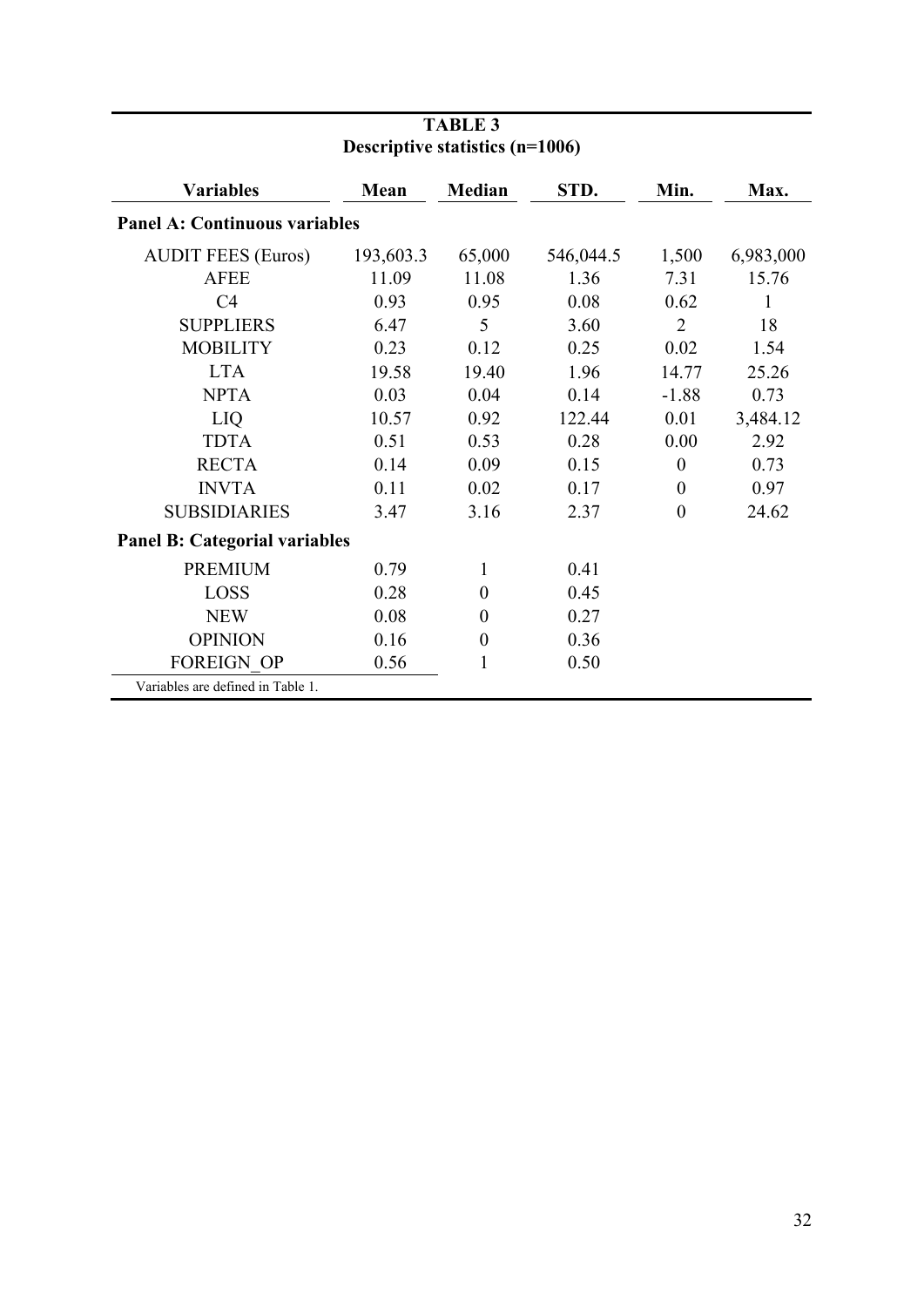## **TABLE 4**

| Mean values by industry of the number of suppliers, concentration, market share |
|---------------------------------------------------------------------------------|
| variation, and audit fees                                                       |

| <b>Industry</b>    | <b>Suppliers</b> | Concentration | <b>Mobility</b> | <b>Audit Fees</b> |
|--------------------|------------------|---------------|-----------------|-------------------|
| S1                 | 6.65             | 99%           | 0.32            | 775,336           |
| S <sub>2</sub>     | 6.05             | 98%           | 0.11            | 111,469           |
| S <sub>3</sub>     | 2.89             | 100%          | 0.09            | 135,475           |
| S <sub>4</sub>     | 4.55             | 79%           | 0.33            | 134,566           |
| S <sub>5</sub>     | 6.71             | 92%           | 0.24            | 82,503            |
| S6                 | 4.86             | 89%           | 0.29            | 118,897           |
| S7                 | 4.88             | 93%           | 0.17            | 64,922            |
| S <sub>8</sub>     | 4.11             | 97%           | 0.34            | 109,878           |
| S <sub>9</sub>     | $\overline{2}$   | 100%          | 0.31            | 190,314           |
| <b>S10</b>         | 2.63             | 93%           | 0.21            | 199,413           |
| <b>S11</b>         | 5.13             | 98%           | 0.23            | 105,195           |
| S <sub>12</sub>    | 3.65             | 100%          | 0.25            | 411,867           |
| S13                | 12.30            | 82%           | 0.25            | 63,906            |
| Nonparametric test | 805.45           | 795.33        | 116.36          | 177.18            |
|                    | (0.0001)         | (0.0001)      | (0.0001)        | (0.0001)          |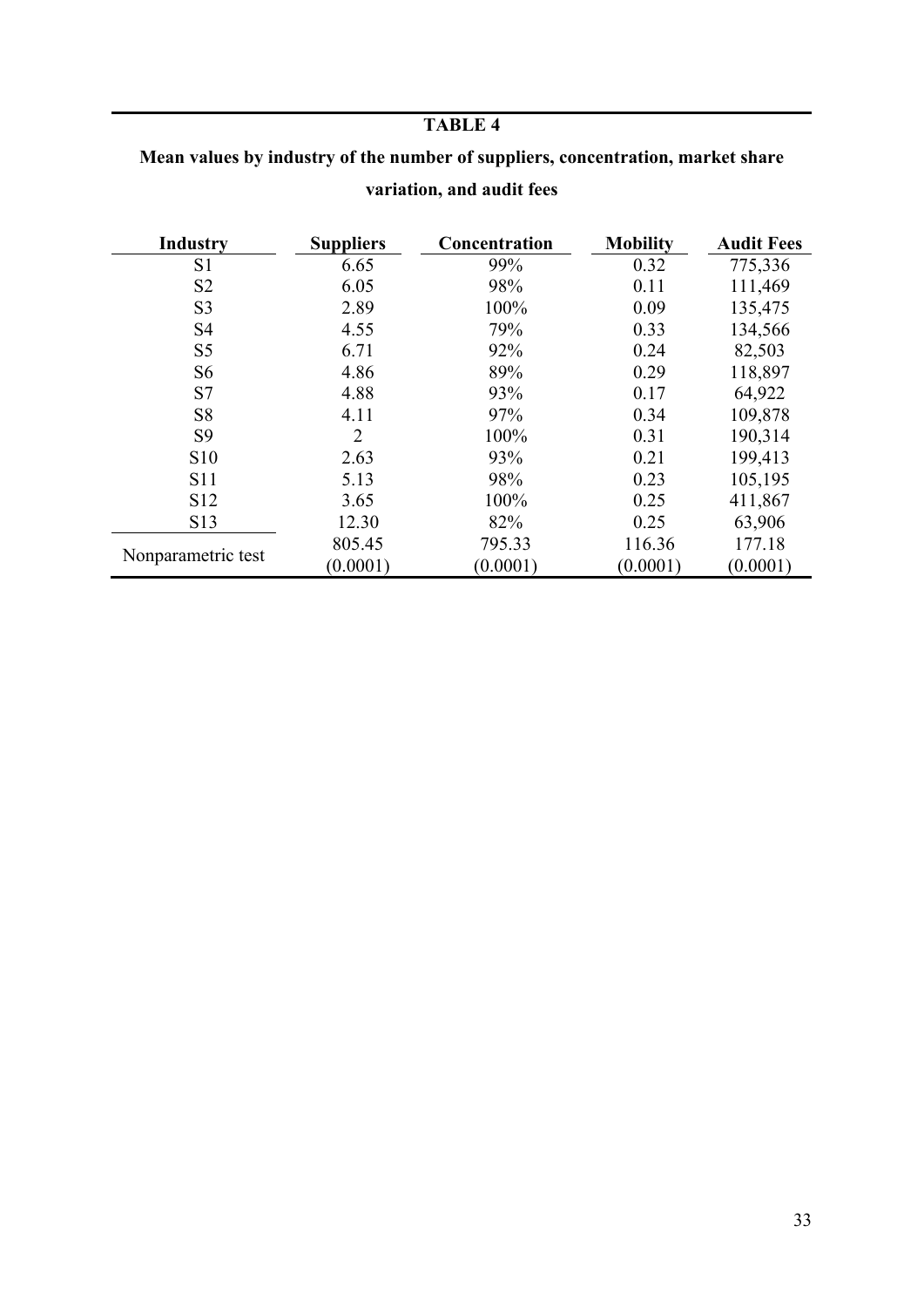|                                                                                                | тарыл э<br><b>Pearson correlation matrix</b> |                |           |           |                |                |           |           |           |          |          |           |          |           |          |
|------------------------------------------------------------------------------------------------|----------------------------------------------|----------------|-----------|-----------|----------------|----------------|-----------|-----------|-----------|----------|----------|-----------|----------|-----------|----------|
|                                                                                                | VI: (AFEE)                                   | V <sub>2</sub> | V3        | V4        | V <sub>5</sub> | V <sub>6</sub> | V7        | V8        | V9        | V10      | V11      | V12       | V13      | V14       | V15      |
| V2: PREMIUM                                                                                    | $0.52**$                                     |                |           |           |                |                |           |           |           |          |          |           |          |           |          |
| V3: C4                                                                                         | $0.33**$                                     | $0.33**$       |           |           |                |                |           |           |           |          |          |           |          |           |          |
| <b>V4: SUPPLIERS</b>                                                                           | $-0.38**$                                    | $-0.35**$      | $-0.62**$ |           |                |                |           |           |           |          |          |           |          |           |          |
| V5: MOBILITY                                                                                   | 0.06                                         | $-0.001$       | 0.05      | 0.01      |                |                |           |           |           |          |          |           |          |           |          |
| V <sub>6</sub> : LTA                                                                           | $0.81**$                                     | $0.47**$       | $0.25**$  | $-0.25**$ | 0.03           |                |           |           |           |          |          |           |          |           |          |
| V7: NPTA                                                                                       | 0.05                                         | $0.6**$        | $0.12**$  | $-0.06*$  | $-0.05$        | $0.12**$       |           |           |           |          |          |           |          |           |          |
| V8: LOSS                                                                                       | 0.05                                         | $-0.08*$       | 0.02      | $-0.12**$ | 0.04           | 0.02           | $-0.43**$ |           |           |          |          |           |          |           |          |
| V9: LIQ                                                                                        | 0.01                                         | $-0.05$        | $-0.01$   | 0.04      | 0.03           | 0.001          | 0.01      | 0.05      |           |          |          |           |          |           |          |
| V10: TDTA                                                                                      | $0.28**$                                     | $0.15**$       | $-0.003$  | $-0.11**$ | $-0.03$        | $0.37**$       | $-0.31**$ | $0.17**$  | $-0.12**$ |          |          |           |          |           |          |
| V11: RECTA                                                                                     | $0.08**$                                     | $0.07*$        | $0.08*$   | $-0.15**$ | $-0.02$        | $-0.04$        | 0.04      | $-0.17**$ | $-0.06$   | $0.24**$ |          |           |          |           |          |
| V <sub>12</sub> : INVTA                                                                        | $-0.11**$                                    | $-0.10**$      | $-0.26**$ | $0.30**$  | 0.01           | $-0.13**$      | $-0.10**$ | $0.09**$  | $-0.05$   | $0.14**$ | $0.10**$ |           |          |           |          |
| V13: NEW                                                                                       | $-0.13**$                                    | $-0.11**$      | $-0.09**$ | $0.10**$  | $0.11**$       | $-0.10**$      | $-0.08**$ | $0.07*$   | $-0.1$    | $-0.003$ | $-0.02$  | 0.05      |          |           |          |
| V <sub>14</sub> : OPINION                                                                      | $-0.06$                                      | $-0.07*$       | $-0.06$   | $0.08*$   | $0.07*$        | $-0.12**$      | $-0.28**$ | $0018**$  | $-0.02$   | $0.12**$ | $-0.06$  | $0.17**$  | 0.06     |           |          |
| V15: FOREIGN OP                                                                                | $0.31**$                                     | $0.19**$       | $0.26**$  | $-0.40**$ | $-0.157$       | $0.18**$       | 0.04      | 0.02      | 0.02      | $0.10**$ | $0.28**$ | $-0.08*$  | $-0.01$  | $-0.09**$ |          |
| <b>V16: SUBSIDIARIES</b>                                                                       | $0.52**$                                     | $0.30**$       | $0.16**$  | $-0.25**$ | $-0.01$        | $0.60**$       | $0.08*$   | 0.01      | $-0.02$   | $0.24**$ | 0.04     | $-0.13**$ | $-0.06*$ | $-0.12**$ | $0.21**$ |
| Variables are defined in Table 1. *,**Significant at 0.05 and 0.01, respectively (two-tailed). |                                              |                |           |           |                |                |           |           |           |          |          |           |          |           |          |

| <b>TABLE 5</b>            |  |
|---------------------------|--|
| earson correlation matriː |  |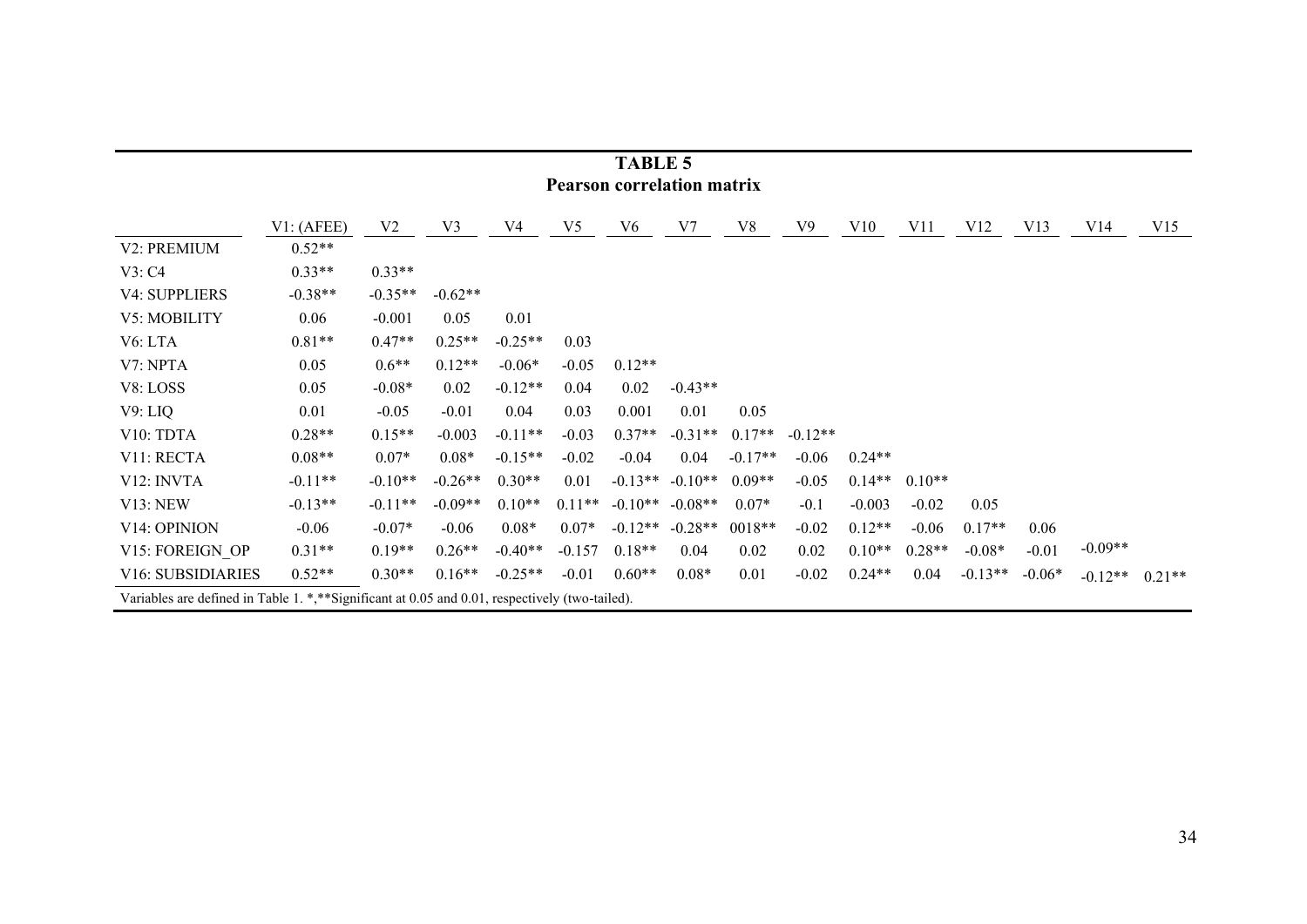|                         | (1)                 | (2)                 | (3)                 | (4)                 | (5)                 |
|-------------------------|---------------------|---------------------|---------------------|---------------------|---------------------|
| <b>Variables</b>        | Coef.<br>$(t-Stat)$ | Coef.<br>$(t-Stat)$ | Coef.<br>$(t-Stat)$ | Coef.<br>$(t-Stat)$ | Coef.<br>$(t-Stat)$ |
| Test variables          |                     |                     |                     |                     |                     |
| <b>PREMIUM</b>          | 0.44                | 0.44                | 0.57                | 0.42                | 0.57                |
|                         | $(4.53)$ ***        | $(4.49)$ ***        | $(3.83)$ ***        | $(4.32)$ ***        | $(3.74)$ ***        |
| PREMIUM*C4ª             |                     | 0.11                |                     |                     | $-0.31$             |
|                         |                     | (0.19)              |                     |                     | $(-0.44)$           |
| PREMIUM*SUPPLIERS       |                     |                     | $-0.02$             |                     | $-0.02$             |
|                         |                     |                     | $(-1.03)$           |                     | $(-1.13)$           |
| PREMIUM*MOBILITY        |                     |                     |                     | 0.06                | 0.06                |
|                         |                     |                     |                     | (0.75)              | (0.75)              |
| Control variables       |                     |                     |                     |                     |                     |
| <b>LTA</b>              | 0.49                | 0.49                | 0.49                | 0.49                | 0.49                |
|                         | $(10.25)$ ***       | $(10.25)$ ***       | $(10.24)$ ***       | $(10.24)$ ***       | $(10.26)$ ***       |
| <b>NPTA</b>             | $-0.79$             | $-0.79$             | $-0.80$             | $-0.79$             | $-0.80$             |
|                         | $(-3.08)$ ***       | $(-3.08)$ ***       | $(-3.14)$ ***       | $(-3.06)$ ***       | $(-3.12)$ ***       |
| LOSS                    | 0.02                | 0.02                | 0.03                | 0.02                | 0.02                |
|                         | (0.35)<br>0.00      | (0.35)<br>0.00      | (0.37)<br>0.00      | (0.34)<br>0.00      | (0.36)<br>0.00      |
| LIQ                     | (0.91)              | (0.92)              | (0.88)              | (0.91)              | (0.87)              |
| <b>TDTA</b>             | $-0.38$             | $-0.38$             | $-0.37$             | $-0.37$             | $-0.37$             |
|                         | $(-2.29)$ **        | $(-2.28)$ **        | $(-2.28)$ **        | $(-2.28)$ **        | $(-2.27)$ **        |
| <b>RECTA</b>            | 0.73                | 0.73                | 0.74                | 0.73                | 0.74                |
|                         | $(2.39)$ **         | $(2.39)$ **         | $(2.40)$ **         | $(2.39)$ **         | $(2.41)$ **         |
| <b>INVTA</b>            | 0.26                | 0.27                | 0.27                | 0.26                | 0.27                |
|                         | (1.13)              | (1.13)              | (1.17)              | (1.13)              | (1.17)              |
| <b>NEW</b>              | $-0.19$             | $-0.19$             | $-0.19$             | $-0.18$             | $-0.19$             |
|                         | $(-2.19)$ **        | $(-2.20)$ **        | $(-2.20)$ **        | $(-2.23)$ **        | $(-2.23)$ **        |
| <b>OPINION</b>          | 0.17                | 0.17                | 0.16                | 0.17                | 0.17                |
|                         | $(2.08)$ **         | $(2.08)$ **         | $(2.01)$ **         | $(2.08)$ **         | $(2.03)$ **         |
| FOREIGN OP              | 0.18                | 0.18                | 0.18                | 0.18                | 0.18                |
|                         | $(1.84)$ *          | $(1.84)$ *          | $(1.82)^*$          | $(1.83)^*$          | $(1.84)$ *          |
| <b>SUBSIDIARIES</b>     | 0.04                | 0.04                | 0.04                | 0.04                | 0.04                |
|                         | (1.13)<br>0.70      | (1.13)<br>0.70      | (1.12)<br>0.88      | (1.13)<br>0.70      | (1.12)<br>0.88      |
| Intercept               | (0.89)              | (0.89)              | (1.11)              | (0.89)              | (1.11)              |
| <b>INDUSTRY EFFECTS</b> | <b>YES</b>          | <b>YES</b>          | <b>YES</b>          | <b>YES</b>          | <b>YES</b>          |
|                         |                     |                     |                     |                     |                     |
| YEAR EFFECTS            | <b>YES</b>          | <b>YES</b>          | <b>YES</b>          | <b>YES</b>          | <b>YES</b>          |
| R <sub>2</sub>          | 0.77                | 0.77                | 0.77                | 0.77                | 0.77                |
| Statistical F           | 36.06***            | 35.00***            | $35.14***$          | $35.20***$          | 33.14***            |
| Observations            | 1006                | 1006                | 1006                | 1006                | 1006                |
| Cluster (company)       | 170                 | 170                 | 170                 | 170                 | 170                 |
| Mean VIF                | 1.65                | 1.77                | 2.10                | 1.65                | 2.21                |

## **TABLE 6 Linear regression analysis between audit fees and fee premium and market competition**

Variables are defined in Table 1. <sup>a</sup>Variable C4 mean-centered to calculate the interaction term (Bruynseels and Willekens 2012); \*,\*\*,\*\*\* statistically significant at 10%, 5%, and 1% level, respectively.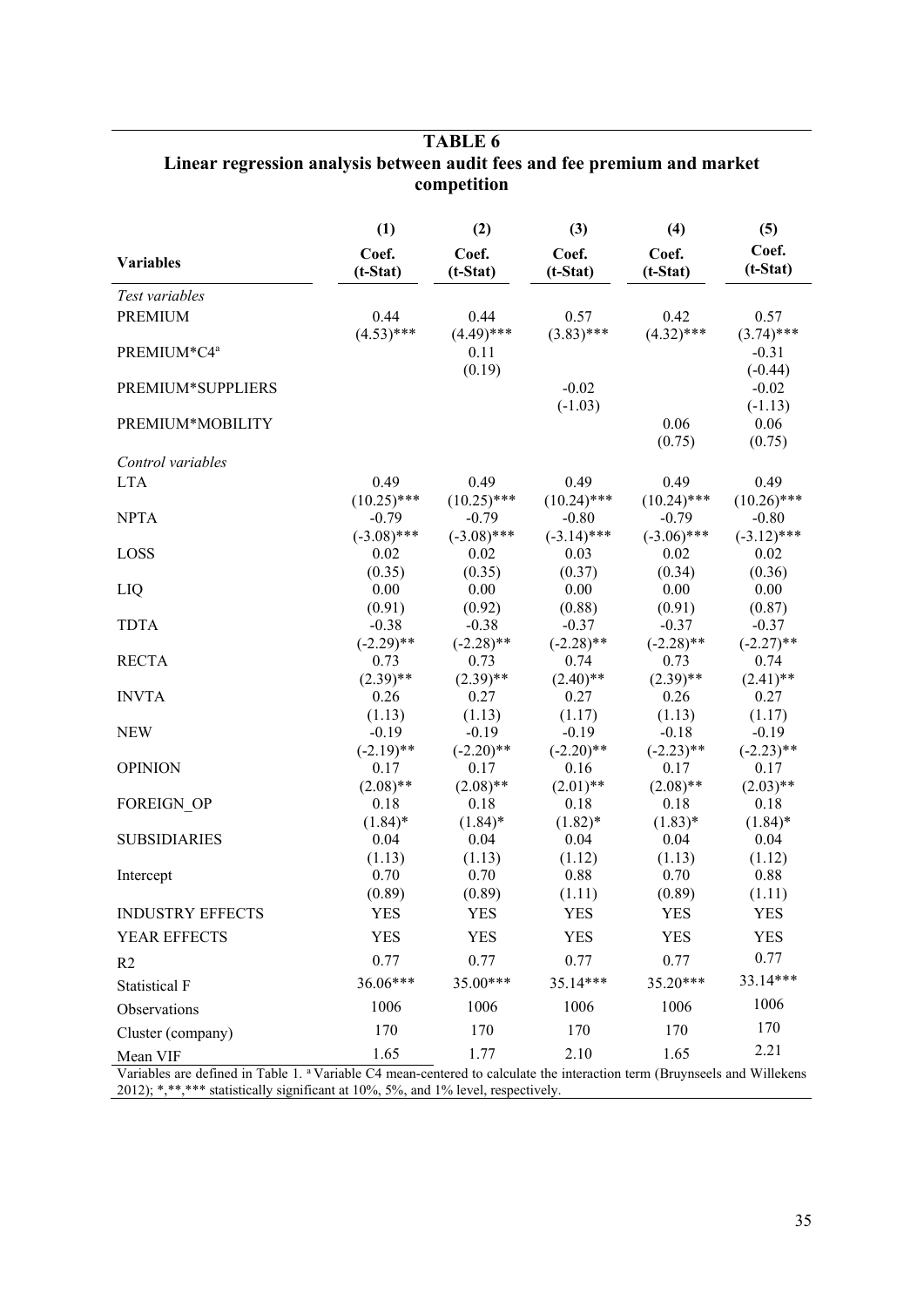|                               | Robustness tests: linear regression analysis between audit fees and fee premium and<br>market competition |                    |                    |                    |  |  |  |  |  |  |  |  |
|-------------------------------|-----------------------------------------------------------------------------------------------------------|--------------------|--------------------|--------------------|--|--|--|--|--|--|--|--|
|                               | (6)                                                                                                       | (7)                | (8)                | (9)                |  |  |  |  |  |  |  |  |
|                               | Coef.                                                                                                     | Coef.              | Coef.              | Coef.              |  |  |  |  |  |  |  |  |
| <b>Variables</b>              | $(t-Stat)$                                                                                                | $(t-Stat)$         | $(t-Stat)$         | $(t-Stat)$         |  |  |  |  |  |  |  |  |
| Test variables                |                                                                                                           |                    |                    |                    |  |  |  |  |  |  |  |  |
| <b>PREMIUM</b>                | 0.53                                                                                                      | 0.45               | 0.50               | 0.52               |  |  |  |  |  |  |  |  |
|                               | $(3.87)$ ***                                                                                              | $(4.40)$ ***       | $(3.28)$ ***       | $(3.39)$ ***       |  |  |  |  |  |  |  |  |
| PREMIUM*H                     | $-0.22$                                                                                                   |                    |                    | $-0.43$            |  |  |  |  |  |  |  |  |
|                               | $(-0.85)$                                                                                                 |                    |                    | $(-0.90)$          |  |  |  |  |  |  |  |  |
| PREMIUM* MINSIZE <sup>a</sup> |                                                                                                           | 0.01               |                    | 0.03               |  |  |  |  |  |  |  |  |
|                               |                                                                                                           | (0.09)             |                    | (0.32)             |  |  |  |  |  |  |  |  |
| PREMIUM* GINI                 |                                                                                                           |                    | $-0.12$            | 0.18               |  |  |  |  |  |  |  |  |
|                               |                                                                                                           |                    | $(-0.50)$          | (0.46)             |  |  |  |  |  |  |  |  |
| Control variables             |                                                                                                           |                    |                    |                    |  |  |  |  |  |  |  |  |
| <b>LTA</b>                    | 0.49                                                                                                      | 0.49               | 0.49               | 0.49               |  |  |  |  |  |  |  |  |
|                               | $(10.26)$ ***                                                                                             | $(10.28)$ ***      | $(10.25)$ ***      | $(10.28)$ ***      |  |  |  |  |  |  |  |  |
| <b>NPTA</b>                   | $-0.78$                                                                                                   | $-0.78$            | $-0.78$            | $-0.77$            |  |  |  |  |  |  |  |  |
|                               | $(-3.02)$ ***                                                                                             | $(-3.09)$ ***      | $(-3.05)$ ***      | $(-3.01)$ ***      |  |  |  |  |  |  |  |  |
| LOSS                          | 0.03                                                                                                      | 0.02               | 0.03               | 0.02               |  |  |  |  |  |  |  |  |
|                               | (0.37)                                                                                                    | (0.34)             | (0.37)             | (0.33)             |  |  |  |  |  |  |  |  |
| LIQ                           | 0.00                                                                                                      | 0.00<br>(0.91)     | 0.00               | 0.00               |  |  |  |  |  |  |  |  |
| <b>TDTA</b>                   | (0.92)<br>$-0.37$                                                                                         | $-0.38$            | (0.91)<br>$-0.37$  | (0.94)<br>$-0.36$  |  |  |  |  |  |  |  |  |
|                               | $(-2.25)$ **                                                                                              | $(-2.26)$ **       | $(-2.28)$ **       | $(-2.18)$ **       |  |  |  |  |  |  |  |  |
| <b>RECTA</b>                  | 0.73                                                                                                      | 0.73               | 0.74               | 0.73               |  |  |  |  |  |  |  |  |
|                               | $(2.39)$ **                                                                                               | $(2.39)$ **        | $(2.39)$ **        | $(2.35)$ **        |  |  |  |  |  |  |  |  |
| <b>INVTA</b>                  | 0.26                                                                                                      | 0.26               | 0.26               | 0.26               |  |  |  |  |  |  |  |  |
|                               | (1.11)                                                                                                    | (1.12)             | (1.12)             | (1.11)             |  |  |  |  |  |  |  |  |
| <b>NEW</b>                    | $-0.18$                                                                                                   | $-0.19$            | 0.18               | $-0.18$            |  |  |  |  |  |  |  |  |
|                               | $(-2.20)$ **                                                                                              | $(-2.19)$ **       | $(-2.19)$ **       | $(-2.20)$ **       |  |  |  |  |  |  |  |  |
| <b>OPINION</b>                | 0.18                                                                                                      | 0.17               | 0.17               | 0.17               |  |  |  |  |  |  |  |  |
|                               | $(2.12)$ **                                                                                               | $(2.08)$ **        | $(2.09)$ **        | $(2.10)$ **        |  |  |  |  |  |  |  |  |
| FOREIGN_OP                    | $0.18\,$                                                                                                  | 0.18               | 0.18               | 0.18               |  |  |  |  |  |  |  |  |
| <b>SUBSIDIARIES</b>           | $(1.82)*$<br>0.04                                                                                         | $(1.83)^*$<br>0.04 | $(1.84)$ *<br>0.04 | $(1.78)^*$<br>0.04 |  |  |  |  |  |  |  |  |
|                               | (1.11)                                                                                                    | (1.14)             | (1.12)             | (1.11)             |  |  |  |  |  |  |  |  |
| Intercept                     | 0.69                                                                                                      | 0.89               | 0.69               | 0.90               |  |  |  |  |  |  |  |  |
|                               | (0.87)                                                                                                    | (1.13)             | (0.88)             | (1.14)             |  |  |  |  |  |  |  |  |
| <b>INDUSTRY EFFECTS</b>       | <b>YES</b>                                                                                                | <b>YES</b>         | <b>YES</b>         | <b>YES</b>         |  |  |  |  |  |  |  |  |
| YEAR EFFECTS                  | <b>YES</b>                                                                                                | <b>YES</b>         | <b>YES</b>         | <b>YES</b>         |  |  |  |  |  |  |  |  |
|                               | 0.77                                                                                                      | 0.77               | 0.77               | 0.77               |  |  |  |  |  |  |  |  |
| R <sub>2</sub>                | 35.44***                                                                                                  | 35.12***           | 35.12***           | 33.52***           |  |  |  |  |  |  |  |  |
| <b>Statistical F</b>          |                                                                                                           |                    |                    | 1006               |  |  |  |  |  |  |  |  |
| Observations                  | 1006                                                                                                      | 1006               | 1006               |                    |  |  |  |  |  |  |  |  |
| Cluster (company)             | 170                                                                                                       | 170                | 170                | 170                |  |  |  |  |  |  |  |  |
| Mean VIF                      | 2.08                                                                                                      | 1.99               | 2.12               | 4.01               |  |  |  |  |  |  |  |  |

**TABLE 7**

H: Herfindahl index measured as the sum of squared market shares of all audit firms in the market per year and industry. MINSIZE: Efficient minimum size of each market measured as the average natural logarithm of the auditee's total assets per year and industry. GINI: measured as:

$$
Gini_{t} = \left(\frac{2}{n_{t}^{2} \overline{X}_{t}}\right) \sum_{i=1}^{n_{t}} \left[\left(i - \frac{n_{t} + 1}{2}\right)\right] X_{t,i}
$$

where n is equal to the number of competitors in the market at a given moment in time,  $\overline{X_t}$  is equal to the average market share of all competitors, and  $X_{t,i}$  is equal to the market share of each of the competitors. The remaining variables are defined in Table 1. <sup>a</sup> Variable MINSIZE mean-centered to calculate the interaction term (Bruynseels and Willekens 2012); \*,\*\*,\*\*\* statistically significant at 10%, 5%, and 1% level, respectively.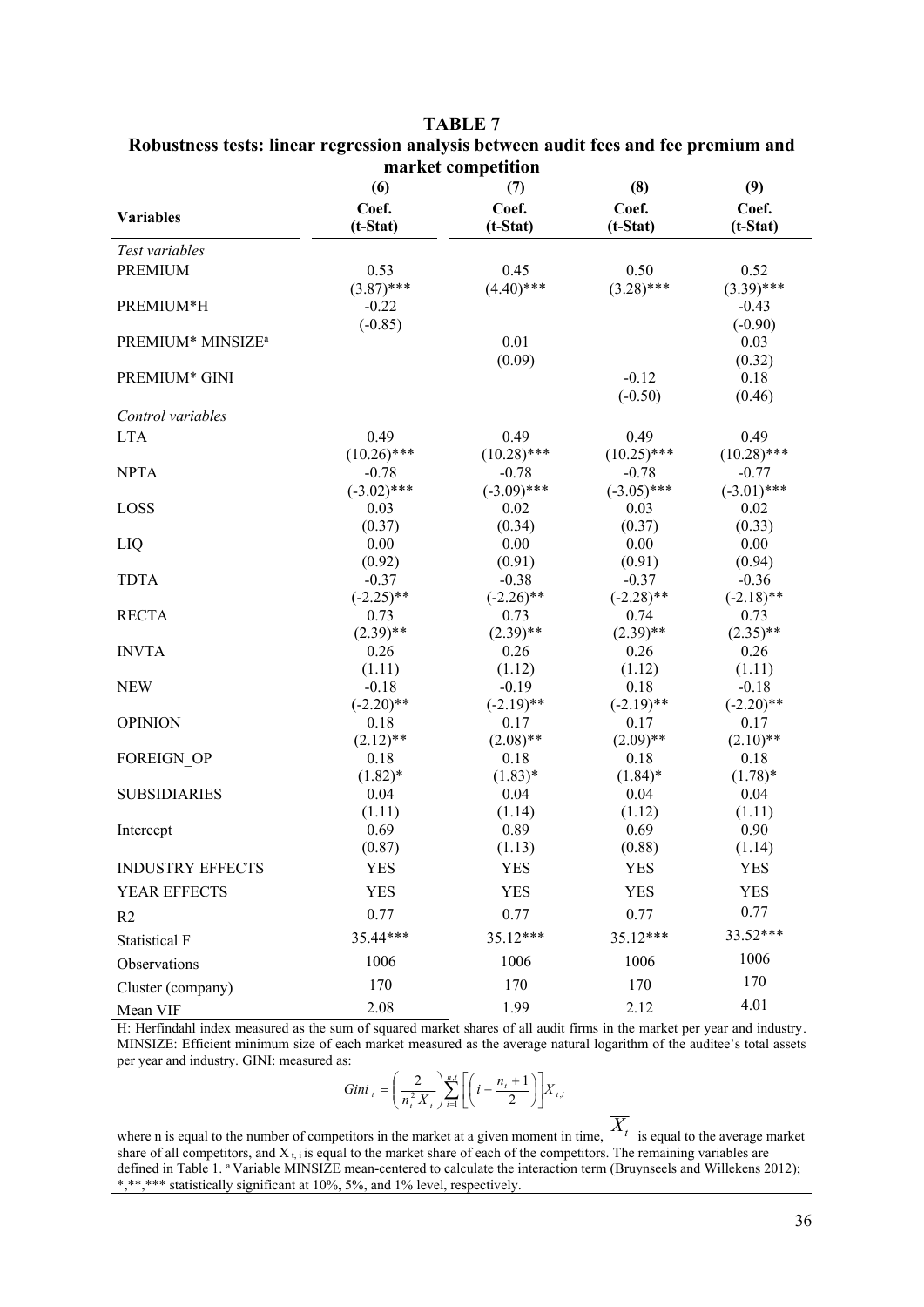## **TABLE 8 Robustness tests: alternative estimation of the Big Four premium**

### **Panel A: Linear regression analysis of the non-Big Four audit fee model**

|                  |                                  |                                                                                     |                     |                           |                         |                      |                     |            |                     | FOREIGN              |                      |                          |
|------------------|----------------------------------|-------------------------------------------------------------------------------------|---------------------|---------------------------|-------------------------|----------------------|---------------------|------------|---------------------|----------------------|----------------------|--------------------------|
|                  | <b>LTA</b>                       | <b>NPTA</b>                                                                         | LOSS                | LIQ                       | <b>TDTA</b>             | <b>RECTA</b>         | <b>INVTA</b>        | <b>NEW</b> | <b>OPINION</b>      | ${\rm OP}$           | <b>SUBSIDIARIES</b>  | Intercept                |
| Coef.            | 0.51<br>$(10.33)$ ***            | $-1.20$<br>$(-2.82)$ ***                                                            | 0.22                | $-0.001$<br>$(-3.40)$ *** | $-0.65$<br>$(-2.28)$ ** | 0.77                 | 0.40                | $-0.10$    | 0.27<br>$(1.81)$ *  | 0.47<br>$(3.15)$ *** | 0.09                 | 0.37                     |
| $(t-Stat)$       |                                  |                                                                                     | $(1.76)^*$          |                           |                         | (1.47)               | (1.44)              | $(-0.98)$  |                     |                      | (1.53)               | (0.46)                   |
|                  | <b>INDUSTRY EFFECTS</b>          |                                                                                     |                     |                           |                         | <b>YES</b>           |                     |            |                     |                      |                      |                          |
| YEAR EFFECTS     |                                  |                                                                                     |                     |                           |                         | <b>YES</b>           |                     |            |                     |                      |                      |                          |
| R2               |                                  |                                                                                     |                     |                           |                         | 0.84                 |                     |            |                     |                      |                      |                          |
| Statistical F    |                                  |                                                                                     |                     |                           |                         | 141.90***            |                     |            |                     |                      |                      |                          |
|                  | Observations (Cluster - company) |                                                                                     |                     |                           |                         | 215(47)              |                     |            |                     |                      |                      |                          |
| Mean VIF         |                                  |                                                                                     |                     |                           |                         | 1.76                 |                     |            |                     |                      |                      |                          |
|                  |                                  | Panel B: Linear regression analysis between Big Four premium and market competition |                     |                           |                         |                      |                     |            |                     |                      |                      |                          |
|                  |                                  | (1)                                                                                 | (2)                 |                           | (3)                     | (4)                  |                     | (5)        | (6)                 | (7)                  | (8)                  |                          |
| <b>Variables</b> |                                  | Coef.<br>$(t-Stat)$                                                                 | Coef.<br>$(t-Stat)$ |                           | Coef.<br>$(t-Stat)$     | Coef.<br>$(t-Stat)$  | Coef.<br>$(t-Stat)$ |            | Coef.<br>$(t-Stat)$ | Coef.<br>$(t-Stat)$  | Coef.<br>$(t-Stat)$  |                          |
| Test variables   |                                  |                                                                                     |                     |                           |                         |                      |                     |            |                     |                      |                      |                          |
| C <sub>4</sub>   |                                  | 0.70<br>(1.35)                                                                      |                     |                           |                         | 0.41<br>(0.97)       |                     |            |                     |                      |                      |                          |
| <b>SUPPLIERS</b> |                                  |                                                                                     |                     | $-0.02$<br>$(-0.90)$      |                         | $-0.02$<br>$(-0.69)$ |                     |            |                     |                      |                      |                          |
| <b>MOBILITY</b>  |                                  |                                                                                     |                     |                           | 0.10                    | 0.08                 |                     |            |                     |                      |                      |                          |
| H                |                                  |                                                                                     |                     |                           | (1.24)                  | (1.00)               |                     | $-0.09$    |                     |                      | $-0.14$              |                          |
| <b>MINSIZE</b>   |                                  |                                                                                     |                     |                           |                         |                      |                     | $(-0.32)$  | $-0.06$             |                      | $(-0.28)$<br>$-0.05$ |                          |
|                  |                                  |                                                                                     |                     |                           |                         |                      |                     |            | $(-0.50)$           |                      | $(-0.46)$            |                          |
| GINI             |                                  |                                                                                     |                     |                           |                         |                      |                     |            |                     | $-0.04$              | 0.06                 |                          |
|                  |                                  |                                                                                     |                     |                           |                         |                      |                     |            |                     | $(-0.16)$            | (0.15)               |                          |
|                  |                                  |                                                                                     |                     |                           |                         |                      |                     |            |                     |                      |                      | (continued on next page) |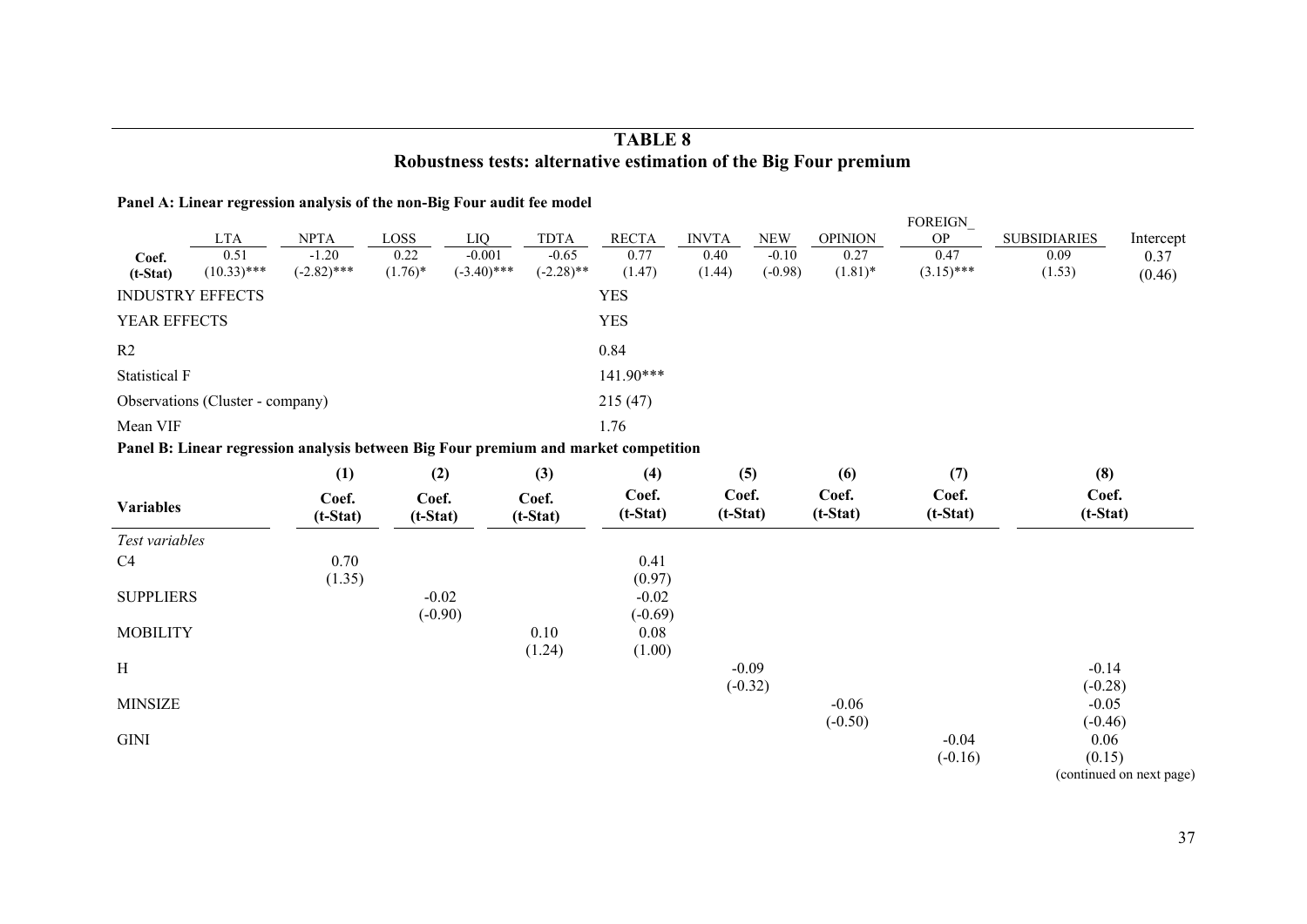|                         | (1)                 | (2)                 | (3)                 | (4)                 | (5)                 | (6)                 | (7)                 | (8)                 |
|-------------------------|---------------------|---------------------|---------------------|---------------------|---------------------|---------------------|---------------------|---------------------|
| <b>Variables</b>        | Coef.<br>$(t-Stat)$ | Coef.<br>$(t-Stat)$ | Coef.<br>$(t-Stat)$ | Coef.<br>$(t-Stat)$ | Coef.<br>$(t-Stat)$ | Coef.<br>$(t-Stat)$ | Coef.<br>$(t-Stat)$ | Coef.<br>$(t-Stat)$ |
| Control variables       |                     |                     |                     |                     |                     |                     |                     |                     |
| <b>LTA</b>              | $-0.05$             | $-0.05$             | $-0.05$             | $-0.05$             | $-0.05$             | $-0.05$             | $-0.05$             | $-0.05$             |
|                         | $(-0.91)$           | $(-0.91)$           | $(-0.90)$           | $(-0.91)$           | $(-0.90)$           | $(-0.89)$           | $(-0.90)$           | $(-0.89)$           |
| <b>NPTA</b>             | 0.72                | 0.71                | 0.73                | 0.72                | 0.74                | 0.73                | 0.73                | 0.74                |
|                         | $(2.33)$ **         | $(2.31)$ **         | $(2.40)$ **         | $(2.32)$ **         | $(2.98)$ **         | $(2.38)$ **         | $(2.37)$ **         | $(2.39)$ **         |
| <b>LOSS</b>             | $-0.17$             | $-0.17$             | $-0.16$             | $-0.17$             | $-0.16$             | $-0.15$             | $-0.16$             | $-0.15$             |
|                         | $(-2.05)$ **        | $(-2.03)$ **        | $(-2.00)$ **        | $(-2.04)$ **        | $(-1.99)$ **        | $(-1.91)^*$         | $(-2.00)$ **        | $(-1.90)$ *         |
| LIQ                     | 0.00                | 0.00                | 0.00                | 0.00                | 0.00                | 0.00                | 0.00                | 0.00                |
|                         | $(20.55)$ ***       | $(20.25)$ ***       | $(20.73)$ ***       | $(20.33)$ ***       | $(20.63)$ ***       | $(20.70)$ ***       | $(20.58)$ ***       | $(20.60)$ ***       |
| <b>TDTA</b>             | 0.40                | 0.40                | 0.41                | 0.41                | 0.41                | 0.41                | 0.41                | 0.41                |
|                         | $(2.08)$ **         | $(2.07)$ **         | $(2.10)$ **         | $(2.08)$ **         | $(2.09)$ **         | $(2.08)$ **         | $(2.09)$ **         | $(2.08)$ **         |
| <b>RECTA</b>            | $-0.07$             | $-0.08$             | $-0.08$             | $-0.07$             | $-0.08$             | $-0.08$             | $-0.08$             | $-0.08$             |
|                         | $(-0.21)$           | $(-0.22)$           | $(-0.23)$           | $(-0.22)$           | $(-0.22)$           | $(-0.22)$           | $(-0.22)$           | $(-0.23)$           |
| <b>INVTA</b>            | $-0.35$             | $-0.36$             | $-0.34$             | $-0.36$             | $-0.35$             | $-0.34$             | $-0.35$             | $-0.34$             |
|                         | $(-1.01)$           | $(-1.03)$           | $(-0.99)$           | $(-1.02)$           | $(-1.01)$           | $(-0.97)$           | $(-1.01)$           | $(-0.97)$           |
| <b>NEW</b>              | $-0.18$             | $-0.18$             | $-0.19$             | $-0.19$             | $-0.18$             | $-0.19$             | $-0.18$             | $-0.19$             |
|                         | $(-1.48)$           | $(-1.45)$           | $(-1.57)$           | $(-1.52)$           | $(-1.49)$           | $(-1.49)$           | $(-1.48)$           | $(-1.49)$           |
| <b>OPINION</b>          | $-0.19$             | $-0.19$             | $-0.18$             | $-0.19$             | $-0.18$             | $-0.18$             | $-0.18$             | $-0.18$             |
|                         | $(-1.87)$ *         | $(-1.90)*$          | $(-1.84)$ *         | $(-1.90)*$          | $(-1.82)*$          | $(-1.81)$ *         | $(-1.81)^*$         | $(-1.75)^*$         |
| FOREIGN OP              | $-0.29$             | $-0.29$             | $-0.29$             | $-0.29$             | $-0.29$             | $-0.29$             | $-0.29$             | $-0.29$             |
|                         | $(-2.43)$ **        | $(-2.39)$ **        | $(-2.42)$ **        | $(-2.42)$ **        | $(-2.40)$ **        | $(-2.41)$ **        | $(-2.39)$ **        | $(-2.40)$ **        |
| <b>SUBSIDIARIES</b>     | $-0.04$             | $-0.04$             | $-0.04$             | $-0.04$             | $-0.04$             | $-0.04$             | $-0.04$             | $-0.04$             |
|                         | $(-1.08)$           | $(-1.08)$           | (1.07)              | $(-1.08)$           | $(-1.08)$           | $(-1.07)$           | $(-1.08)$           | $(-1.07)$           |
| Intercept               | 0.47                | 1.32                | 1.00                | 0.88                | 1.07                | 2.03                | 1.06                | 1.98                |
|                         | (0.44)              | (1.19)              | (0.99)              | (0.78)              | (1.05)              | (0.95)              | (1.03)              | (0.91)              |
| <b>INDUSTRY EFFECTS</b> | <b>YES</b>          | <b>YES</b>          | <b>YES</b>          | <b>YES</b>          | <b>YES</b>          | <b>YES</b>          | <b>YES</b>          | <b>YES</b>          |
| <b>YEAR EFFECTS</b>     | <b>YES</b>          | <b>YES</b>          | <b>YES</b>          | <b>YES</b>          | <b>YES</b>          | <b>YES</b>          | <b>YES</b>          | <b>YES</b>          |

# **TABLE 8 (continued)**

(continued on next page)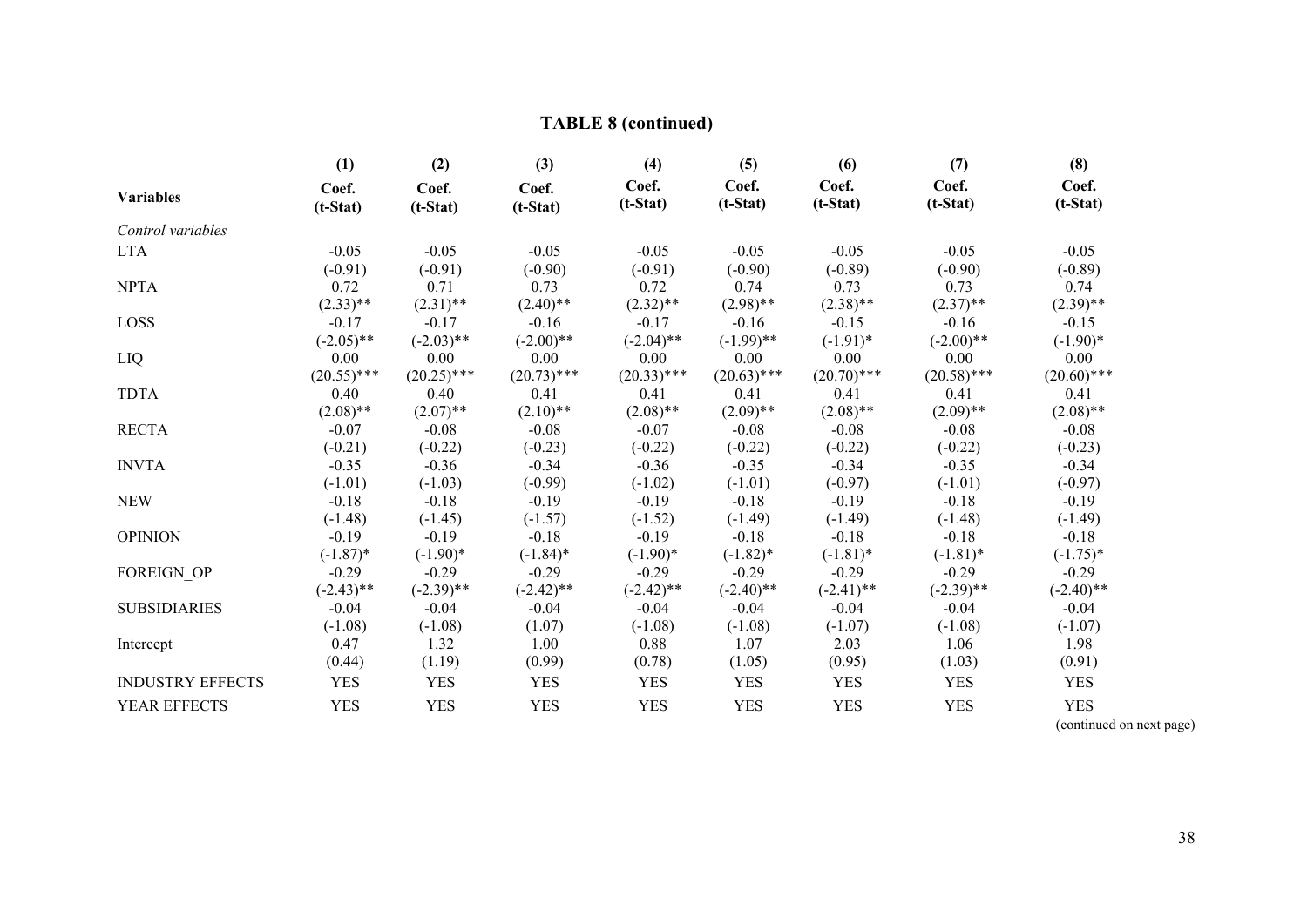## **TABLE 8 (continued)**

|                                                                            | $\bf{(1)}$ | (2)         | (3)       | (4)         | (5)         | (6)       | (7)       | (8)       |
|----------------------------------------------------------------------------|------------|-------------|-----------|-------------|-------------|-----------|-----------|-----------|
| R <sub>2</sub>                                                             | 0.32       | 0.32        | 0.32      | 0.32        | 0.32        | 0.32      | 0.32      | 0.32      |
| <b>Statistical F</b>                                                       | 409.22***  | $402.49***$ | 307.85*** | $426.40***$ | $311.80***$ | 273.57*** | 324.84*** | 258.05*** |
| <i><b>Observations</b></i>                                                 | 791        | 791         | 791       | 791         | 791         | 791       | 791       | 791       |
| Cluster (company)                                                          | 139        | 139         | 139       | 139         | 139         | 139       | 139       | 139       |
| Mean VIF                                                                   | 2.16       | 2.98        | 1.73      | 3.13        | 1.93        | 3.22      | 1.89      | 3.96      |
| *,**,*** Statistically significant at 10%, 5%, and 1% level, respectively. |            |             |           |             |             |           |           |           |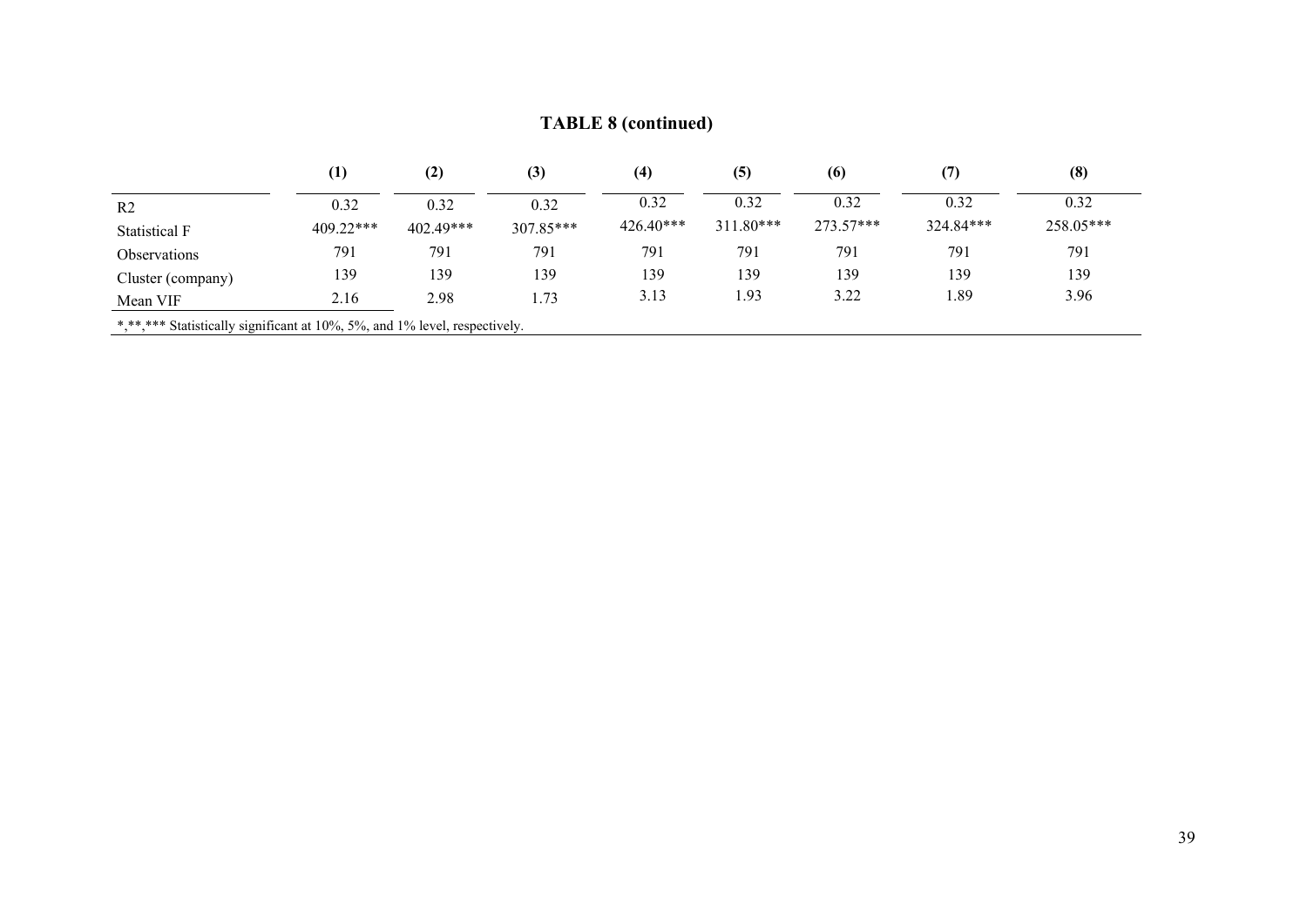|                              | (1)                  | (2)                  | (3)                  | (4)                  |  |  |  |
|------------------------------|----------------------|----------------------|----------------------|----------------------|--|--|--|
| <b>Variables</b>             | Coef.<br>$(t-Stat)$  | Coef.<br>$(t-Stat)$  | Coef.<br>$(t-Stat)$  | Coef.<br>$(t-Stat)$  |  |  |  |
| Panel A: Self-selection bias |                      |                      |                      |                      |  |  |  |
| <b>PREMIUM</b>               | 0.43<br>$(4.43)$ *** | 0.54<br>$(3.59)$ *** | 0.43<br>$(4.33)$ *** | 0.53<br>$(3.56)$ *** |  |  |  |
| PREMIUM *C4ª                 | $-0.04$<br>$(-0.06)$ |                      |                      | $-0.41$<br>$(-0.62)$ |  |  |  |
| PREMIUM * SUPPLIERS          |                      | $-0.01$<br>$(-0.79)$ |                      | $-0.02$<br>$(-1.01)$ |  |  |  |
| PREMIUM * MOBILITY           |                      |                      | 0.03<br>(0.43)       | 0.04<br>(0.51)       |  |  |  |
| <b>IMR</b>                   | 0.07<br>(0.27)       | 0.07<br>(0.25)       | 0.07<br>(0.27)       | 0.05<br>(0.2)        |  |  |  |
| R <sub>2</sub>               | 0.77                 | 0.77                 | 0.77                 | 0.77                 |  |  |  |
| F-statistic                  | 32.93***             | 32.96***             | 32.99***             | 31.23***             |  |  |  |
| Panel B: Panel data analysis |                      |                      |                      |                      |  |  |  |
| <b>PREMIUM</b>               | 0.42<br>$(2.53)$ **  | 0.71<br>$(2.23)$ **  | 0.39<br>$(2.75)$ *** | 0.68<br>$(2.26)$ **  |  |  |  |
| PREMIUM *C4ª                 | 0.17<br>(0.37)       |                      |                      | $-0.38$<br>$(-0.78)$ |  |  |  |
| PREMIUM * SUPPLIERS          |                      | $-0.04$<br>$(-1.46)$ |                      | $-0.04$<br>$(-1.50)$ |  |  |  |
| <b>PREMIUM * MOBILITY</b>    |                      |                      | 0.03<br>(0.49)       | 0.04<br>(0.63)       |  |  |  |
| AFEE 1                       | 0.60<br>$(6.94)$ *** | 0.61<br>$(7.30)$ *** | 0.61<br>$(6.49)$ *** | 0.61<br>$(7.36)$ *** |  |  |  |
| Z1                           | $115.74(26)$ ***     | $118.21(26)$ ***     | $122.74(26)$ ***     | $114.78(28)$ ***     |  |  |  |
| Z <sub>2</sub>               | $2.04(7)$ *          | $1.80(7)$ *          | $2.09(7)$ **         | $2.02(7)$ *          |  |  |  |
| m1                           | $-3.42$              | $-3.49$              | $-3.40$              | $-3.52$              |  |  |  |
| m2                           | $-0.38$              | $-0.33$              | $-0.39$              | $-0.33$              |  |  |  |
| Hansen-Chi2 (gl)             | 62.97(55)            | 58.74 (55)           | 62.86(55)            | 58.62 (55)           |  |  |  |

## **TABLE 9 Synthesis of additional analysis**

(continued on next page)